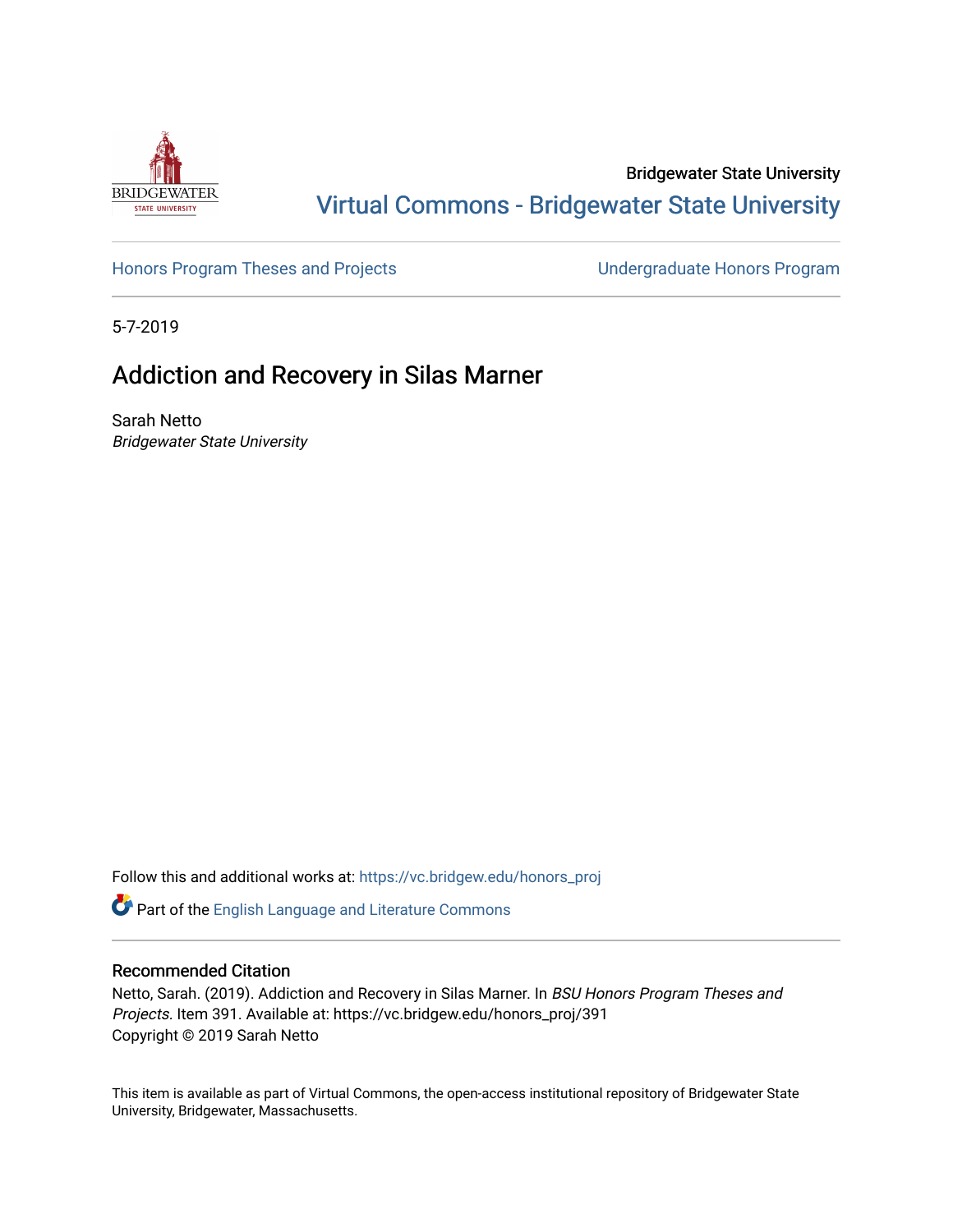Addiction and Recovery in *Silas Marner*

Sarah Netto

Submitted in Partial Completion of the Requirements for Departmental Honors in English

Bridgewater State University

May 7, 2019

Dr. Kathleen Vejvoda, Thesis Advisor Dr. Kimberly Davis, Committee Member Dr. Halina Adams, Committee Member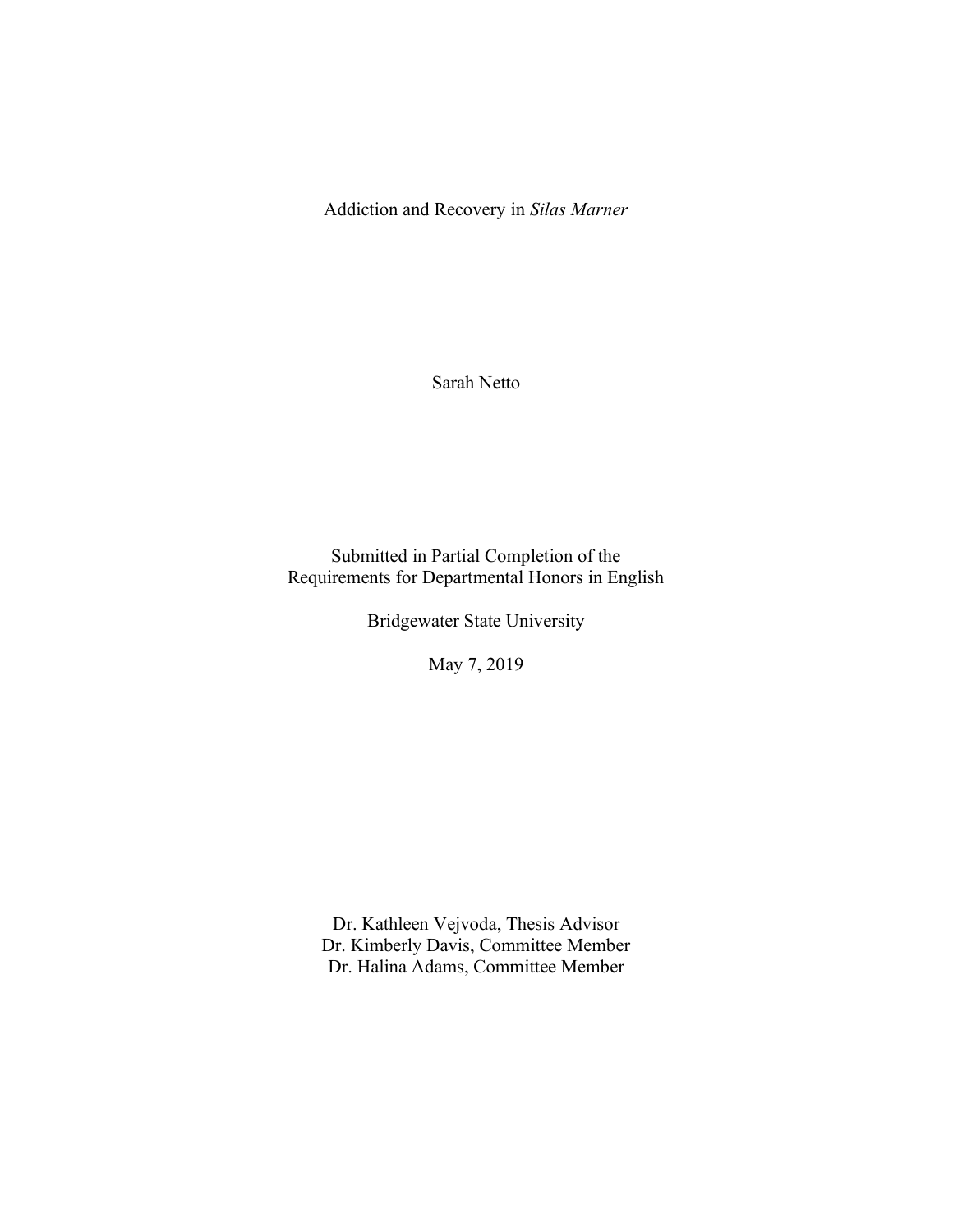Depending on the historical period, culture, and available knowledge, addiction has been defined and theorized in numerous ways. Approaches to solving the problem of addiction have been similarly diverse. Medical knowledge is still fairly limited, and the debate still continues to this day on whether or not addiction is a moral choice. During the nineteenth century various forms of addiction including but not limited to opium and alcohol had reached epidemic levels. Consequently, the subject of addiction is a major theme in many Victorian novels. In the nineteenth century, Susan Zieger explains, the word "addiction" was used to describe a "devotion, pursuit, penchant, or fondness" (Zieger). She adds that it was not until later that the definition included drugs as the "penchants and pursuits," showing that addiction had not always been linked specifically with substance abuse (Zieger). Zieger states that discourses revolving around addiction typically had to do with "materialism, physicalism, and evolution" and notes that while scientists attributed the disease to heredity, others "argued that individuals ultimately retained control of their own wills, desires, habits, and impulses; by choosing a bad habit, they committed a sin or harmed themselves" (Zieger). She notes, however, that psychologist William B. Carpenter held the slightly more advanced theory "that repetitiveness could form habit," which might "lie beyond the will's power to check it" (Zieger). The dominant scientific theory of addiction in nineteenth-century Europe was degeneration theory, which "defined degeneration as the progressive accumulation of disabilities, such as epilepsy and imbecility over generations, leading toward extinction" (London 100). Theorists suggested that "substance abuse could trigger this condition and so harm both the nation and its progeny" (100).

Although some Victorian writers glorified substance use as a means of inspiration, most held the belief that drug habits actually worked to "imprison the finer sensibilities and divide the self" and considered the highs of substances to be a veil from the "truth[s] of experience"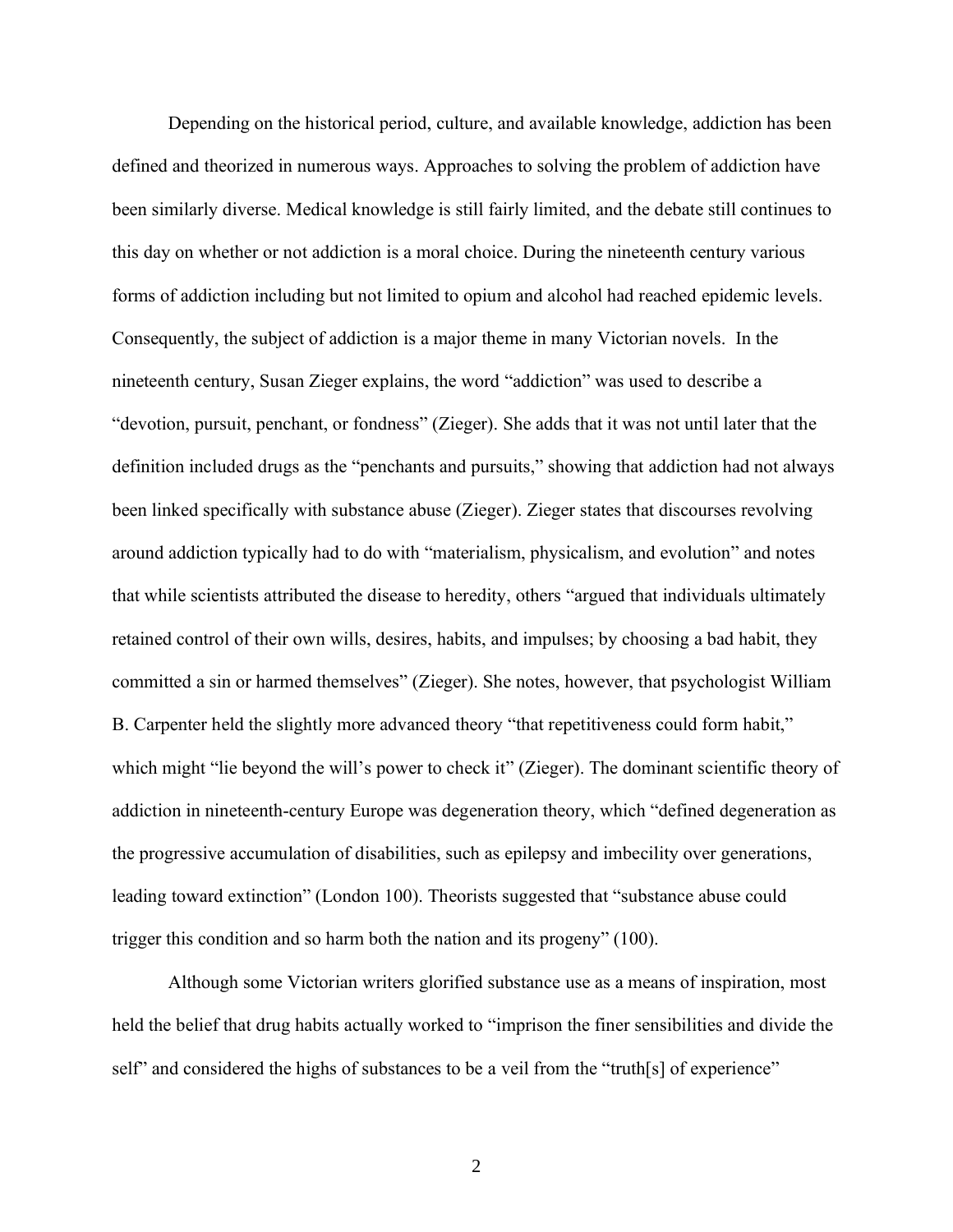(Zieger). In this way intoxication was thought to be "inauthentic," and the "pleasures, sensations, and perceptions" gained through intoxication "were not really" the writer's "own" (Zieger). Writers who subscribed to this notion considered any creative work that had been inspired through an intoxicated state to be deceptive and therefore contrary to "truth" (Zieger).

Furthermore, during the Victorian era it was commonly accepted that the abuse of substances was both destructive and dangerous. Zieger notes that "the temperance movement and teetotal movement" had been founded in attempt to target these issues (Zieger). While the temperance movement argued for "moderation," the teetotal movement advocated for complete abstinence (Zieger). Mervyn London explains that the teetotal movement formed a "brotherhood" of "those who had personal experience of the damage wrought by alcoholic drinks," welcoming "inebriates" who "had previously been written off as a lost cause" (98). Zieger suggests that both these movements are founded on the belief that "diseased addicts can cure themselves" (Zieger), but London's observation that the teetotal movement was founded as a "brotherhood" would seem to invalidate this claim (London 98).

A "brotherhood" is defined as a "community of people linked by a common interest, religion, or trade," and whose purpose is "to provide mutual support or protection" ("brotherhood", n.1.a). In this case, the members of the teetotal movement would be inextricably linked through the common struggle of addiction. Zieger makes clear that the members would surround themselves with the "better" influence of the group, taking part in "community meetings" in which members would share "their personal stories" or narratives of "confession" (Zieger). In this case, these narratives would not only work as a "confession" for the speaker (Zieger), as Zieger states, but would simultaneously cause the listener to become aware of his or her own issues through identification rather than condemnation. In this type of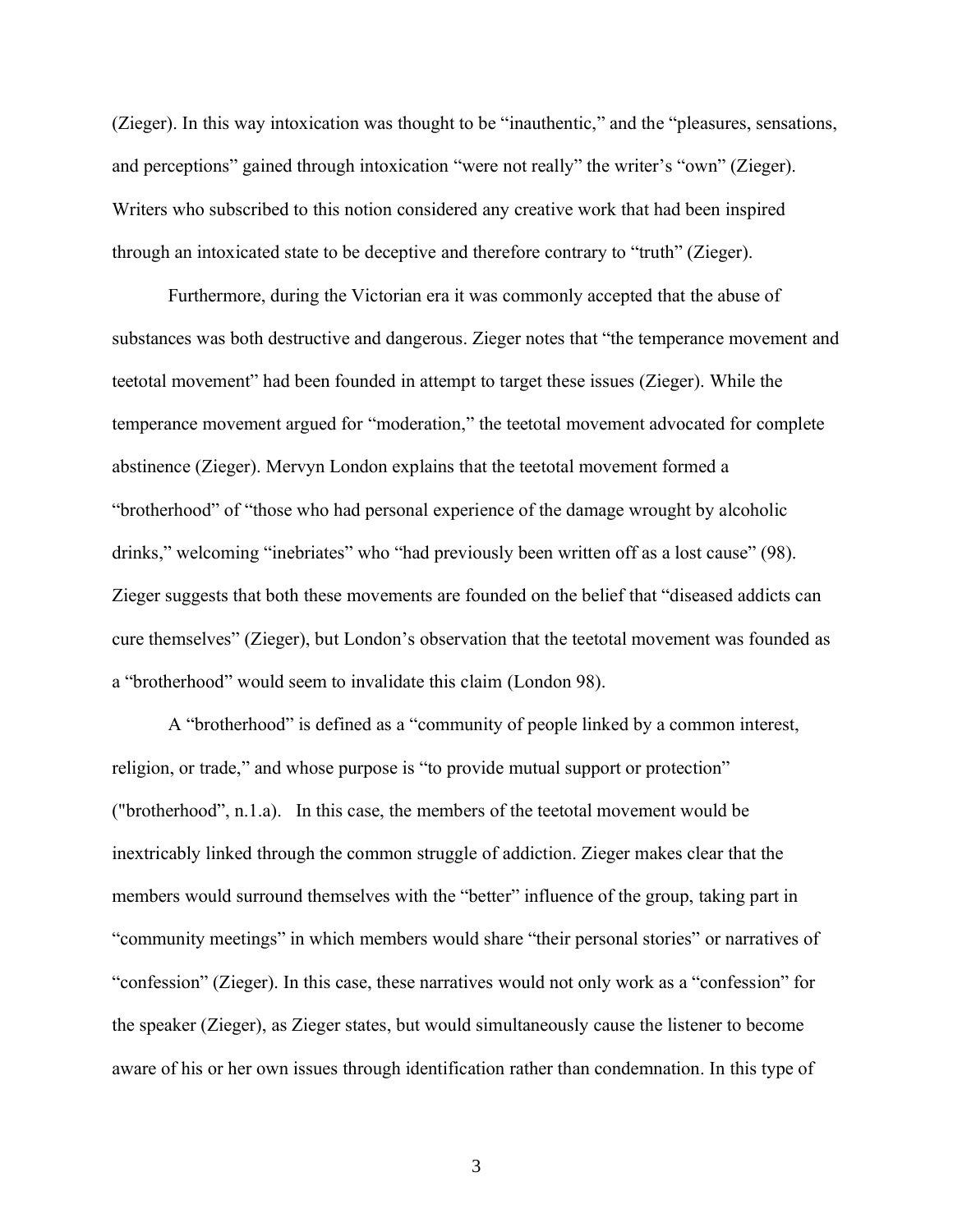active conversation, both the speaker and listeners gain a sense of correspondence with each other, and thus, all are able to escape the loneliness of what would have felt like personal sin. Since this is so, Zieger forgets that the sobriety success of the teetotal members would only be able to be accomplished through each member's individual participation in a collective group, meaning one would not simply be able to "cure" oneself through means of individual "willpower" (Zieger). Therefore, even though the teetotal movement did not have much medical knowledge on the subject, it seems to have been moving toward the more productive model of a community-based program of recovery. Zieger suggests a link between temperance, teetotalism, and twentieth-century Twelve-Step recovery programs, all of which emphasize the importance of "a community of like-minded fellows, ritual pledging, and submission to God or a Higher Power" (Zieger). Although Zieger is right to make this connection, she states that the teetotal and temperance movements are based on the theory of addiction as a "moral failing" rather than a "disease" (Zieger). This is not so in the "Twelve-Step descendants" that she speaks of (Zieger).

The teetotal and temperance movements had been most popular in the early nineteenth century and both specifically "targeted alcohol because drug use was not yet a problem" (Zieger). London explains that opium had been "restricted to the medical arena," but as time went on, doctors were "under pressure from unorthodox practitioners" who offered "scientific interventions" such as "homeopathy," an umbrella term that includes various natural remedies (London 98). In order to keep a larger wealthy client base, physicians "shifted toward managing symptoms" rather than curing them, resulting in increased opium prescriptions (98). Eventually, the "medical profession lost monopoly control" and a "lucrative market emerged in proprietary medicines," enabling drugs such as opium to be "purchased directly from chemists and even grocers" and resulting in a drastic increase in opium imports in the mid-nineteenth century (98).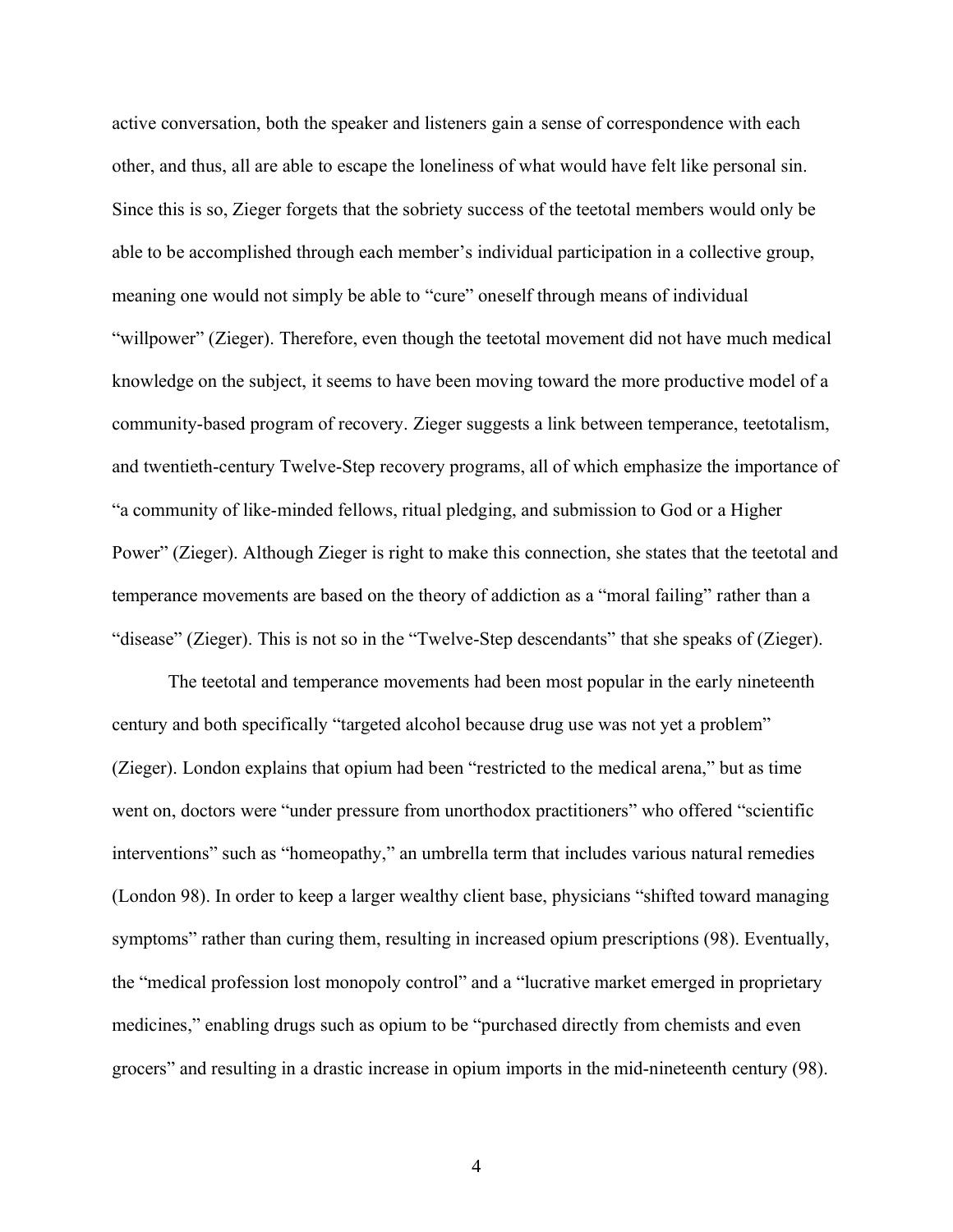Therefore, during the mid-nineteenth century, opium addiction began to infiltrate Victorian culture and Britain became a major world supplier of narcotics (98). Pain medication became an industry in itself. Mark Redfield and Janet Farrell Brodie discuss Mark Seltzer's assertion that the "notion of the 'addict' pathologizes the predicament of the normative subject of late capitalism" (6).

Many Victorian writers, including George Eliot, actively voiced concerns about alcoholism and opium addiction. Eliot is notably interested in the subject of addiction and intoxication, openly discussing the experiences of opium- and alcohol-addicted characters in several of her works, including her short story "Janet's Repentance" (from *Scenes of Clerical Life*, 1857) and in her novels *Silas Marner* (1861) and *Middlemarch* (1871-72). In *Silas Marner,*  she clearly voices her disapproval of intoxicating substances, as her narrator explicitly argues that "the abundance of spirituous liquors" pitch "mental originality into the channel of nightmare," and furthermore, she notes sarcastically, act as "great preservatives against a dangerous spontaneity of waking thought" (67). *Silas Marner* is not typically recognized by critics as a novel about addiction because Silas does not use drugs or alcohol, but I would argue otherwise. Eliot represents Silas as having an addictive personality. His repetitive weaving and hoarding of gold are behaviors that make clear thinking and other important human qualities inaccessible to him, and he relies on these behaviors to escape and hide from a traumatic experience in his past. Therefore, for Silas, these linked behaviors function similarly to a substance. Moreover, Eliot depicts Silas's recovery in terms that prefigure the Twelve Steps of Alcoholics Anonymous, a system that was created in the United States many decades later, in 1935. At least one critic has noted Eliot's foresight about this issue. In "Janet's Repentance," Robyn R. Warhol notes, the similarities between "Janet's process of recovery and the Twelve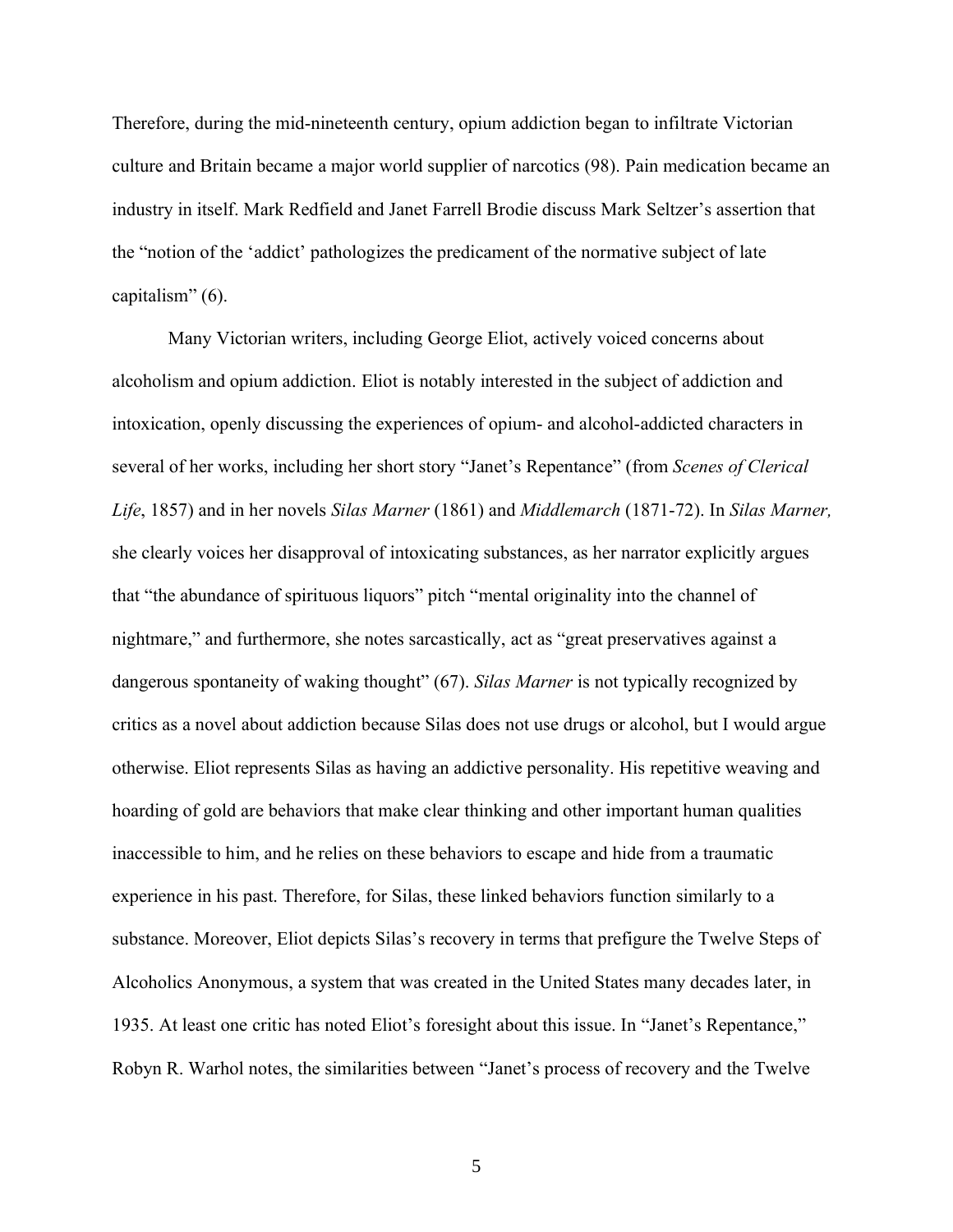Steps is striking" (Warhol 101). However, critics have not considered how *Silas Marner* can also be read as a parable for addiction and recovery. In some ways, Eliot's portrayal of Silas's character predicts A.A.'s method of recovery, and her representation of addiction aligns with a more modern theory of addiction than the theories that existed during the Victorian era. The modern definition of "addiction" given by the American Society of Addiction Medicine is as follows: "a primary, chronic disease of brain reward, motivation, memory, and related circuitry. Dysfunctions in these circuits lead to characteristic biological, psychological, social and spiritual manifestations. This is reflected in an individual pathologically pursuing reward and/or relief by substance use and other behaviors" (ASAM). Although Silas is not typically considered as an addict Eliot portrays him to have an addictive personality and portrays his actions to be out of his control.

Eliot's depiction of Silas shows how fear and doubt cause him to lose faith in all humanity, isolate himself and fall victim to the behavior of weaving and hoarding. She also suggests, anticipating later theories of addiction, that a "dysfunction" in "memory" (ASAM) plays a key role in Silas's predicament. Furthermore, Eliot's representation of Silas's predicament is synonymous with her other representations of other minor addicted characters: opium addict Molly Farren and alcoholic Dunstan Cass. Eliot shows that that all three subjects "pathologically pursu[e] reward and/or relief" (ASAM). Furthermore, all three characters' addictions are depicted as being beyond their individual control.

Silas's compulsive behaviors of weaving and hoarding gives him both "reward" and "relief" and therefore, by today's standards, he would be diagnosed with the "chronic disease" of addiction (ASAM). Silas does not have a chemical dependence on a substance, and nowhere in the novel does it mention him drinking or taking drugs. But Eliot's representation of these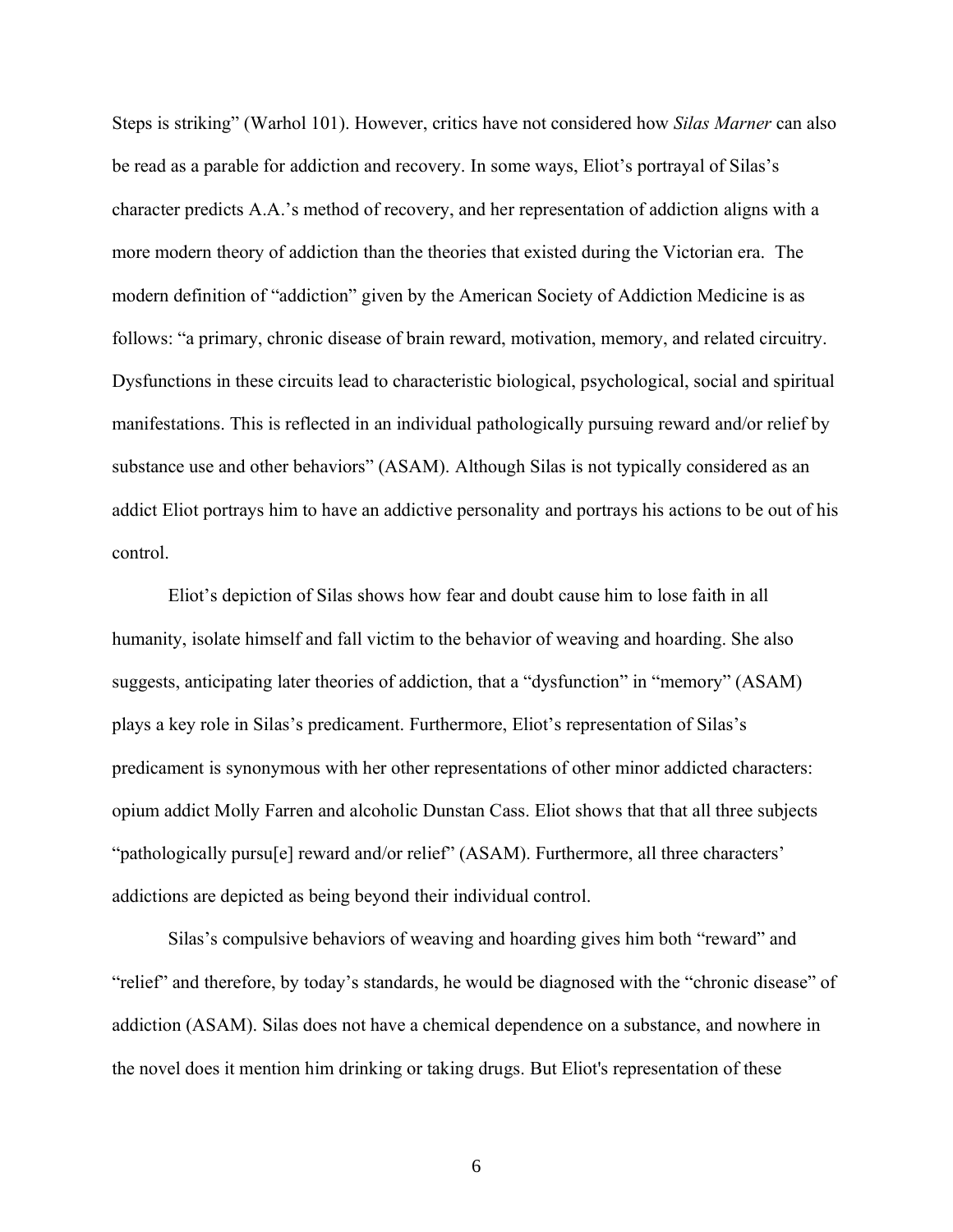behaviors suggests that his brain is wired the same way as an addict's, implying that if he did drink or take drugs, it would likely have the same effect. In the case of chemical dependence, nowadays a patient would have to be hospitalized in order to detox the body and safely withdraw before entering into a recovery program such as A.A.

By viewing Silas's behavior as addictive, we are also able to see what Eliot portrays as the social aspects of the disease. She begins the novel by illustrating a cultural disconnect between the rural villagers and the itinerant weavers, then goes on to provide Silas's individual history in order to lay the groundwork for his physical and temperamental vulnerability. Silas's individual condition of exile is, at least in part, related to the broader social marginalization of the suffering and poverty-stricken weaver community. Eliot demonstrates the pain Silas endures because of his Otherness and by doing this, she shows the consequences of perceived Otherness on a larger scale. According to nineteenth-century science, Silas would be diagnosed as a degenerate due to his cataleptic condition and his addictive nature. Silas's cataleptic condition causes him to enter trance-like states that mimic drug-induced states in which he temporarily loses consciousness and control of his limbs. Silas's physical disease creates an added layer of difference between him and his community, resulting in further isolation. His sickness eventually leads him to be judged as a criminal, and his subsequent moral degeneration is a result of his misguided belief system and this traumatic experience. The internalization of this experience triggers Silas to be reactive to circumstances and to adopt damaging thoughts and feelings manifested through his addictive behavior. Eliot does not make clear whether or not Silas was an addict from birth, but she suggests that the narrow sect in which he was raised, and his experiences in it, trigger his later addictive behavior. In this way, Eliot challenges the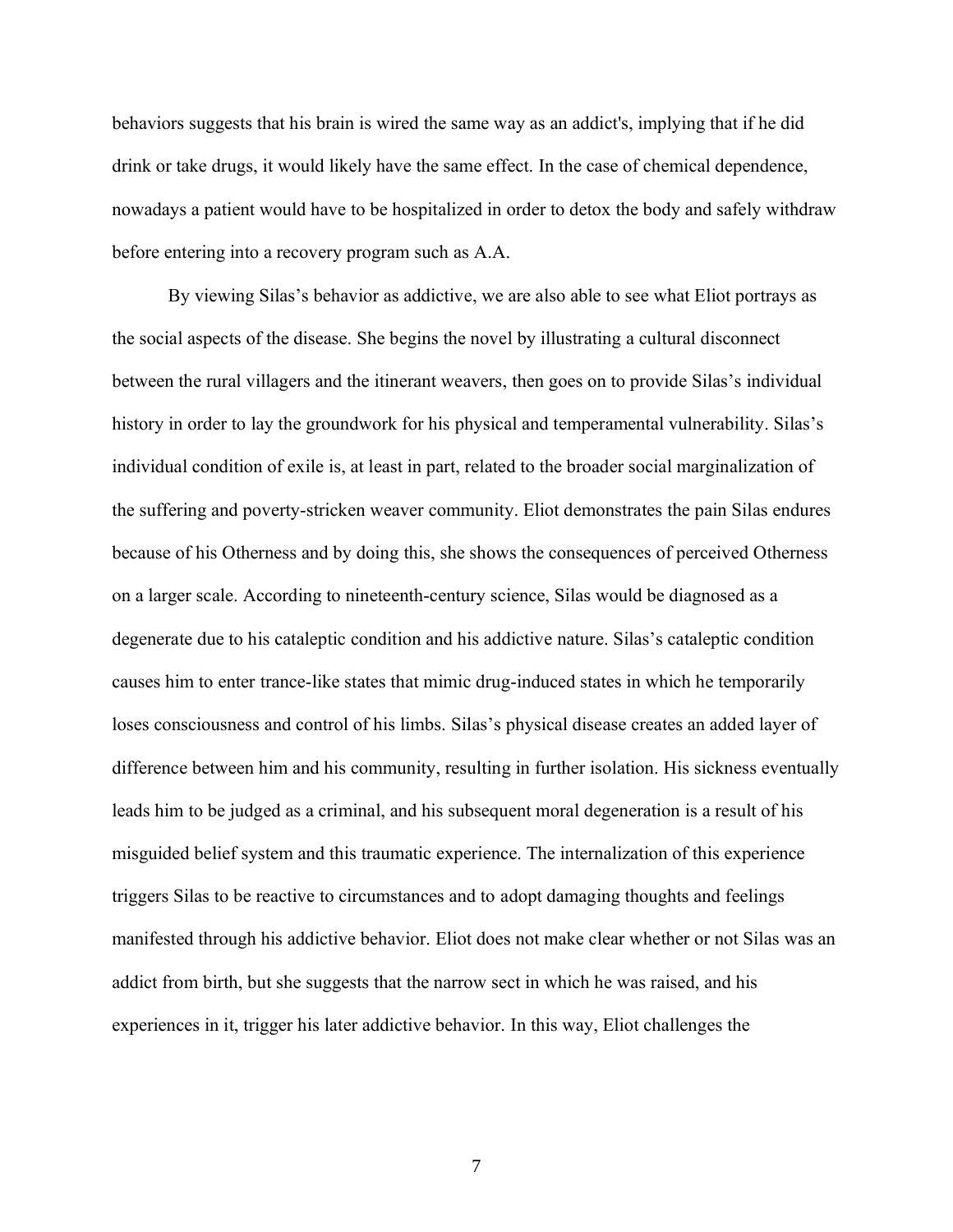assumptions of degeneration theory by focusing on the role of experience, rather than heredity, in addiction.

Silas's catalepsy, together with his self-doubting temperament, make him an easy target when his best friend William Dane frames him for theft. This event results in his excommunication from the religion of Lantern Yard, which up until this point had been his means of participating in and belonging to a community. Through his subsequent, self-imposed exile in a new village called Raveloe, Silas's isolation becomes complete, enabling his addiction to take control of his life. It is here that he becomes obsessed with weaving and hoarding gold. Eliot represents Silas as powerless over this behavior and suggests that he uses this habit as a form of unconscious escapism in order to mask a void that previously had been filled with religion, purpose, and human connection, suggesting that she agrees with other Victorian writers of her time about the deceptive effects of addictive behavior.

I would argue that many Victorian writers and readers would have interpreted Silas's behavior as a form of intoxication because it works to veil the "truth" of real "experience" (Zieger). Any creative work inspired through an intoxicated state would be considered to be deceptive and thus run contrary to "truth" (Zieger). This notion that addiction mars creativity can be applied to life more generally. Humans are inherently creative beings and simply through living, humans are granted limitless opportunity to create in ways such as making choices evident through communication, and expression. Therefore, living itself can be inspired by either "truth" (Zieger) or deception. Intoxication via substances, according to most Victorian writers, including Eliot would be a tool of this deception. According to Oxford dictionary, intoxication is defined by "the action or power of exhilarating or highly exciting the mind; elation or excitement beyond the bounds of sobriety" ("intoxication,"n.2.b). In 1835 the word was used in the context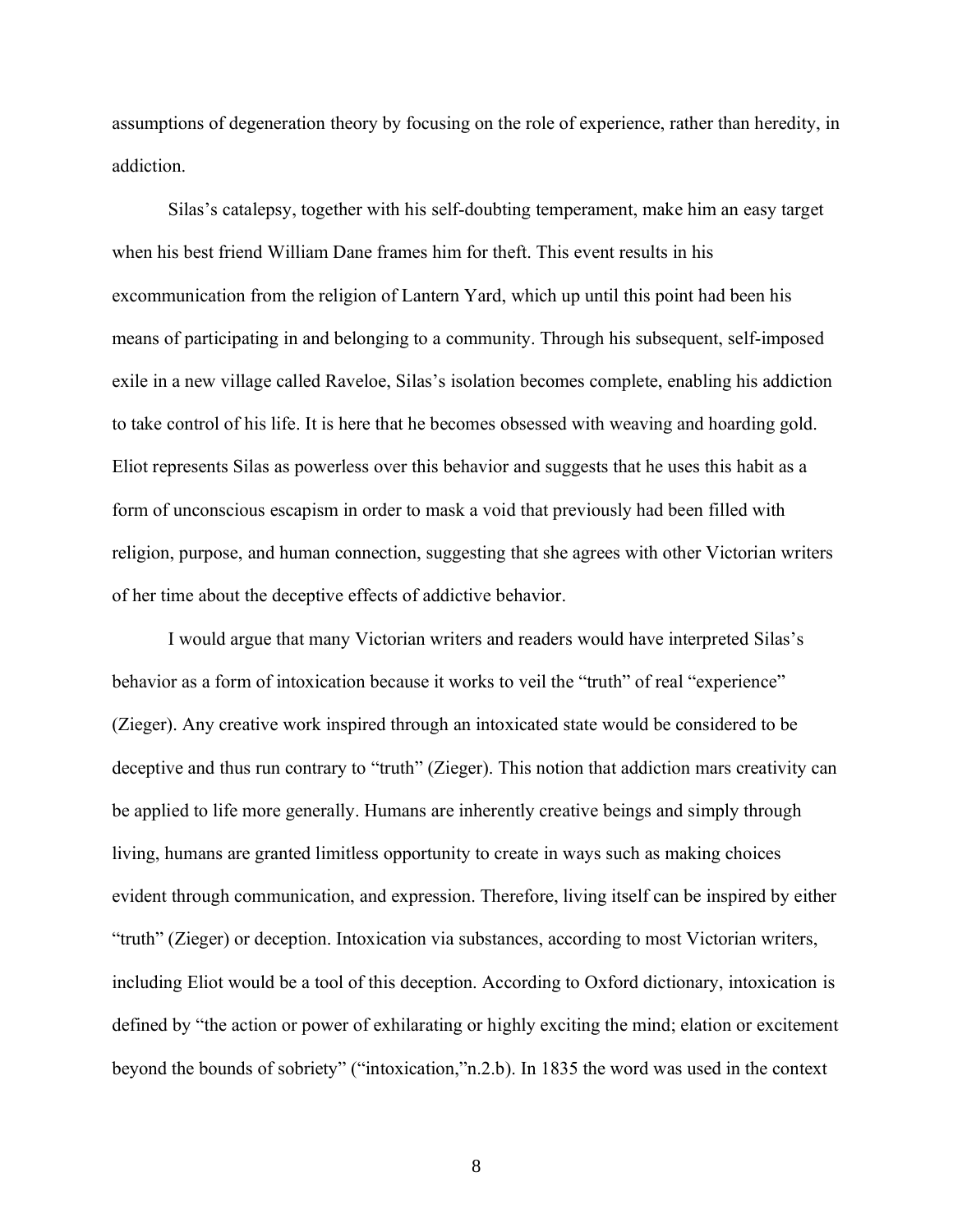of "wealth and power, in which men forget their weakness and mortality" ("intoxication,"n.2.b) and later in 1875 it was used to describe "a great thought" causing one to "go out of his" [or her] "mind" ("intoxication," n.2.b). Needless to say, the term has not always been used in connection with drugs or alcohol but rather to describe multiple forms of vice. The commonly held Victorian view was that intoxication limits human morality (Zieger). In this sense, developing human morality is similar to developing one's artistry of living, where one learns to enjoy life and be present. In order to develop this, one must live a life based in "truth" and one must "experience" life as it is, without the veil of intoxication (Zieger). In order to do this one must be present and make decisions that contribute to the betterment of life. Silas's weaving prevents him from doing this, and he begins to create only for personal gain, which may seem to serve him temporarily but also keeps him from experiencing joy.

Silas's progression of addiction is halted when his gold is stolen, an aspect of the plot that suggests that Eliot is familiar with the role that crisis plays in inciting and promoting individual change. For Silas this crisis causes him to come face to face with the reality of his solitude and emptiness, forcing him to reach out to his neighbors for help. It is shortly after this that a child, whom he later names Eppie, crawls into his cottage and onto his hearth, replacing his gold. Silas makes the decision to take care of her, and through her arrival, he reconnects with old memories and regains his spiritual belief in goodness. Eppie acts as a bridge between himself and others and restores his relationship with his community and his larger collective purpose. John Mullen explains the "mythical aspects" of Eliot's "fairytale realism," arguing that "Eliot has been very careful to make the events probable, but she wants us to see how things can appear marvelous too" (Mullen). While there are tragic elements in Silas's story, Eliot emphasizes that there are marvels that happen in real life through spiritual transformation. In the narrative of *Silas Marner*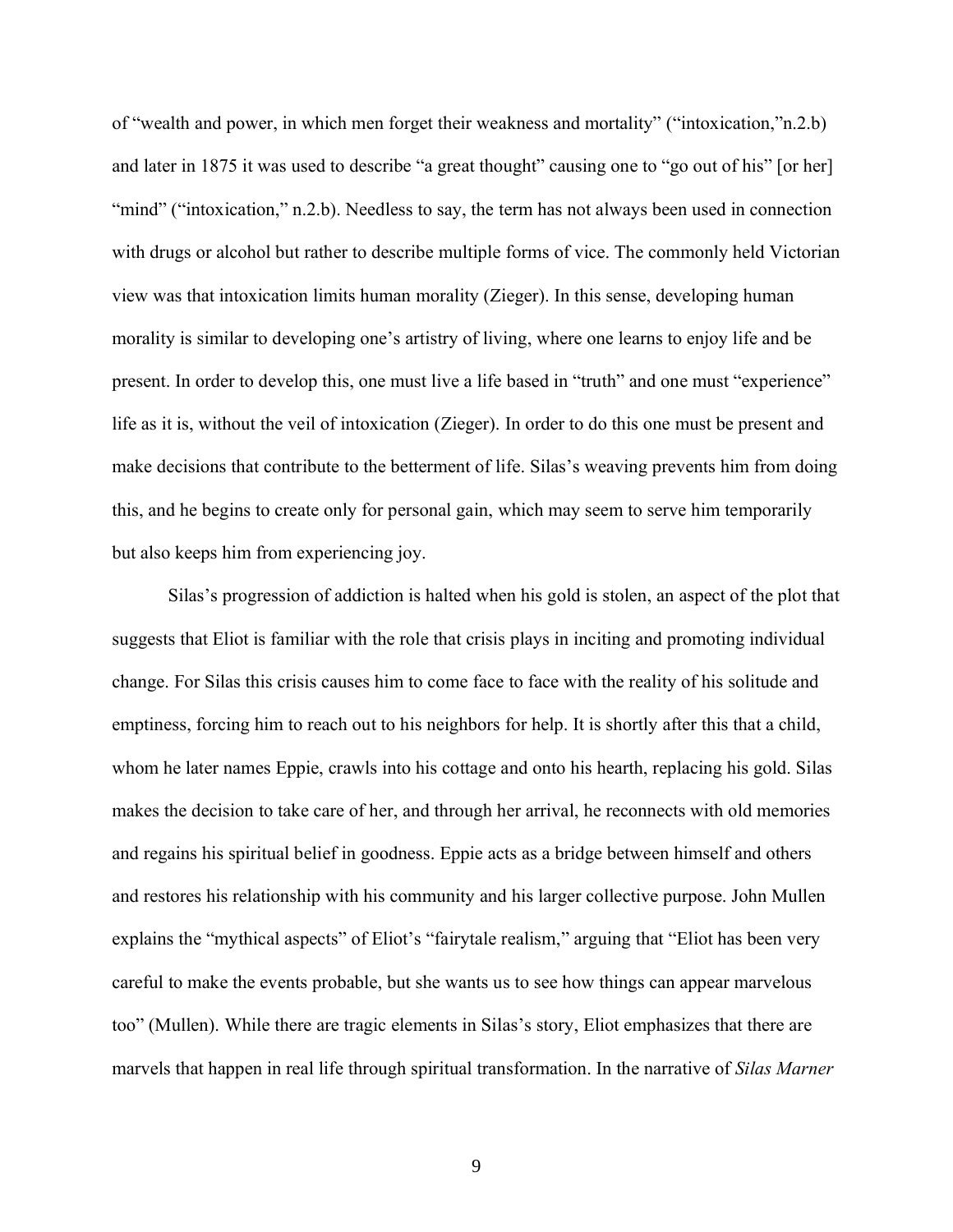she represents a healing process that is extremely similar to real accounts of recovery that appeared much later in *The Big Book of Alcoholics Anonymous.* Silas's neighbor, Dolly, aids him in taking care of Eppie, but she also plays a crucial role in his recovery as she helps him to come to terms with his past and reintroduces him to a communal tradition. In this way Dolly, although not an addict herself, resembles a sponsor figure in A.A., whose job is to serve as a mentor without asking for anything in return, and who guides the sponsee through the Twelve Steps. Silas proceeds through a condensed version of almost all of the Twelve Steps of Alcoholics Anonymous nearly a century before these steps came into print, demonstrating George Eliot's early awareness that a spiritual process and shift in perception are needed to free those in the grasp of addiction.

Alcoholics Anonymous, also known as A.A., is the foundation upon which all other Twelve-Step programs are built, including but not limited to Gamblers Anonymous, Adult Children of Alcoholics, and Overeaters Anonymous. The Twelve Steps are essentially a guide of suggested actions that put one on a path toward recovery through self-analysis, amends, and a relationship with a "Higher Power." Alcoholics Anonymous is an extremely successful program founded in the United States in 1935 by two seemingly hopeless alcoholics, stockbroker Bill W. and surgeon Dr. Bob. These two "had been in contact with the Oxford group, a mostly nonalcoholic fellowship that emphasized universal spiritual values in daily living" (Alcoholics Anonymous).

The Oxford Group was formed by in 1931 Dr. Buchman, "Doctor of Divinity" and a "Doctor of Law" whose life had been transformed after hearing "a woman speak" of "the Cross of Christ" at a "country chapel" in England (Moral Re-Armament 2). He states: "I had entered the little church with a divided will, nursing pride, selfishness, ill-will, which prevented me from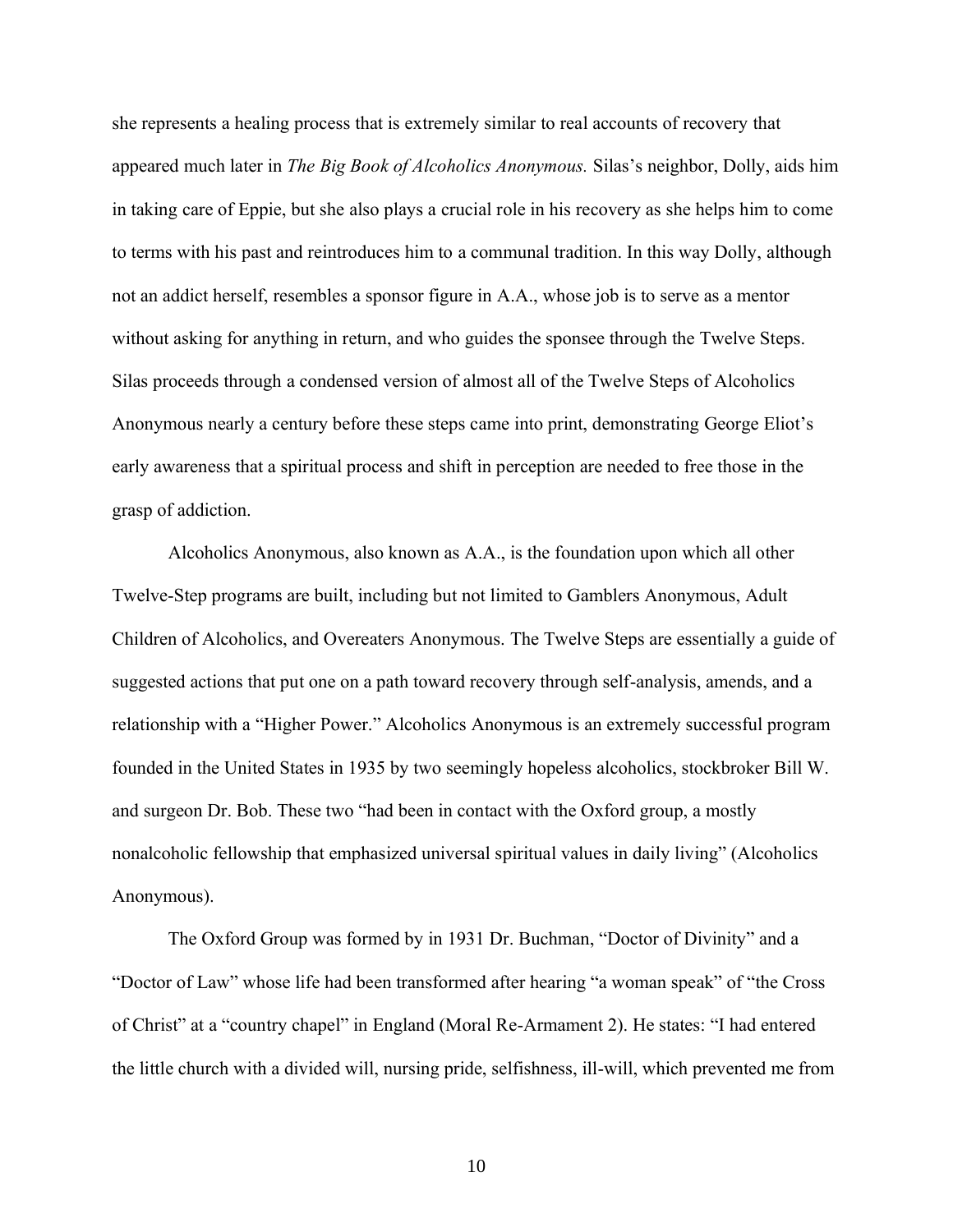functioning as a Christian minister should" remembering "the deep experience of how the love of God in Christ had bridged the chasm dividing me from Him" (2). The "experience" caused him to gain a "new sense of buoyant life" (2), prompting him to acknowledge his "sin" and write letters of apology to all he had held resentments against (3). Once he started to "listen" to and obey "God," he declares to have witnessed "miracles" (3). Although Dr. Buchman was originally born in Philadelphia, his work spread worldwide. The group that formed as a result is known today as The Oxford Group in which "men and women who were changed and trained in Oxford" devoted their lives to the development of the "global work of Moral Re-Armament" (3).

Bill W., who had been deemed a hopeless drunk, was contacted by a member of the Oxford Group and was able to have a similar spiritual experience and achieve sobriety inspiring him to not only form the fellowship of Alcoholics Anonymous but also to write and compile the book *Alcoholics Anonymous: The Story of How Many Thousands of Men and Women Have recovered from Alcoholism*. This book outlines the Twelve Steps of recovery and includes the stories of the first alcoholics who got sober within the program. The book's introduction contains a section called "The Doctor's Opinion" written by Dr. Silkworth, who was a "Medical Director" for "one of the oldest hospitals in the country" that sought to treat "alcoholism and drug addiction" (Alcoholics Anonymous: The Story xxvii). In this section, he states: "We doctors have realized for a long time that some form of moral psychology was of urgent importance to alcoholics, but its application presented difficulties beyond our conception" (xxvii). He suggests that "the scientific approach" left doctors unequipped "to apply the powers of good" adding that this power lies beyond "synthetic knowledge" (xxvii). Admitting his own "inadequacy" as a doctor, he explains that after his observations, "one feels that something more than human power is needed to produce the essential psychic change" (xxix). Bill W. summarizes Dr. Silkworth's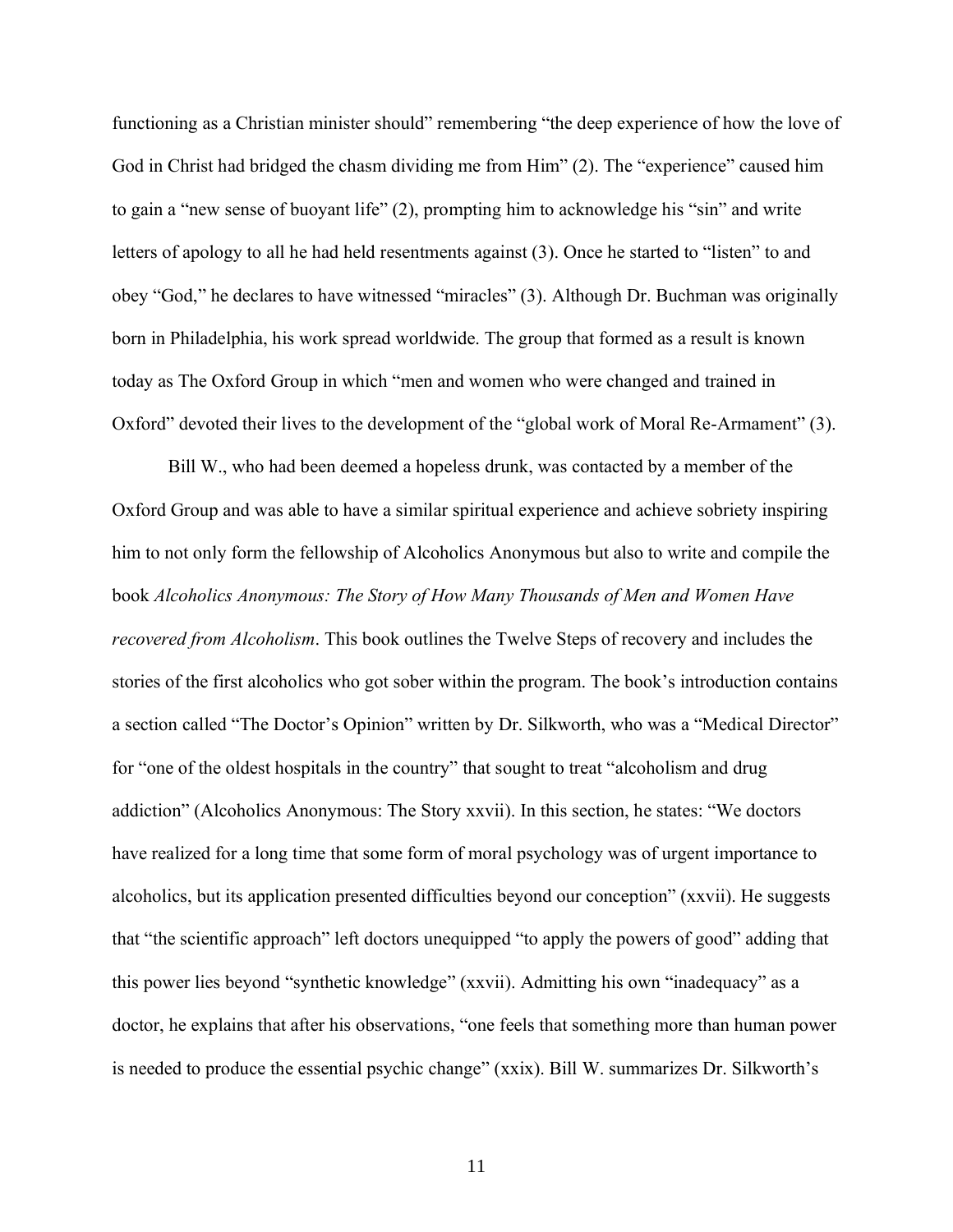statement in the same section, asserting that alcoholism as a disease in which "the body of the alcoholic is quite as abnormal as his mind" (xxvi).

The structure of the program and the Twelve Steps, however, cater to people who struggle with both chemical and behavioral addictions. This is because, if practiced correctly, the program specifically attacks the root of the problem: the thinking patterns that lie underneath. This why the solution calls for a complete "psychic change" (xxix) in order to break free from the imprisonment of addiction. This is done through practicing spiritual principles and developing a relationship with a "Higher Power," which can be any "Power that is greater than" oneself (Alcoholics Anonymous).

The program requires lifelong dedication and involves practicing spiritual ideals in day to day activities, elements that Eliot also emphasizes in Silas's story. Bill W. states from experience in *Alcoholics Anonymous*: "we are not cured of alcoholism" but instead need to practice "a daily reprieve contingent on the maintenance of our spiritual condition" (85). Therefore, most successful individuals in A.A. suggest that members join a group, attend meetings, get a sponsor, complete the Twelve Steps, and go on commitments to other A.A. meetings in order to tell their stories. Taking these actions holds members accountable and ensures repetitious practice, which helps to rewire the cognitive process. In taking these actions, members learn to align their will with the will of a Higher Power or God, striving for qualities such as "patience, tolerance, kindliness and love" (Alcoholics Anonymous: The Story 83). In most cases this continues on for life. Recovery is a progressive uphill journey from selfcenteredness and self-centered thinking, to God-centeredness and living for others. Silas's narrative does not involve these exact rituals and commitments, but he does dedicate his life to taking care of Eppie, and he does engage in communal rituals such as Eppie's baptism in the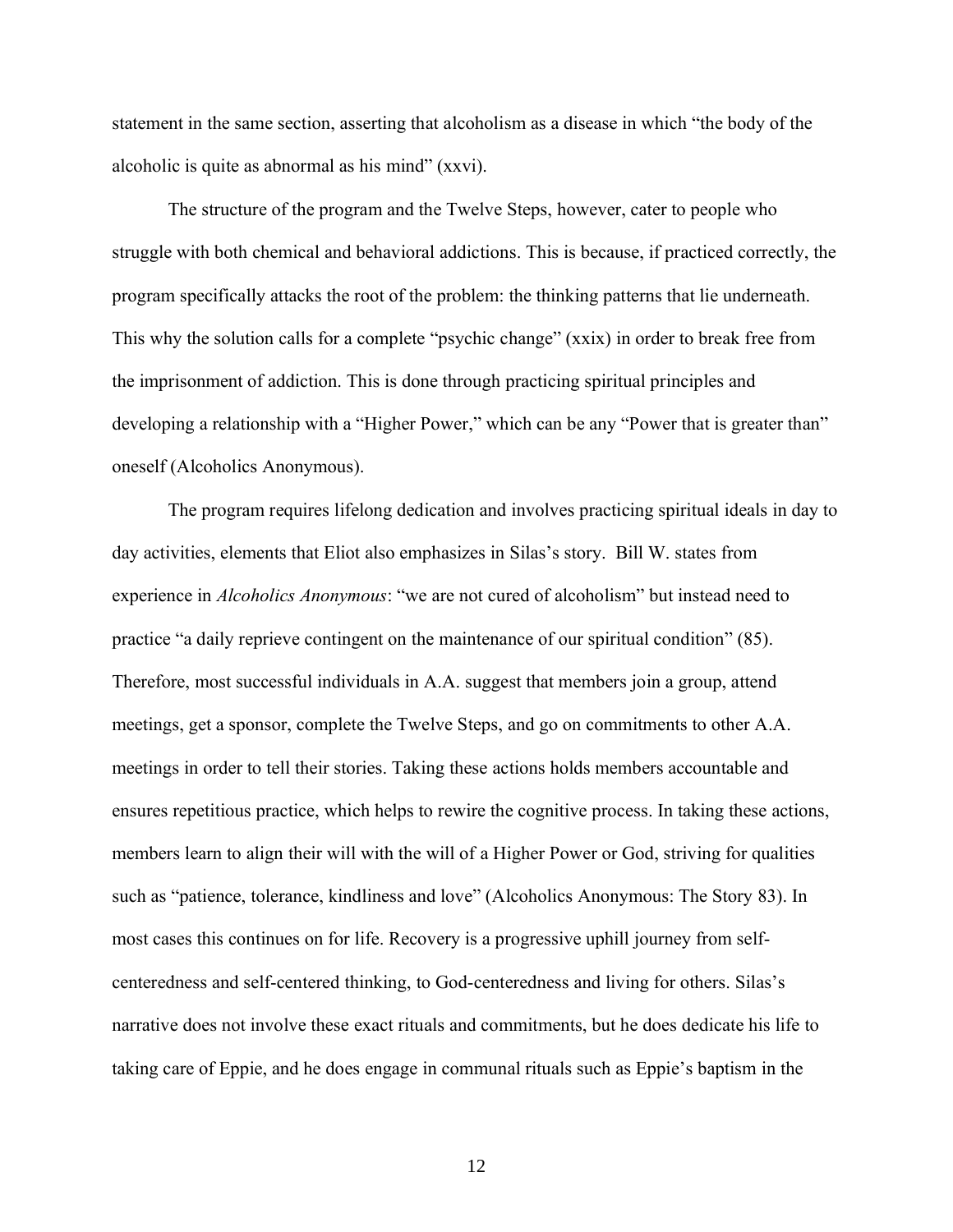Anglican church. Although Eliot was recognized as an agnostic (Everett and Landlow) by the time she wrote *Silas Marner* and therefore was not religious, in her writings she frequently explored spirituality and its importance in the lives of individuals. The healing power of spirituality is a major theme in *Silas Marner*, as Silas must undergo a change in all his thoughts and feelings.

Silas succumbs to addictive behavior after his best friend, William Dane, betrays him. Silas reacts by exiling himself, leaving his urban home in Lantern Yard and settling in the rural village of Raveloe. When he leaves Lantern Yard, Silas has already internalized the belief that nothing good can happen to him now, and that "there is no just God": "Poor Marner went out with that despair in his soul—that shaken trust in God and man, which is little short of madness to a loving nature" (Eliot 11-12). We see that Eliot portrays this behavior as seeking "relief" and "reward" (ASAM), similar to the other addicted characters, Dunstan and Molly. Eliot uses the motif of exile and lays out Silas's particular history of exile in order to humanize the weavers that would otherwise have been disregarded as The Other. Through this motif she shows that exile happens both individual and culturally, and she demonstrates that isolation both causes and exacerbates the social aspects of addiction. Yet, Eliot does not simply state the problem. She also proposes a solution, arguing that change is possible through bridging this disconnect with sympathy. She demonstrates how isolated addicts can recover through reintegration into a healthy community and by developing a spiritual life. The combination of these two factors work together to re-establish life's purpose for the individual, which is carried out through acts of altruism directed toward others. Moreover, Eliot shows the crucial role of a mentor, represented though Dolly, who exemplifies a moral view that is spiritual but not necessarily religious, aiding Silas to examine his past and to see the role that he himself has played in it. This process is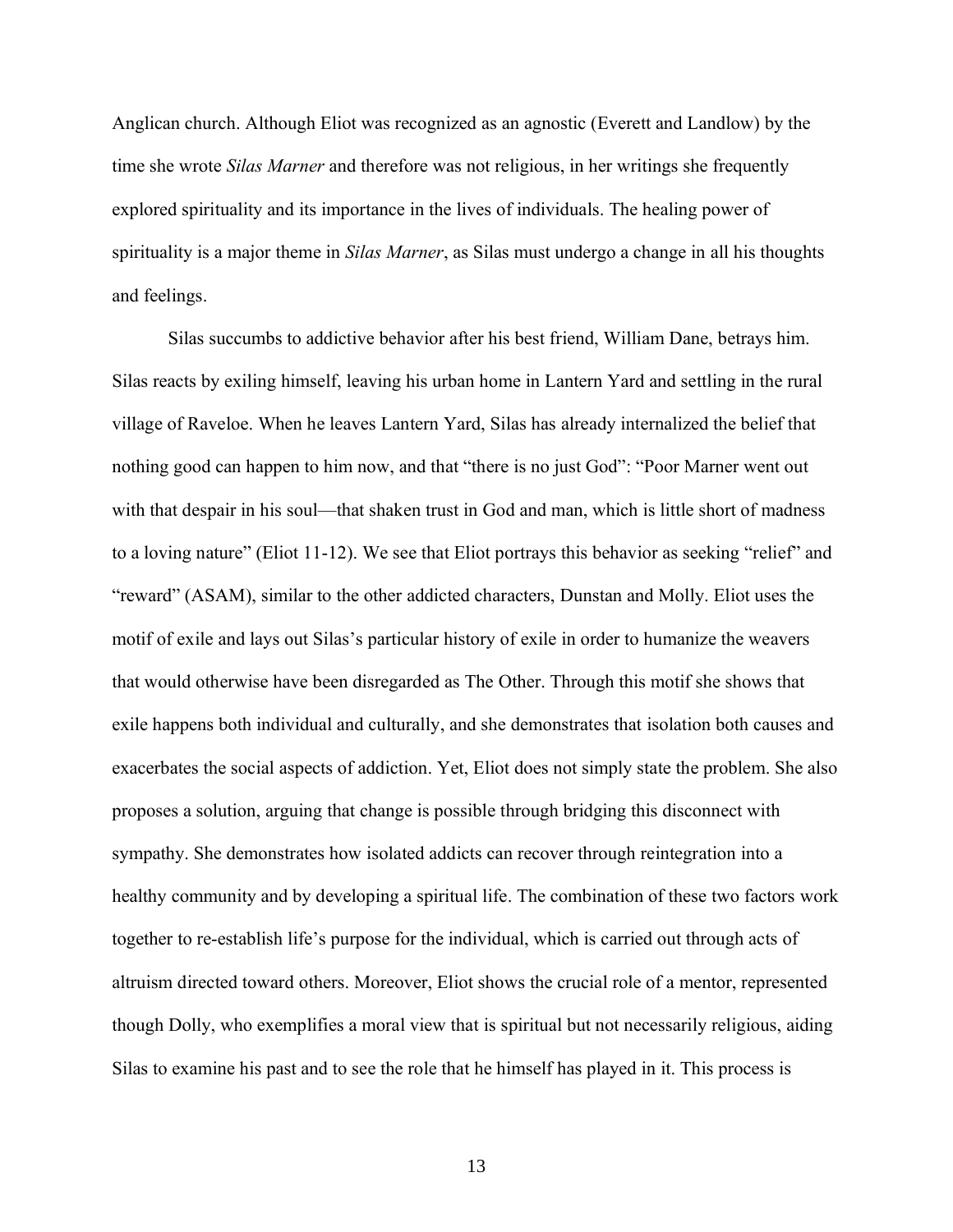extremely similar to the process outlined in Alcoholics Anonymous, which leads one to face past conflicts, recognize flaws of character, take responsibility, and apply different actions in the future, resulting in sobriety and personal transformation. Eliot's depiction of both the problem and solution anticipates later understandings of addiction.

Eliot begins the tale with an illustrative description in order to sympathetically show the predicament of the weavers as a demographic:

In the days when spinning-wheels hummed busily in the farm houses—and even great ladies, clothed in silk and thread-lace, had their toy spinning wheels of polished oak there might be seen in the districts far among the lanes, or deep in the bosom of the hills, certain pallid undersized men, who, by the side of the brawny country folk, looked like the remnants of a disinherited race. (Eliot 3)

Eliot portrays the weavers as having not only an "undersized" physical appearance in relation to the "brawny country folk" but also describes them as sickly and "pallid" (3), insinuating that the weavers suffer from malnourishment and disease due to their poor living and working conditions. The distinction here is between healthy, settled rural peasants and homeless weavers who must travel by foot through the countryside to sell their services. Essentially, the weavers are segregated due to their trade and suffer ill health and likely ill will due to their relative poverty and the fact that they do not belong to any particular community.

When Eliot refers to the weavers as "the remnants of disinherited race," (3) she is invoking the fairy lore of the British Isles, in which the fairies are creatures who have dwindled in size over time because they have been driven into hiding by humanity. John Mullen states, "These are the hand-loom weavers, and the novel both sees how they might have been shaped by their labor and imagines them as mythical creatures out of a folk tale" (1). Eliot's fairy lore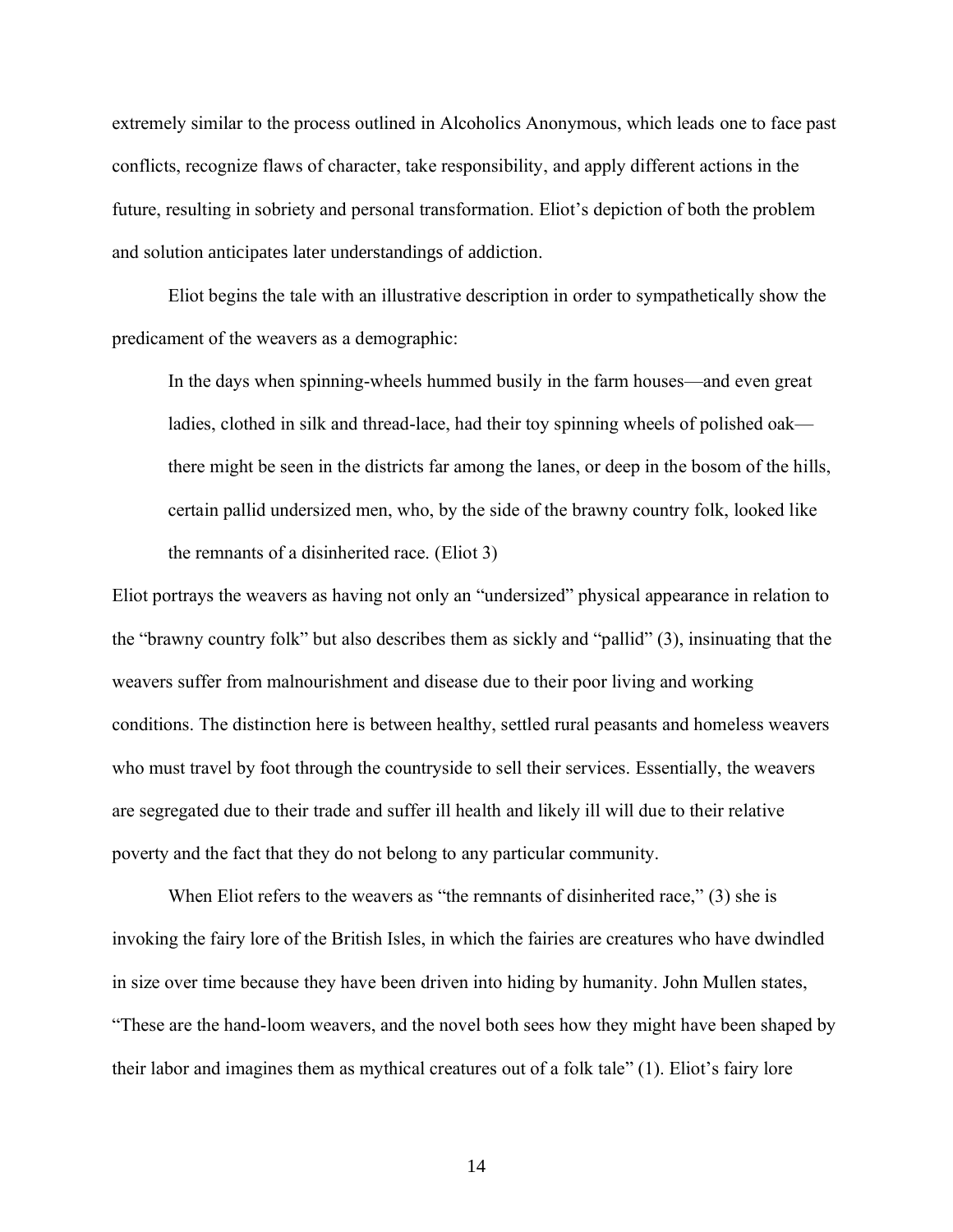language works to reveal the reality of social displacement, specifically with the weaver group. In doing this she exhibits that the weavers are discriminated against, abandoned, and pushed out of the circle of society. Groups that are isolated such as this often suffer from higher rates of issues such as substance abuse. Eliot begins with a meditation on the conflict at large before mentioning Silas's specific dilemma, suggesting that this story represents a larger social issue.

In nineteenth-century scientific terms, the weavers would be considered to be a generation of degenerates. Dr. Earnest Abel summarizes the influential theory of degeneration put forth by psychiatrist Bénédict Morel in 1857, just four years before the publication of *Silas Marner*, describing "progressive generational degeneration starting with neurosis in the first generation, mental alienation in the next, and imbecility in the third, culminating in sterility in the fourth and final generation" (Abel). According to Morel, this genetic process is inevitable and irreversible. Howard Padwa explains French researcher Comte de Buffon, who hypothesized "that species could degenerate—become smaller, weaker, or sterile—over time" theorizing that this "resulted from creatures living in environments that were not well suited to them" (124). The weavers' "undersized" and "pallid" appearance lines up with this description (Eliot 3).

Although Eliot makes it clear that weavers suffer from poor living and working environments, she also addresses the error in such generalizations about degeneration. By describing how the "alien-looking" weavers appear to the peasantry, Eliot emphasizes the point that the weavers would be *classified* as degenerative, not that they necessarily are degenerative. Eliot reveals the villagers' flawed judgment by stressing that Silas's physical appearance "would have had nothing strange for people of average culture and experience, but for the villagers near whom he had come to settle it had mysterious peculiarities which corresponded with the exceptional nature of his occupation, and his advent from an unknown region" (Eliot 5). In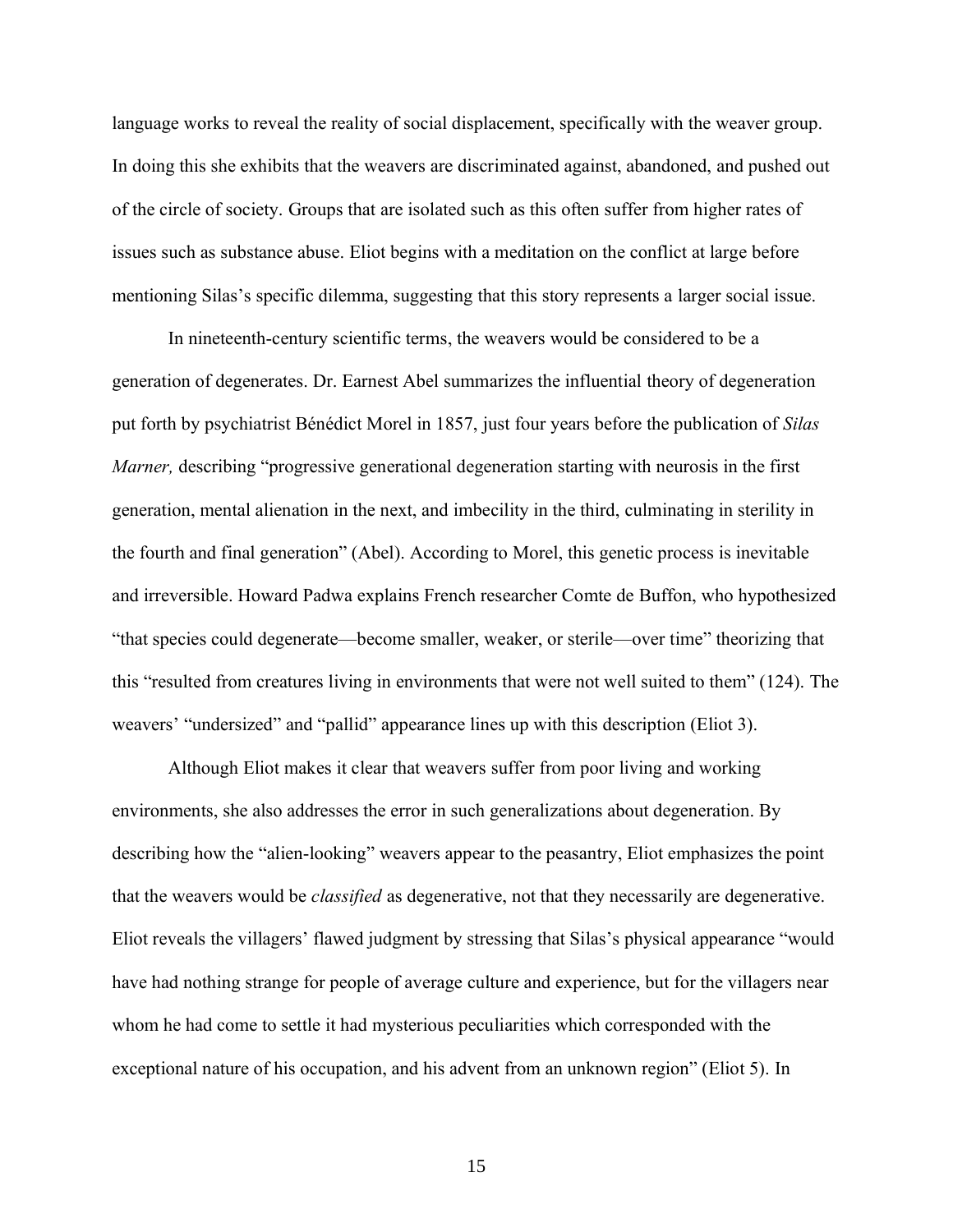stating this she shows that the weavers are associated with the criminal behavior just because they are wandering "emigrants" (4) shedding light on a stigmatized and general conception of who they are.

By illustrating the weavers in this way, Eliot also links the weavers with homelessness and minority groups. Although these groups often tend to be plagued with what would be labeled in the Victorian era as degenerate symptoms, by making the surrounding circumstances clearer, Eliot suggests the symptoms are caused by social marginalization and prejudice. If groups such as these are especially susceptible to physical disorders, she suggests that lack of morality comes from a lack of connection to the community. Although the degeneration scientists theorize degeneration to be purely genetic, Eliot disagrees. She attributes loss of morals to social isolation and ignorance. In effect, these weavers work tirelessly, isolated from the communities that they provide for but do not belong to.

Eliot uses the motif of exile to humanize the weavers. Isabel Alvarez Borland reflects on Cuban Exile literature, and quotes William Gass's lecture in which he breaks down the stages of exile: "birth is your first experience of exile, the Greeks maintained. That's why a child bellows when it is born…the second exile is never really to belong…and in the third exile is to forget the enormity of your loss" (94). Borland explains that "exile literature has always been intimately related to history because the banishment of the writer is usually caused by some historical event beyond his or her will" (94). In *Silas Marner*, the narrator refers to the weavers as "emigrants" who are "regarded as aliens by their rustic neighbors" (Eliot 4). As a result, they contract "eccentric habits which belong to a state of loneliness" (4). Eliot suggests that it is the isolation itself which perpetuates deviant "habits" (4).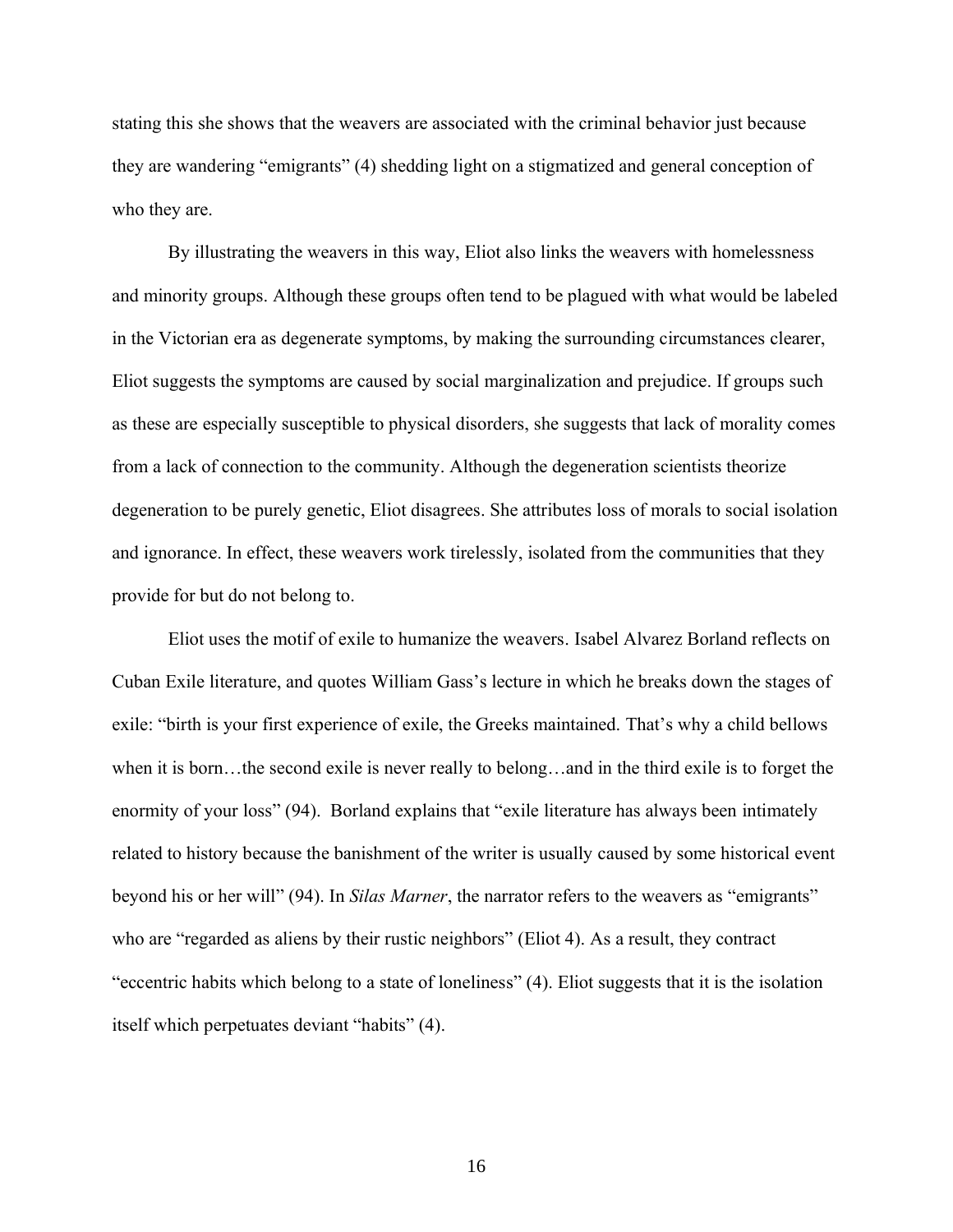Eliot goes on to address Silas's personal history in order to illustrate Silas as one of many who has entered into a state of exile. According to Borland, the historic circumstances of exile usually contain specific patterns. She elaborates on these patterns evident in writings by Cuban exile Guellermo Cabrera Infante, who expresses his "resentment for lack of sympathy shown to Cuban exiles abroad, as well as his feelings of alienation" (95). She later discusses how often exile narratives "reflect themes of treason, betrayal, and solitude by means of a tragic discourse of lamentation and denunciation" (95). Borland expands upon Gass's lecture, observing that "in its first stages exile writing relates mostly to the politics that originated the condition in the first place. In its middle stages this writing has to do with resistance against the erosion of identity as related to the new space. In its last stages, exile transforms itself into ethnicity as it confronts issues related to assimilation and heritage" (94). Through identifying the themes of exile literature, we are able to better understand the complexity of Silas's personal tragedy. In the beginning, Eliot addresses Silas's particular history, in the middle she describes his resistance to the facts of his history which he deals with through addictive behavior, and at the end we see his transformation. Although the events that make up Silas's story are obviously different than the events of the Cuban exile narratives, it is evident that the broad narrative pattern is similar. By giving Silas a history, Eliot humanizes the weaver group who is dehumanized by the new community that they travel to and in doing so she evokes sympathy for alienated social groups, advocating for an overall change in social attitudes toward marginalized groups. This change would entail a shift in perception from judgement and assumptions to acceptance and understanding.

Eliot's emphasis on exile defies the assumptions behind the degeneration theory of her time, because she stresses personal history over heredity. Laura Otis states: "Two primary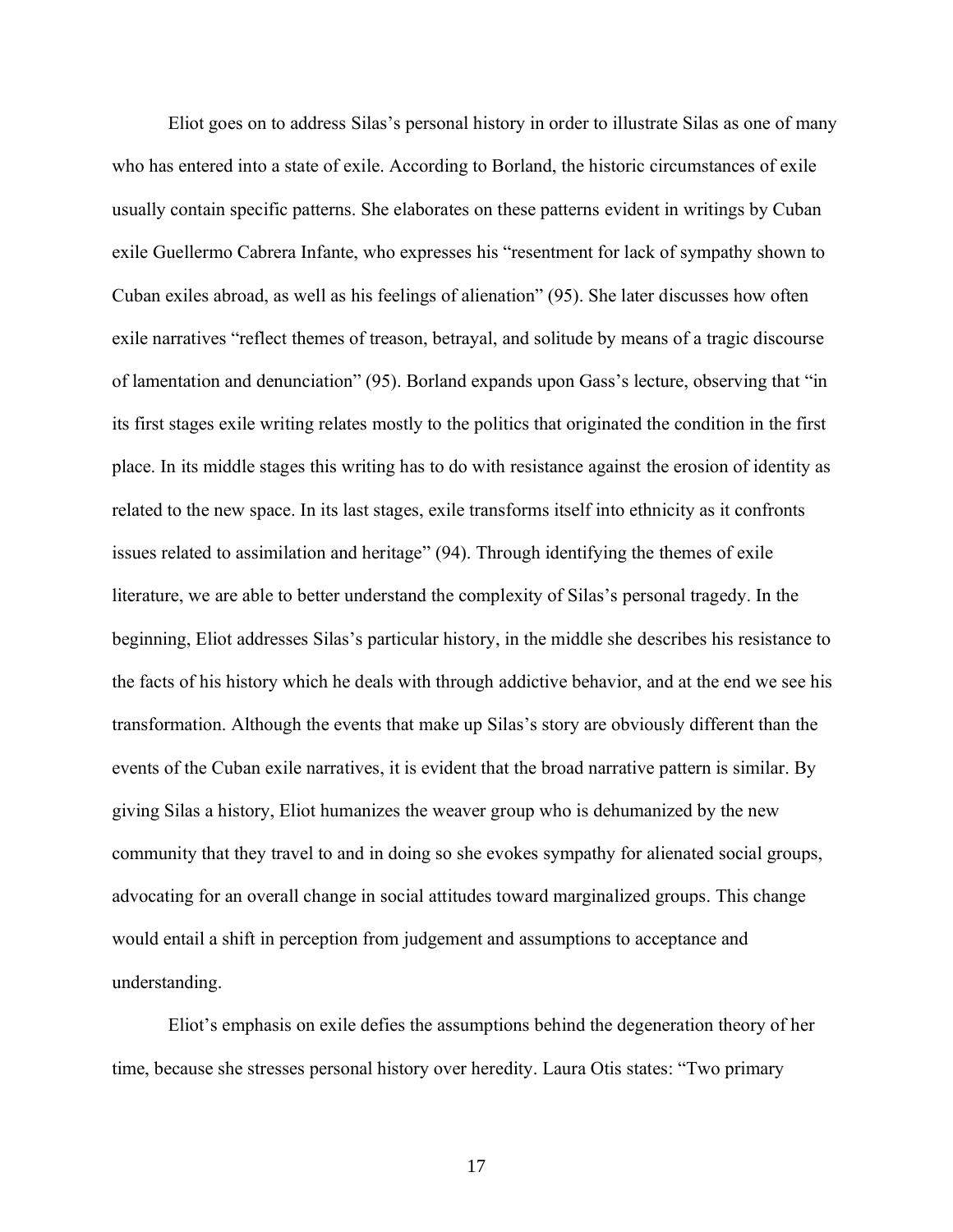premises underlay Morel's hypothesis: first, that evolution could create harmful as well as beneficial traits; second, that physical and moral life and development were inseparable" (49). In using an exile story, Eliot demonstrates that she disagrees with this assertion and proposes that resistant and deviant behaviors stem instead from isolation and trauma. Otis notes that Morel argued to "improve working conditions, diet, and living space" (50). Likewise, Eliot clearly acknowledges the poor living and working conditions which likely account for physical sickness, but she also demonstrates that the degeneration theory is missing the ways in which a sympathetic community can rehabilitate an alienated individual.

The country folk's suspicion of the weavers as a mysterious demographic group, particularly their assumptions about the weavers' degeneracy, in some ways resembles eighteenth- and nineteenth-century British stereotypes about racial groups such as the Chinese. Brodie and Redfield note "In Britain the emergent discourse of addiction was associated [...] with the foreign—especially Asian— 'Other,' and with a feminized or otherwise 'degenerate' nation" (3). Although the weavers are not Asian, they are similarly considered "Other" and "degenerate" by the villagers (3). Moreover, Barry Milligan explains the commodity relationship with the British and Chinese, arguing that this relationship was based on the Chinese supplying the British with "exotic commodities such as teas, silks, and spices" (18). The weavers share a similar commodity-based relationship with the townspeople in the sense that these two groups had no relational basis to meet other than this exchange.

Silas is considered Other because of both his profession and origin, but he is Silas is further stigmatized because of his catalepsy. Editor Juliette Atkinson defines catalepsy as "a disease characterized by seizure or trance, lasting for hours or days, with suspension of sensation and consciousness" and notes that "contemporary doctors often classified catalepsy alongside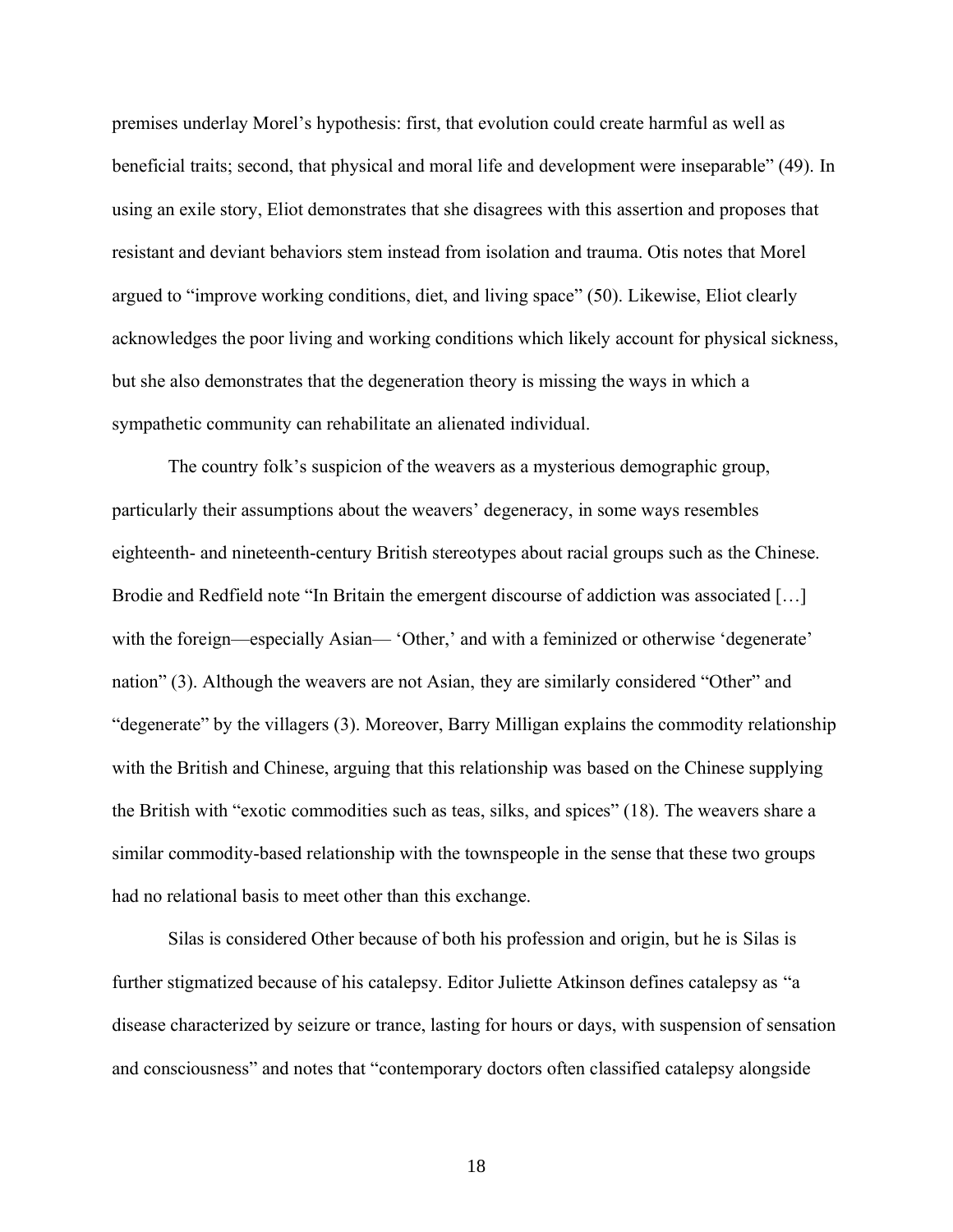hysteria and epilepsy" (*Silas Marner* 185 n9). Silas's catalepsy throws him into trance-like states that appear to be a "supernatural manifestation" to the villagers of Raveloe. An example of this is when Jem Rodney finds Silas during one of his fits saying his "eyes were like a dead man's" (6). Because of this, Silas neither asks for help from his neighbors nor seeks to be a part of the community, "as if he hears" the villagers say that they will not engage with a "dead man come to life" (6). Lack of medical knowledge causes the villagers to mythologize a very real health condition. Silas's condition provides the townspeople with an excuse to unconsciously rationalize the rejection of what is divergent or Other. By associating Silas with superstition, the villagers are instantaneously provided with the opportunity to disassociate from him and in doing so they attempt to disassociate themselves from any undesirable behavior that they see in him. In essence, the townspeople are in a state of denial. For Silas, the medical condition creates an added layer to his individual vulnerability. He is portrayed to be hyperaware of his Otherness and feels alone in his shame about his cataleptic episodes.

Silas's catalepsy also further links him to the degenerate. Laura Otis explains Morel's claim that "heredity and environment" […] "were causing a progressive, cumulative degeneration of humanity as demonstrated though the high incidence of alcoholism, syphilis, epilepsy, hysteria, criminality, and idiocy" and points out Morel's conclusion that "all patients were essentially suffering from the same disease" (49). According to this statement, Silas would immediately be associated with criminal behavior, simply because of his medical condition that he is powerless to control. According to degenerative science, Silas would be doomed to further decline due to this hereditary misfortune.

It is important to note that Eliot uses Silas's catalepsy not as a means to suggest his degeneration, but rather to explore the condition as a cause of his isolation from the community.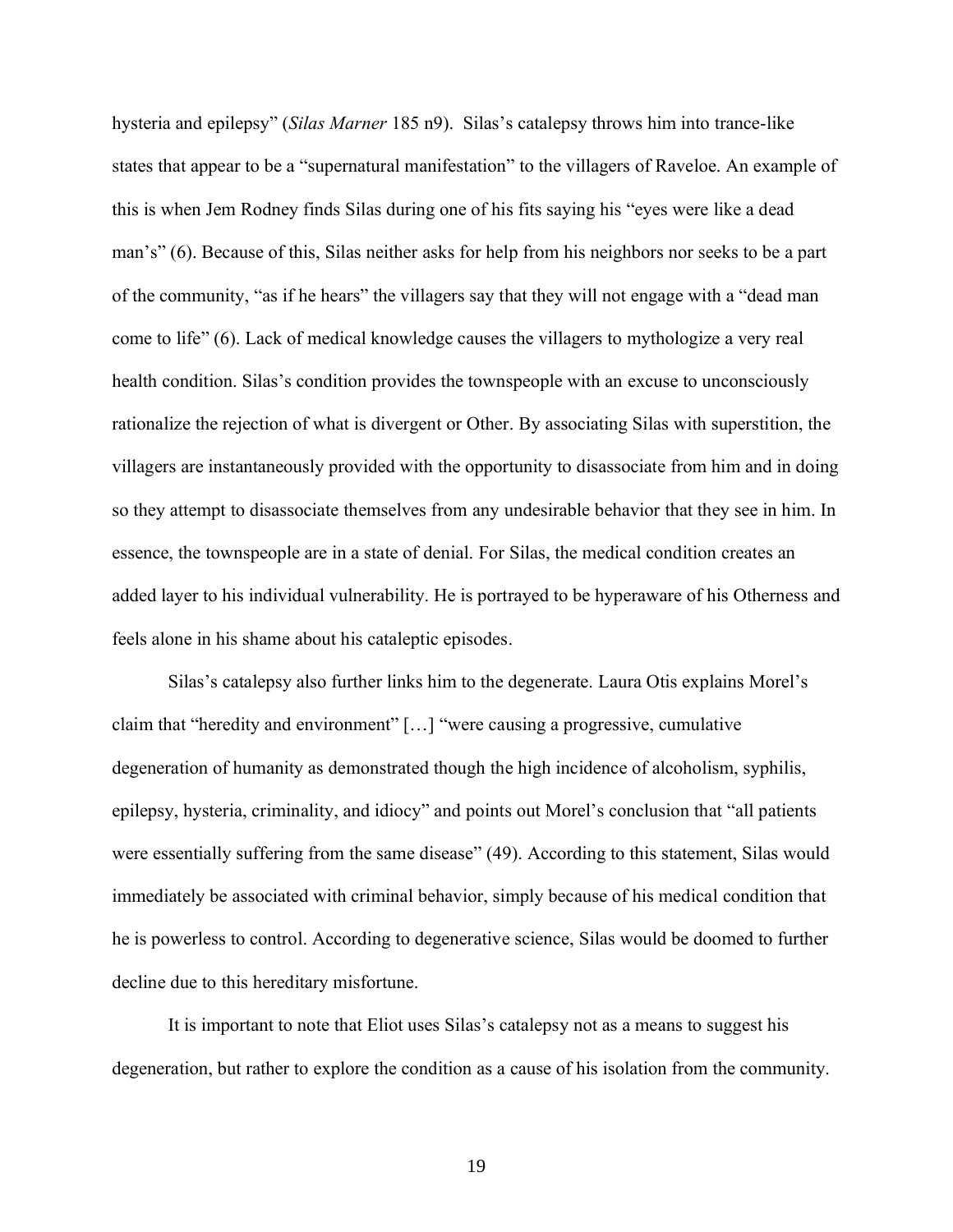After describing Silas's alienated existence in Raveloe, Eliot narrates Silas's history in his previous community Lantern Yard, a community located in a large manufacturing town. The narrator states: "Marner was highly thought of in that little hidden world, known to itself as the church assembling in Lantern Yard; he was believed to be a young man of exemplary life and ardent faith; and a peculiar interest had been centred in him ever since he had fallen, at a prayermeeting, into a mysterious rigidity and suspension of consciousness" (7). The "hidden world" of Lantern Yard is depicted to be utopian, almost Edenic. Innocent Silas "[fall]s" during a "prayer meeting" (7) when the group comes together to celebrate a common spirituality. Although the community is celebrating religion, the importance lies in the nature of the ritual. It is an opportunity for gathering in which the members celebrate a common idea; an occasion for each member to be a part of something that is larger than themselves. It is exactly during this time where Silas "fall[s]" causing him to become the "cent[er]" (7) of attention. It is here that Silas essentially becomes self-conscious and recognizes his own separation. This moment foreshadows his exile and alienation. In this moment he becomes an Other within his native community. Therefore, Silas's self-consciousness symbolizes his personal tragedy and "fall" (7) from grace. The condition itself is medical, but the consequences of it are social. Furthermore, while the science at the time would demonize his condition, and associate it with criminal activity, this nonconformist Protestant sect in Lantern Yard idealizes it, believing it to be a symbol of "light and fervour" (8). Eliot demonstrates both of these radical extremes to isolate him within the group by marking his bodily difference in a spiritual gathering.

Silas is scarred by his upbringing in the radical religious community of Lantern Yard. Silas's mother taught him about "medicinal herbs," and he takes great pleasure in having received this "little store of wisdom" from her: "[B]ut of late years he had had doubts about the lawfulness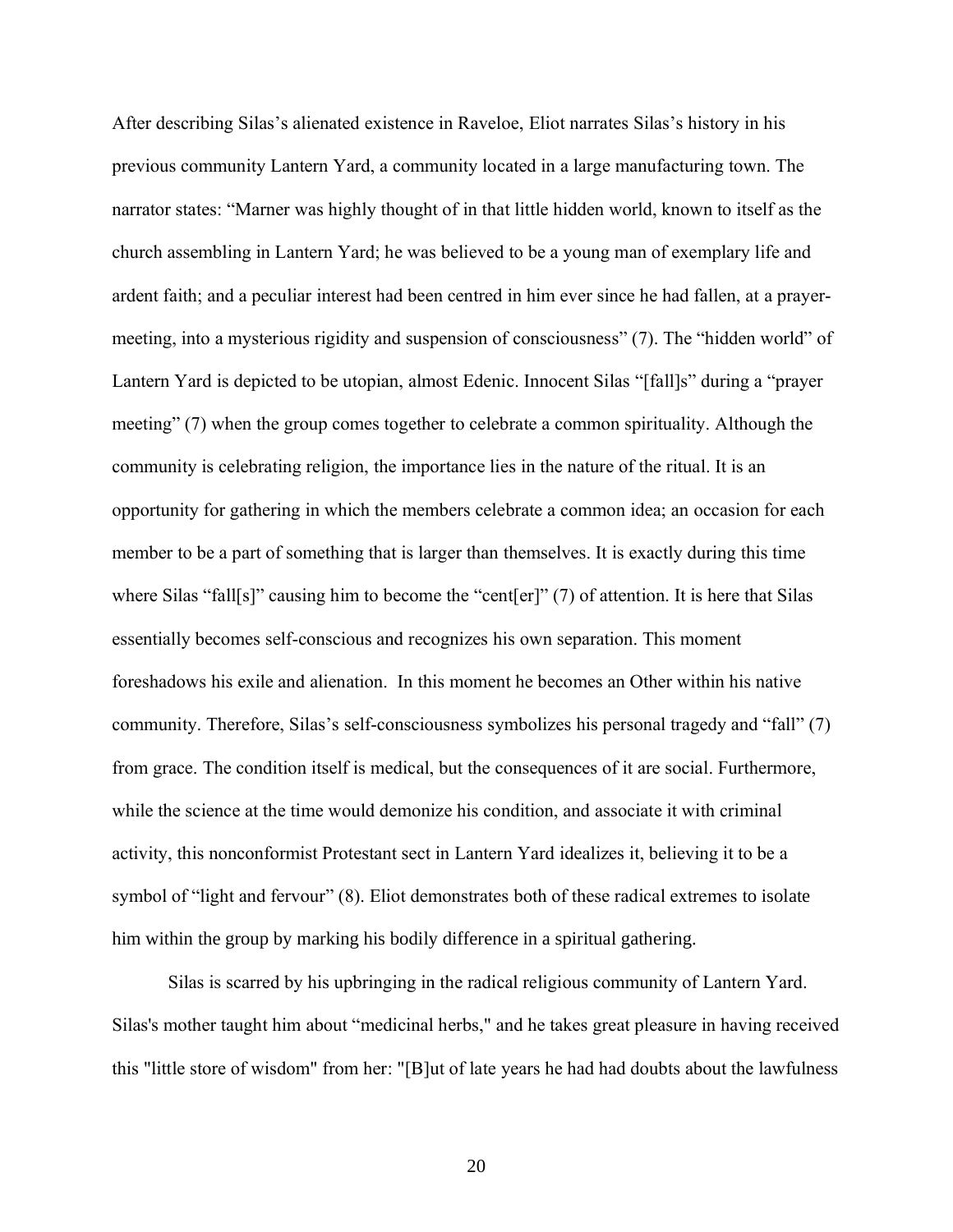of applying this knowledge, believing that herbs could have no efficacy without prayer, and that prayer might suffice without herbs; so that his inherited delight to wander through the fields in search of foxglove and dandelion and coltsfoot, began to wear on him the character of a temptation" (Eliot 8). Eliot emphasizes that in Lantern Yard, science and faith cannot exist together. It is not Silas's herb seeking which is the problem. The belief surrounding this behavior becomes the source of Silas's discomfort. The "character of temptation" (8) creates a sense of spiritual "disease" for Silas, defined as the "absence of ease; uneasiness, discomfort; inconvenience, annoyance; disquiet, disturbance; trouble" ("disease", n.1). As a result of this radical religion, Silas begins to internalize what the culture regards as sin and begins to perceive himself as having a tendency toward evil. Adopting this negative self-perception staggers his ability to develop autonomy and emotional maturity. He demonizes himself while he idealizes others, causing him to seek approval from others.

This warped way of thinking is evident in Silas's codependent relationship with his best friend, William Dane. The narrator describes, "Marner had one of those impressible selfdoubting natures which, at an inexperienced age, admire imperativeness and lean on contradiction" (8). Silas depends on William for direction. The townspeople call them "David and Jonathan" (8) referring to the biblical allusion in which it is stated that "Jonathan made a covenant with David, because he loved him as his own soul. And Jonathan stripped himself of the robe that was on him and gave it to David, and his armor, and even his sword and his bow and his belt" (ESV 1 Samuel 18:1). Eliot includes this Biblical allusion in order to show how Silas has lost his own sense of identity, depending on William to feel whole, because he does not feel whole on his own. He regards William as the highest and himself as the lowest and in doing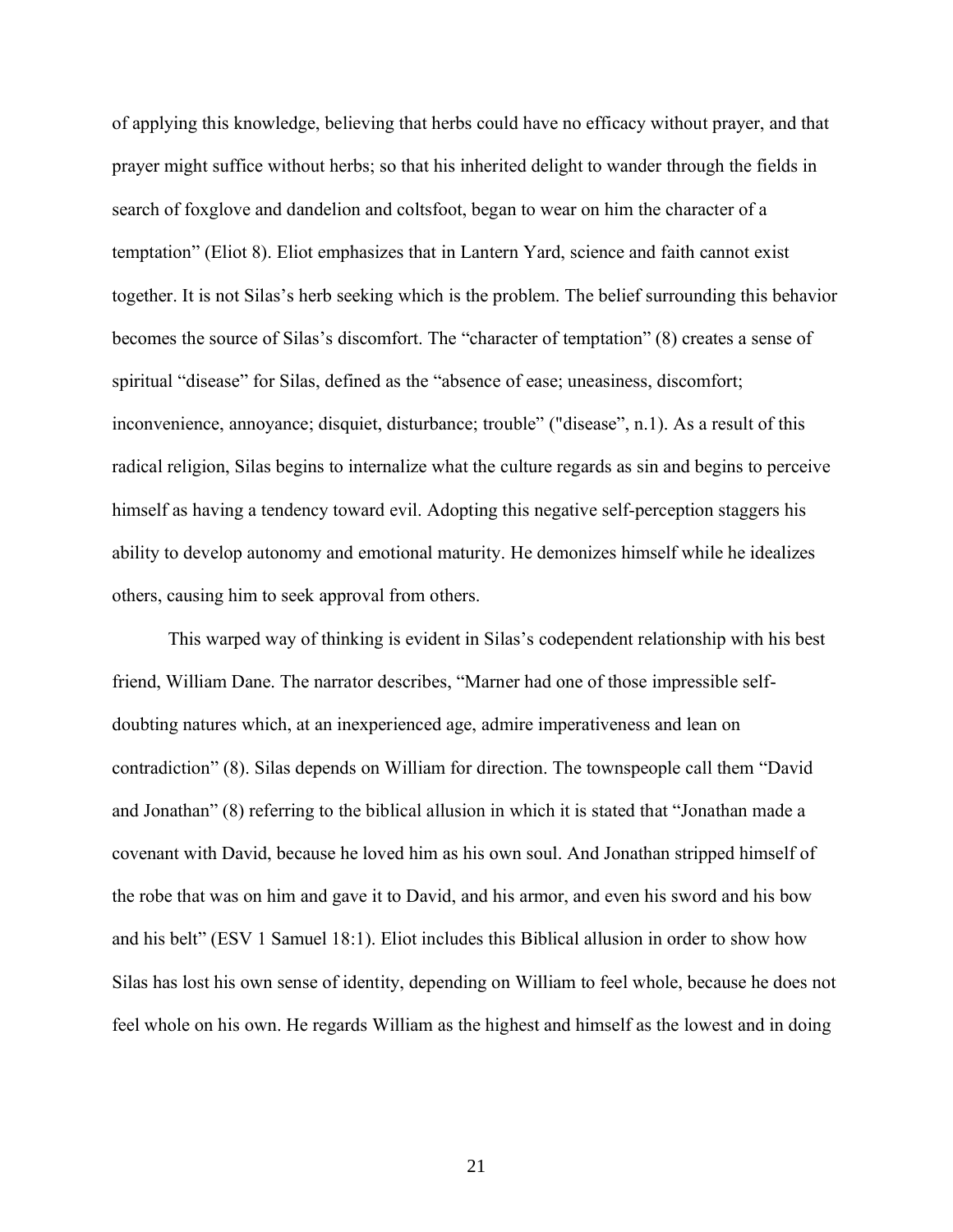this Silas, though unaware, has placed himself in an extremely vulnerable position where he is susceptible to anything William claims to be true.

Unsurprisingly, William's view is not a dependable one. William believes in "assurance of salvation" (8). That is, he claims that he has been "chosen" by means of predestination (8). Juliette Atkinson notes that Lantern Yard is a "Calvinist sect which believed in original sin, 'a state of corruption or sinfulness, or a tendency to evil, supposedly innate in all human beings and held to be inherited from Adam as a consequence from the fall'" (185 n8). William believes he is exempt from this sinfulness, and Silas believes him. Atkinson notes: "On 26 December 1860, Eliot wrote to her friend" saying that though she felt "sympathetic to those who turned to 'forms and ceremonies' for comfort, 'the highest "calling and election" is to *do without opium* and live through all our pain with conscious clear-eyed endurance" (185 n8). Therefore, Eliot shows religion itself to have an intoxicating effect, and in this way, her view aligns closely to Karl Marx's argument that "religion... is the opium for the people" (Harvey 618). Eliot believes that religion itself can intoxicate like a drug. Therefore, according to Eliot, even at the point of his early life, Silas is not sober. The intoxication of Lantern Yard's radical religion further stunts Silas's ability to emotionally mature and grow.

This leads him to become extremely reactive to circumstances and others. When William likely frames Silas of theft, Silas does not plead innocent, and stubbornly concludes "God will clear me" (Eliot 11). When he is later found guilty through the drawing of lots he asserts: "there is no just God that governs the earth righteously, but a God of lies, that bears witness against the innocent" (11). According to Anna Neill, Silas "is unable to distinguish human passions from divine action" (940). But there is more to it than this. Eliot suggests that at this point, Silas is a product of his environment. His reaction reflects the imbalanced ideas that his society is built on.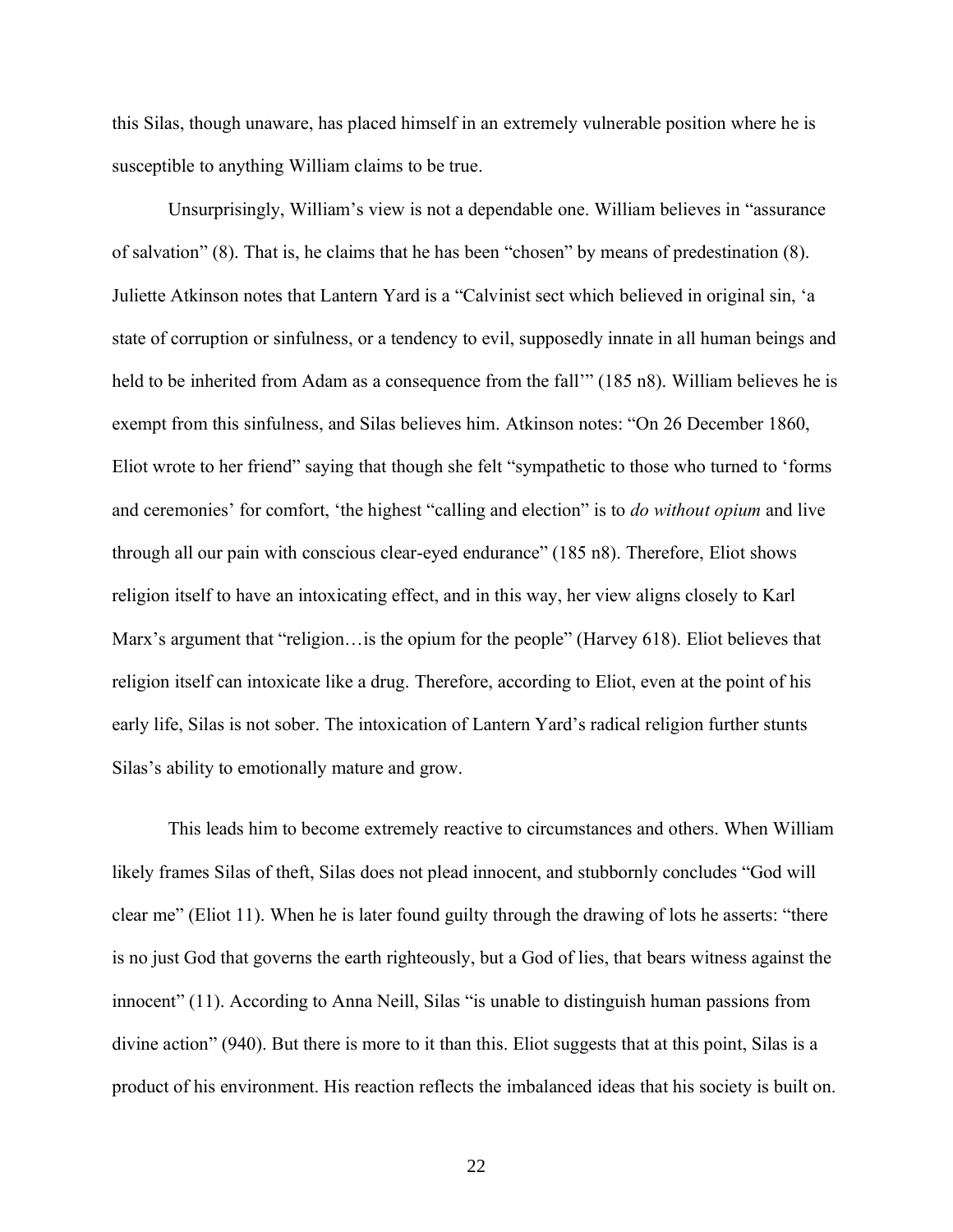The narrator elaborates on how this phenomenon occurs and attributes Silas's reaction to "the untaught state of mind in which the form and the feeling have never been severed by an act of reflection" (12). Since Silas has not yet achieved autonomy, he cannot separate himself from his circumstances and think for himself. The narrator goes on to lament about "the sorrows that spring from false ideas for which no man is culpable" (12).

This does not mean that Eliot is suggesting that Silas is completely blameless. The reader, too, may consider Silas to be *completely* innocent in the events of his betrayal. And this is exactly Eliot's intention. The sympathy one feels towards Silas causes one to interpret the situation from his point of view, failing to see that he actually plays a part in it. But he does play a part in it. He blames God for being dishonest when in fact he himself withholds the truth of his memory to those who "inquire" and stubbornly expects that "God will clear" him (11). Thus, Silas projects his unconscious awareness of his own dishonesty and forges a resentment against God and others. Although Silas is demonstrated to be partly at fault, Eliot maintains that he is not responsible for the fault until he is conscious of it. He still, however, suffers the consequences of his mistake. He is found guilty, excommunicated from the church and eventually leaves his hometown.

Silas's exile marks his journey into isolation. The narrator explains how Silas is like others who find themselves "suddenly transported to a new land, where the beings around them know nothing of their history and share none of their ideas" (13). The narrator suggests that "minds that have been unhinged from their old faith and love have perhaps sought this Lethean influence of exile" (13). Eliot suggests that self-exile is a limbo-like state of mind in which the individual no longer believes in reality. In self-exile, one builds a self-constructed prison that shields oneself from connections to others and the past, and it is suggested that Silas seeks this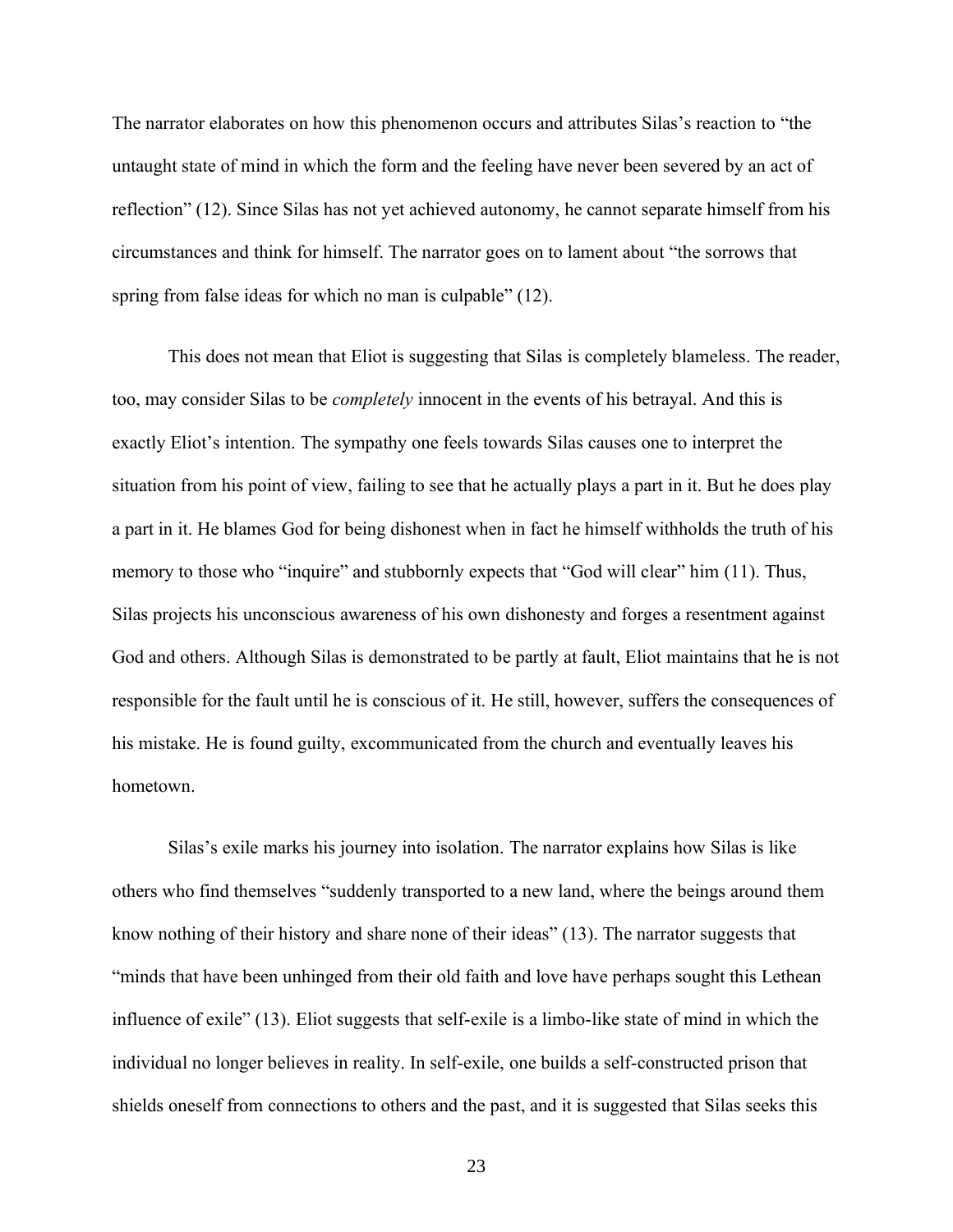illusory state for safety. Paradoxically, at the same time, he is also further removed from "faith and love" (13) through this mechanism because he forgets all previous encounters that he has had with these feelings. In this way, Silas's exile works as a further form of intoxication for him, but unlike his religious intoxication in Lantern Yard, this form of intoxication cuts him off from others completely.

Silas's weaving is represented as a coping mechanism that helps him forget. Eliot explains, "His first movement after the shock had been to work in his loom; and he went on with this unremittingly, never asking himself why" (14). Weaving diverts Silas's attention from thoughts of the past and feelings of discomfort. It becomes his solution. Yet by engaging in this to drown out reality, the weaving itself then works to keep him stagnant and makes him incapable of change. Silas's work becomes an "end in itself, to bridge over the loveless chasms of life" (14). Borland suggests that exile brings with it a "new space" (94). In Silas's case, the "new space" (94) is also representative of an empty space within him that used to be filled with connection and love for others. This creates an empty void that Silas fills the only way he knows how.

It is in his new location of Raveloe that Silas starts to display extremely addictive behavior. He works "unremittingly" and "far into the night" (14). Silas's weaving depicted by Eliot is obsessive and abnormal. What was once simply his trade now consumes his entire life. The narrator describes that "He hated the thought of the past; […] for there was no Unseen Love that cared for him (14). If Silas felt a connection with love, he would be able to face his past and see his place in it but the inability to feel a connection with a higher love and his fellow man causes him to adopt a victim mindset, feeling as though all forces work against him rather than for him. Because he is filled with resentment toward the past, he is incapable of letting love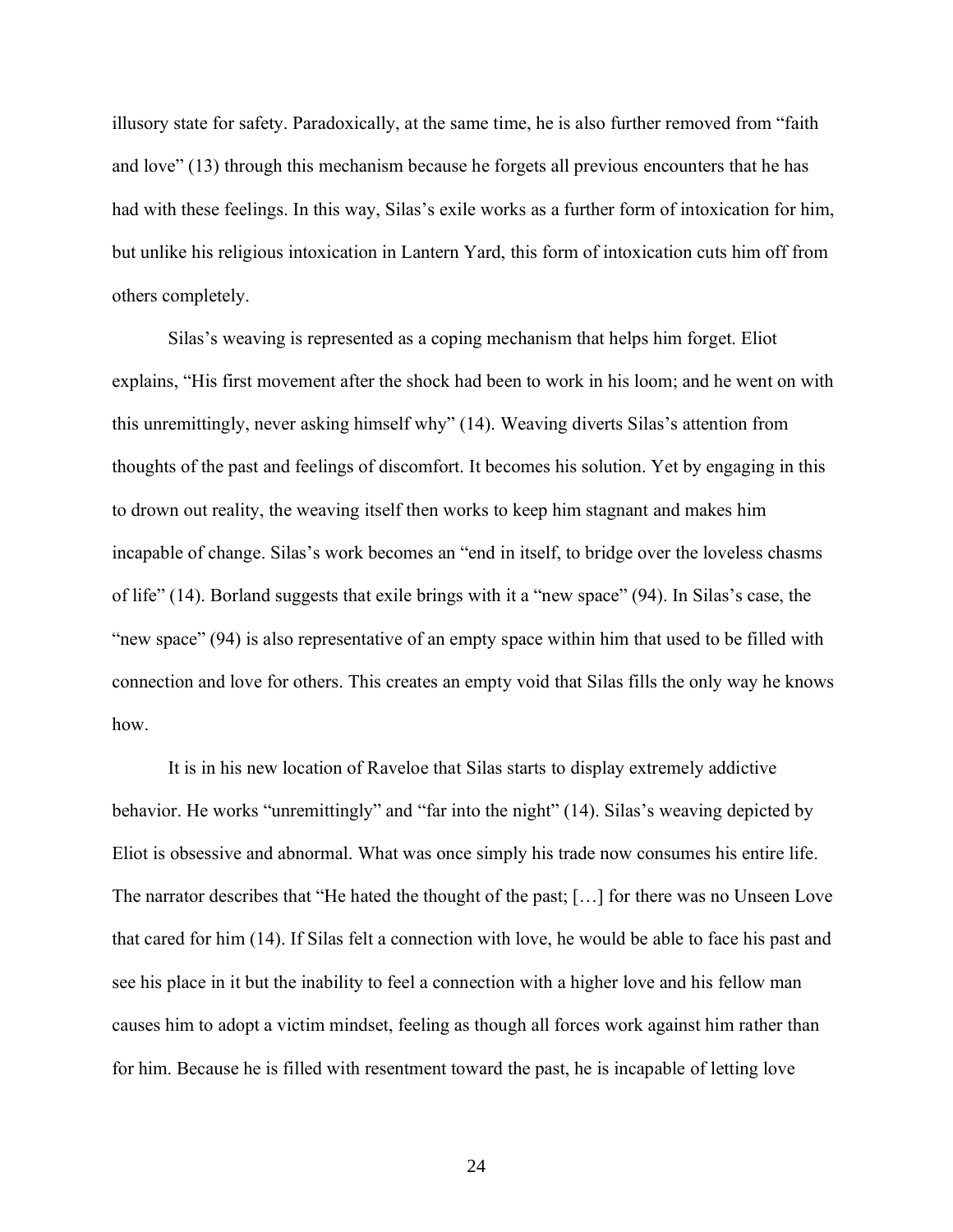guide him through it. Since Silas does not feel "cared for" (14), he feels he has to take care of himself, in fear that others will hurt him again. Therefore, he takes control over his situation this best he can through weaving.

Weld and Brody point out that the contemporary definition of addiction "signifies a compulsive attachment to a behavior" (2). Given the "compulsive" (2) manner in which Silas weaves, Silas would be diagnosed with addiction according to this definition. Weld and Brody also note Eve Sedgwick's notion that "any substance, any behavior, even any affect may be pathologized as addictive. One can become addicted to food, to the refusal of food, to exercise to health itself" (4). Eliot addresses this when the narrator explains that Silas's "life had reduced itself to the functions of weaving and hoarding" and acknowledges that "the same sort of process has perhaps been undergone by wiser men, when they have been cut off from faith and love only instead of a loom and a heap of guineas, they have some erudite research, some ingenious project, or some well-knit theory" (Eliot 18). Through this, Eliot refers to any isolated behavior that exists without connection to others. In this sense, she demonstrates how addiction progresses in isolation. Without love, she suggests, there is not a stable relationship between individual and action and the action becomes solely a means of control. In this sense, one uses one's gifts and talents to pursue different forms of satisfaction in order to gain the illusion that one has control over one's own life. Eliot suggests that in this isolated condition, the individual is past the point of choice.

Weld and Brodie quote Eve Sedgwick who states that "addiction [...] resides only in the structure of a will that is always somehow insufficiently free, a choice whose voluntarity is insufficiently pure" (qtd. in Weld & Brodie 4-5), meaning that although she accounts for multiple behaviors in her definition of addiction, she does not account for the physiological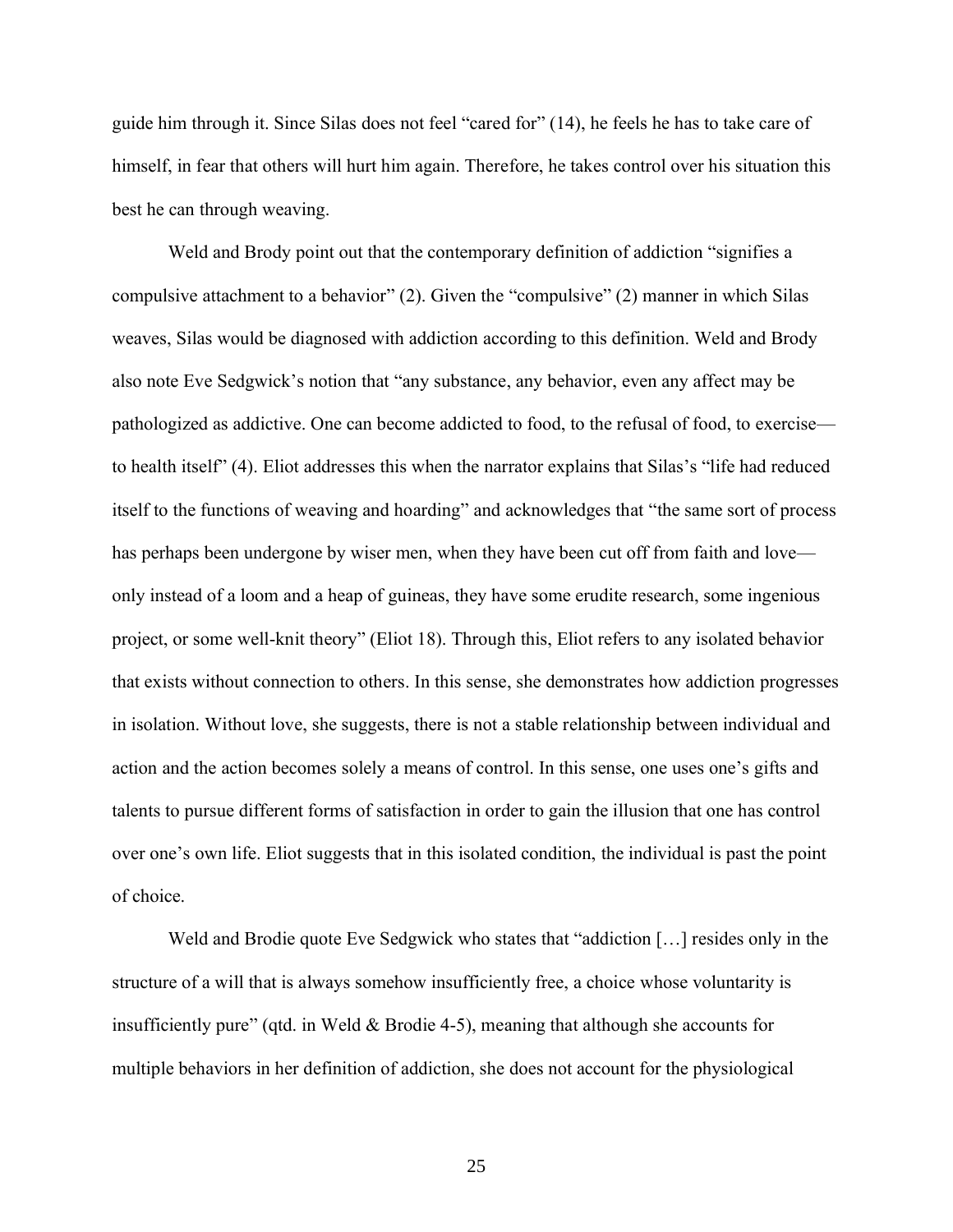components of the disease. She suggests that addiction is *only* a disease of the will. In contrast, The American Society of Addiction Medicine suggests that: "Addiction is a primary, chronic disease of brain reward, motivation, memory and related circuitry. Dysfunction in these circuits leads to characteristic biological, psychological, social and spiritual manifestations. This is reflected in an individual pathologically pursuing reward and/or relief by substance use and other behaviors" (ASAM). In this sense, the behavior or the substance seeking are the results of "brain circuitry" (ASAM) rather than the "structure of a will" (Weld & Brodie 4-5). Yet, Sedgwick's interpretation is understandable because although addiction is a chronic disease, it is a disease that unquestionably has an effect on the will. Untreated addiction lies outside of individual willpower. Eliot does not state clearly whether or not addiction is a chronic disease, but she does emphasize that addiction leaves the subject powerless, and she makes clear that social isolation can eventually lead to full-fledged addiction.

Katherine Brandt discusses Eliot's realist approach to addiction in the novel *Middlemarch*, arguing that Thomas Trotter's 1804 essay on addiction is ahead of its time because it not only addresses the "physical and mental components" of addiction but also accounts for "the soul … [which] has received impressions that are incompatible with its reasoning powers" (10). Eliot's representation of Silas is similar, because he does not have the "reasoning power" (10) to "question the validity of an appeal to the divine judgement by drawing lots" (Eliot 12). According to this view, the radical religion of his native community prohibits the development of Silas's soul. Eliot's narrator later compares his soul to a "shrunken rivulet" (77), showing that she recognizes the spiritual component of the disease.

Eliot also illustrates similarities between Silas and other addicted characters. She illustrates opium addict Molly Farren as having a festering resentment toward her husband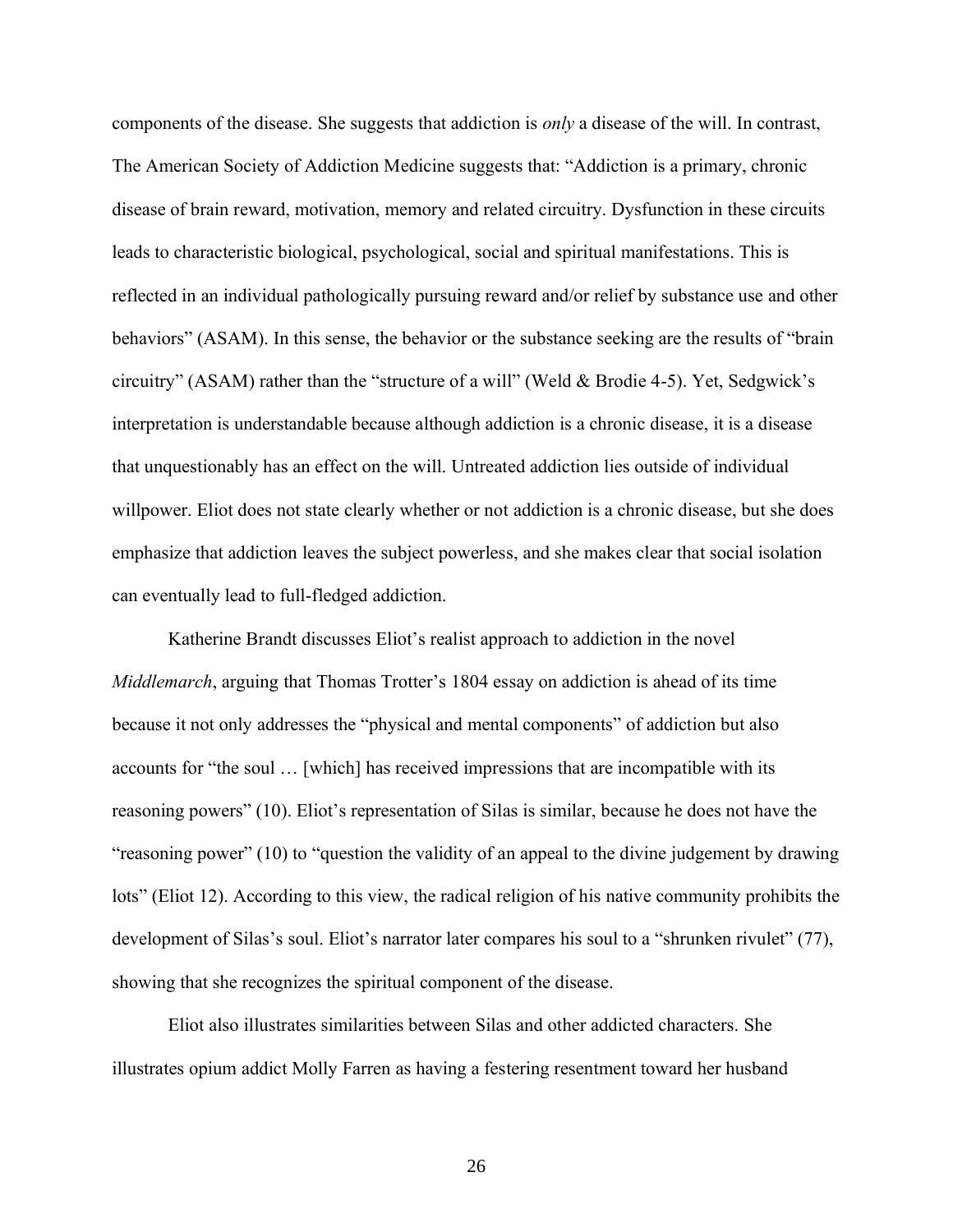Godfrey Cass, from whom she is separated. The narrator describes Molly as "enslaved, body and soul" to "the demon Opium" (96). Before she takes the drug, Molly is portrayed to be in a limbolike state as well: "She knew this well; and yet, in the moments of wretched benumbed consciousness, the sense of her want and degradation transformed itself continually into bitterness toward Godfrey" (96). Eliot clearly addresses the physiological component of Molly's chemical dependence on the drug, but she also depicts the drug itself as having a mystical and controlling power over her, causing her to experience a mental battle between awareness and denial. Furthermore, this battle is represented as a mental effect of withdrawal. Essentially Molly cannot recover because the addiction itself prevents her from admitting her disease. Therefore, resentment and blame are not necessarily coming from Molly herself, but rather they are shown as manifestations of her addiction.

Molly also demonstrates relief-seeking behavior in her last moments before dying: "She needed comfort, and she knew but one comforter—the familiar demon in her bosom; but she hesitated a moment, after drawing out the black remnant, before she raised it to her lips. In that moment the mother's love pleaded for painful consciousness rather than oblivion […]. In another moment Molly had flung something away, but it was not the black remnant—it was an empty phial" (Eliot 97). This scene represents how powerless Molly is over a disease that is physiological, mental, and spiritual. Her last moments characterize an inner struggle within herself, and Eliot demonstrates that although everything in her wants to say no, Molly is powerless to resist. The narration skips from a maternal monologue to an empty phial insinuating how impulse cuts through an attempt to reason. During this scene, Molly's death prevents her from achieving her goal of confronting Godfrey, and her addiction prevents her from having even a chance of being integrated into Red House society.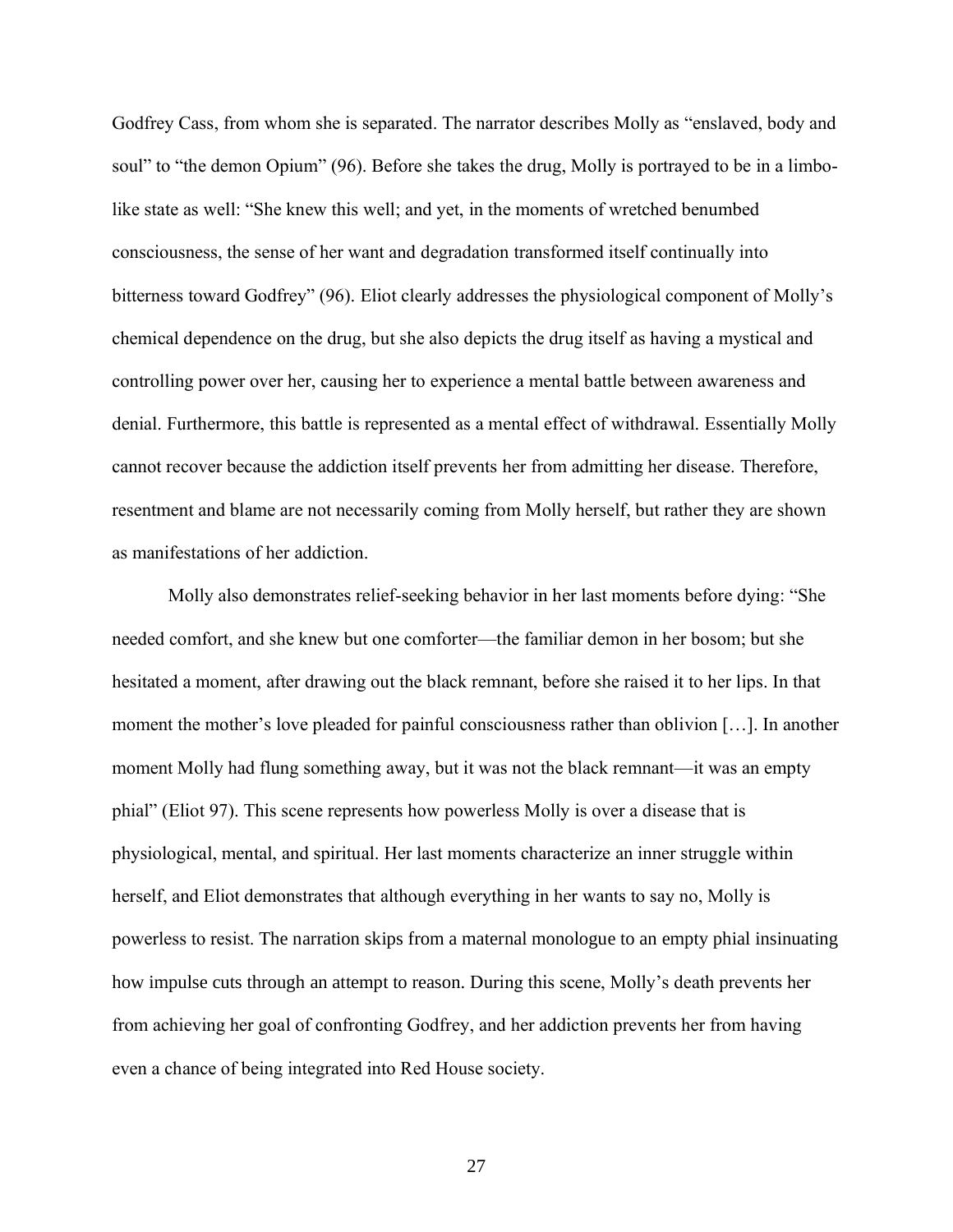Although Molly's behavior is substance related and life threatening, Eliot shows that Molly and Silas both seek comfort in their addictions. Just as Silas takes "refuge from benumbing unbelief on his loom" (12), both are demonstrated as seeking relief from feelings of discomfort and resentment. Brandt explains addiction as "dis-ease": "dis-ease occurs long before the actual manifestation of the disease itself" with "feelings of restlessness and discomfort" (14). Both characters experience restlessness and discomfort, turning to their addictions to drown out these feelings. Both Molly and Silas's addictions create further "dis-ease," because the addiction itself prevents both from achieving any meaningful social integration.

Eliot portrays both Molly and Silas as isolated. Just as Molly's opium is "familiar," Silas's "gold coins [...] become his familiars" (Eliot 97, 17). In both cases the object and substance become substituted for human connection. This leaves both characters with the inability to escape the confines of themselves and their own subjective points of view. For example, as he weaves, Silas "look[s] toward the end of his pattern […] til he for[gets] the riddle, and everything else but his immediate sensations" (17). Similarly, before Molly's death, she feels "nothing but a supreme immediate longing that curtained off all futurity" (97). Both drug and behavior cause one to lose sight of the meaning of life, seeking a reward for themselves because they have nobody else.

The alcoholic Dunstan Cass, who steals Silas's gold to pay his debts, is described in a similar way. He is shown to "care more for immediate annoyances than for remote consequences" (Eliot 31). Eliot gives us three characters who seek instant gratification in order to feel in control. Drinking alcohol ensures getting drunk. Taking opium ensures getting high. Weaving ensures Silas will collect gold. These are all "reward[s]" (ASAM) that are sufficient for their isolated needs. The illusion of personal control prevents each from seeing the greater whole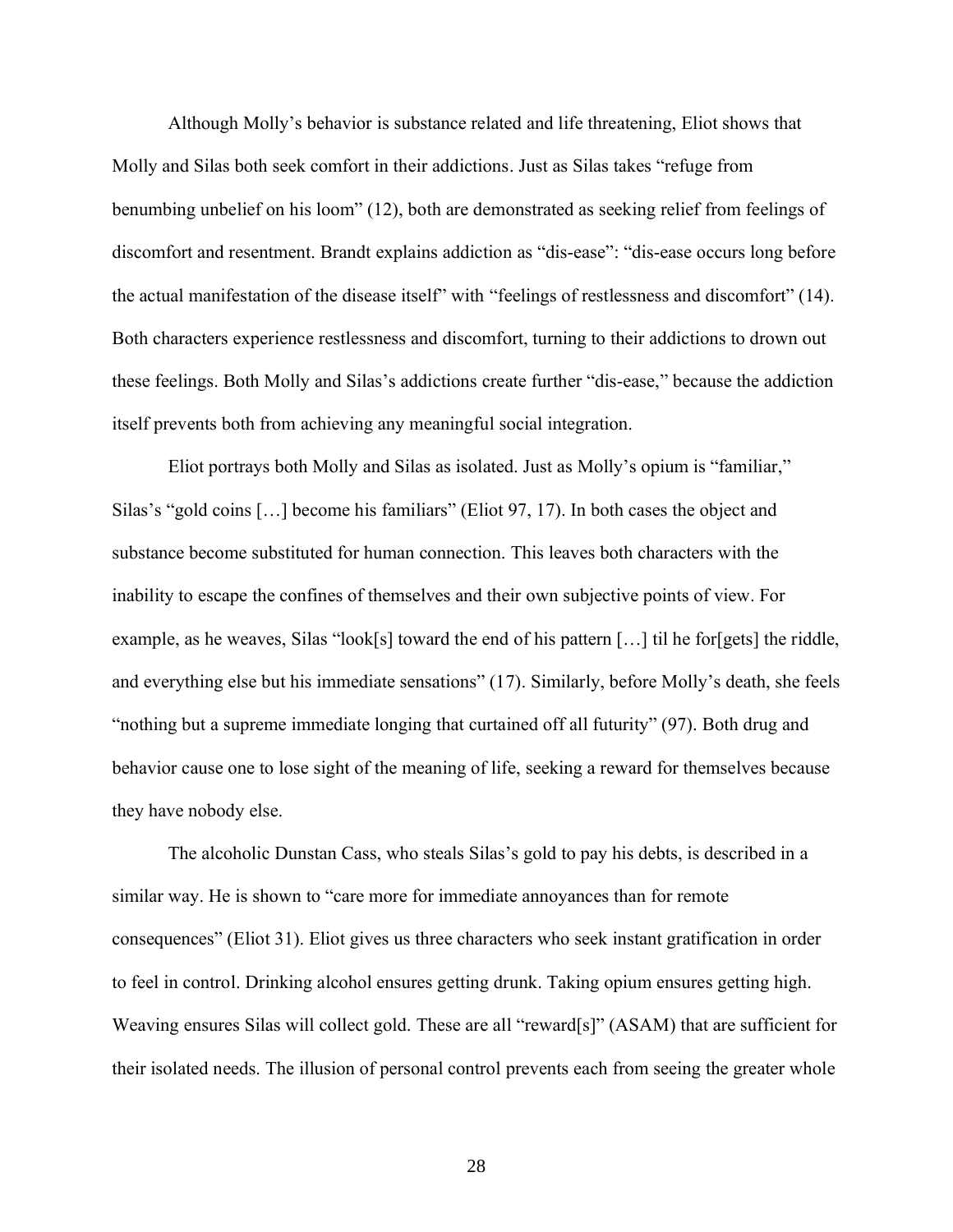and seeing consequences of their actions on a larger scale. As a result, they satisfy their own needs rather than seeking help. All three characters are trapped within the confines of their own addicted selves.

Eliot meditates on Silas's behavior to in order to explore the cause of his addiction and show its cyclical nature:

Do we not wile away moments of inanity or fatigued waiting by repeating some trivial movement or sound, until the repetition has bred a want, which is incipient habit? That will help us to understand how the love of accumulating money grows an absorbing passion in men whose imagination, even in the very beginning of their hoard, showed them no purpose beyond it. (Eliot 17)

This passage demonstrates Eliot's underlying argument that humans are created for a "purpose" (17). This purpose entails human relationships and love for others, and a love for life itself. Yet she also makes it clear that "purpose" can only flourish through a healthy "imagination." Silas's "solitary imprisonment" causes his imagination to become blocked (16). A lively imagination requires at least some degree of openness to the world around you. But the imagination that is deadened through addiction traps the individual so that there is nothing left but "trivial…want…[and] habit" (17). The mind begins to work like a spinning mechanical gear and loses the ability to form new ideas or embrace new concepts.

Because of Silas's fear of people, he lives in a self-constructed prison and uses his energy to fulfill his own basic needs and his desire, which is focused solely on the gold coins. This selfish and uneven relationship creates only an illusion of "satisfaction" (17). Since "satisfaction" itself is fleeting, it "breeds a new desire" (17). Lasting fulfillment lies in contributing to life's purpose through serving the living. Therefore, Silas's attempts are futile. In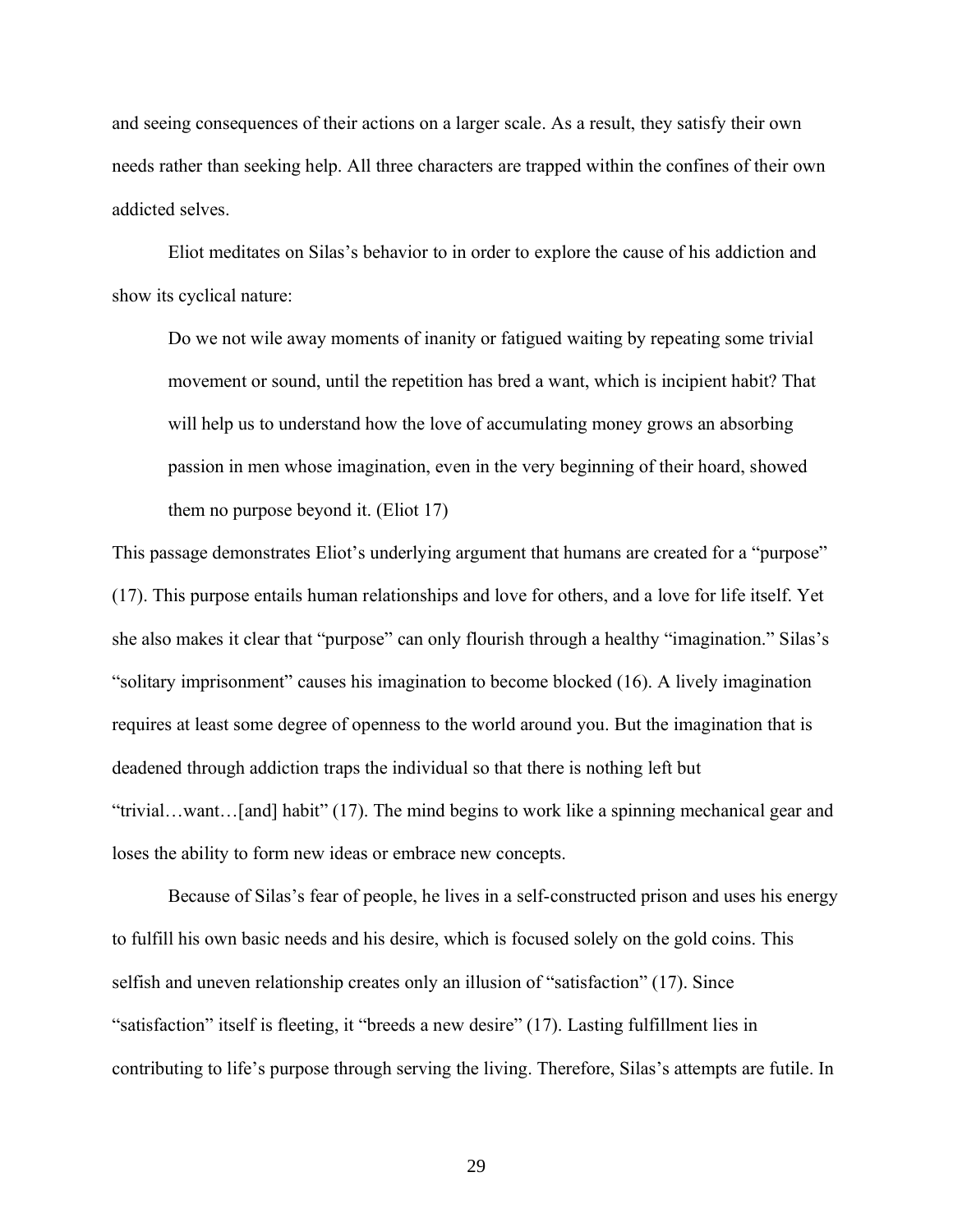this way, Eliot demonstrates that Silas's isolation both causes and exacerbates his "habit" (17), leading him to be a slave to himself and his own desires and resulting in a completely selfcentered life. In *Alcoholics Anonymous* this inability to see beyond the narrow desires of the self is referred to as "self-will" (62). Interestingly, the Victorians also used the term "self-will," which the OED defines as a "determined, obstinate, or unreasonable pursuit of one's own desires, inclinations, or opinions" ("self-will," n.2). In 1860, the term "self-will" was often used synonymously with "idolatry" ("self-will," n.2). In Silas's case, the gold is his idol that represents his self-willed desires, indicating that he places his faith in objects rather than in God or humanity.

The act of weaving and the love for material objects work together to strip Silas of his humanity. In *George Eliot and Intoxication: Dangerous Drugs for the Condition of England*, Kathleen McCormack argues "repetition without variation is both cause and effect of intoxication" (105). Silas uses "repetition" (105) by "repeating some trivial movement or sound" (Eliot 17). The key, here, is that resorting to the "trivial" and constant motion of weaving is enough to stop Silas from thinking as well. While he uses spinning to temporarily save him from confronting the lack of meaning in his life, at the same time it prevents him from being able to recognize this lack of meaning. Furthermore, the repetitive action makes Silas similar to a machine. The narrator says that Silas has a "mechanical relation to the objects of his life" (18). Neill describes this aspect of the novel, arguing that "the effect of this almost complete severance of sympathetic attachment to any other living being […] create[s] another kind of de-animation, as solitude makes Silas increasingly less like a human being and more like a thing" (Neill 952). Here we see the reverse end of what Mark Seltzer calls "machine culture" (Weld & Brodie 5) on an individual level. Thought and sympathy, which a machine does not have, can connect humans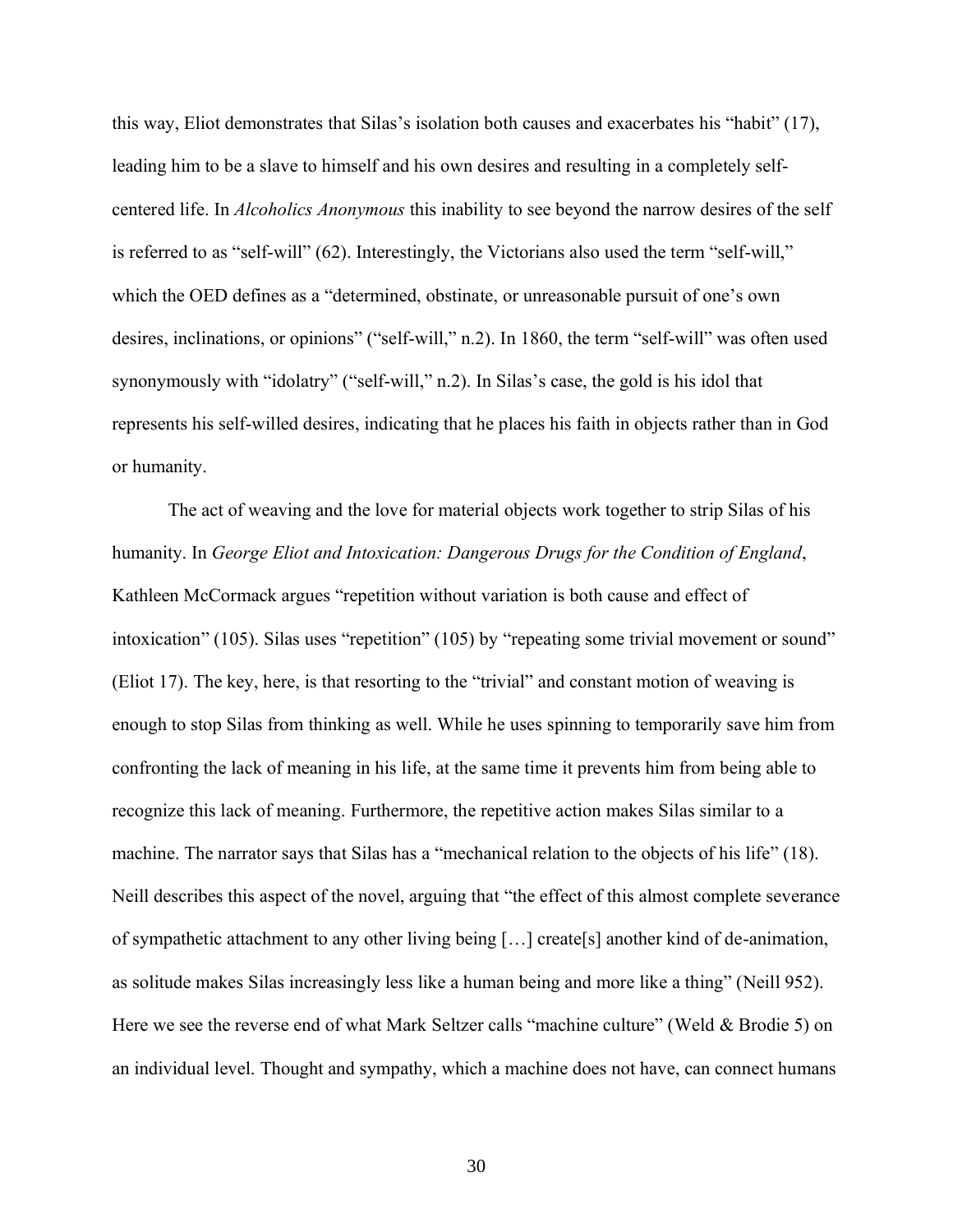back to "purpose" (17) and life. In his machine-like state, Silas essentially has lost his human identity.

Furthermore, Eliot demonstrates her knowledge of this self-will through the way she presents Silas. She explains that Silas has "to provide his own breakfast, dinner, and supper, to fetch his own water from the well, and put his own kettle on the fire; and all these immediate promptings helped, along with the weaving, to reduce his life to the unquestioning activity of a spinning insect" (Eliot 14). This emphasis on repetition accentuates Silas's self-dependency and seclusion, directly contrasting against his previous trust in others. The narrator notes that he weaves like a "spider, from pure impulse" to show that Silas's self-dependency is mere survival (14). "Spider[s]" are insects of prey. They spin webs simply to catch pray and to feed themselves. While a spider is an insect that is self-sufficient, by comparing Silas to a spider Eliot suggests that this self-sufficiency is abnormal for the human. Humans, unlike spiders, thrive off connection with others. Eliot argues that when humans do not have this, they become reduced to a lower life form. In this "insect" life, there is no thought of the past or of the future (14). In this way, Silas's self-will serves only his most basic survival needs.

While Silas spends years reduced to this lower form of existence in which memory does not seem to play a part, Eliot emphasizes the role of memory in bringing about his condition: "He hated the thought of the past; there was nothing that called out his love and fellowship toward the strangers he had come amongst; and the future was all dark, for there was no Unseen Love that cared for him" (Eliot 14). Silas "hate<sup>[5]</sup> the thought of the past," but Eliot demonstrates earlier that the past is also inaccessible to him when she states that in Lantern Yard he does not have "independent thought" in order to "reflec<sup>[t]"</sup> (12). Silas's response to trauma shows he suffers from the same disease as the culture he was raised in. The religious ideology of Lantern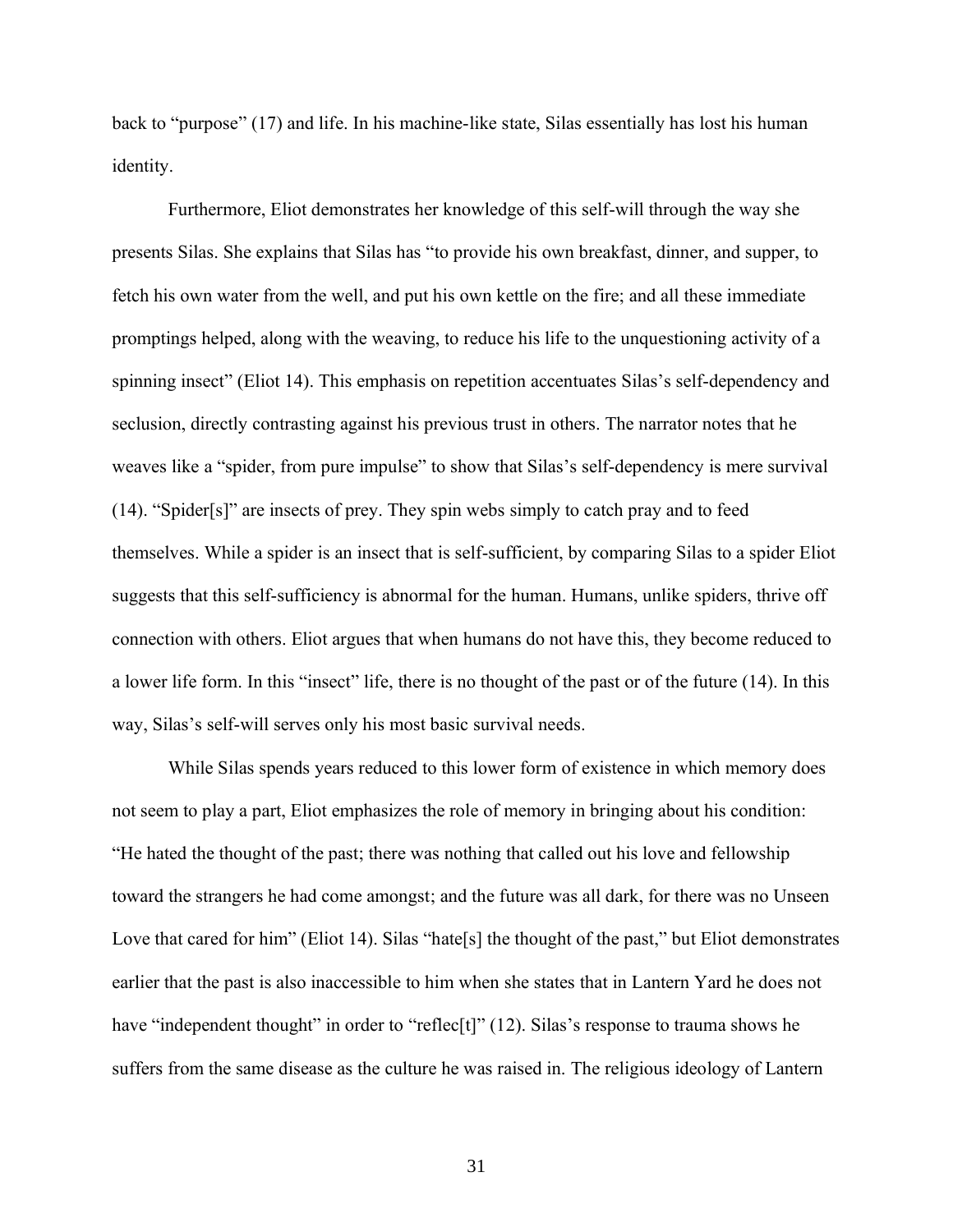Yard hinders Silas's brain development and his ability to achieve autonomy. Although Eliot does not mention that he had been addicted from the start, given the research we have now, the narrative suggests that the trauma of betrayal triggers an addiction that may have already lain dormant. The American Society of Addiction Medicine stresses that addiction is a "chronic disease" of many aspects including "memory and related circuitry" ("addiction," ASAM). Eliot underlines the crucial role that memory plays in Silas's predicament. Lack of memory prevents Silas from gaining the "split consciousness" that allows "two conflicting views to exist simultaneously" that Ermarth suggests is necessary for him in order to gain Eliot's idea of "sympathy" (361). According to Eliot, the "Unseen Love" (14) provides the individual the ability to sympathize and obtain balance. Eliot reveals, however, that the ability to feel "Unseen Love" can only come through accessing the past, and in doing so she demonstrates the intensity of Silas's dilemma. Because he is isolated, he simply cannot access his better memories, such as his love of his mother and little sister, which would allow him to feel the "Unseen Love" that would both bring him back to life and set him free (14). The "Unseen Love" is only able to develop and grow through connection with the past and others. In Silas's past he had human relationships and he had faith in God, meaning he had a relationship with what A.A. would call "a Power greater than" oneself (Alcoholics Anonymous). Although his previous faith was not a healthy or supportive one, he still shared a common belief with other members of his community. He alone was not the center of his own life. In order for Silas to transform, Eliot would suggest, he needs to reconnect with his previous *feelings* of faith, security, and connection, and assimilate these feelings with trust in a new community.

In this way, Eliot attacks the thought processes that lie underneath addictive behavior and stresses the need for faith. It is exactly this belief in "Unseen Love" that would allow Silas to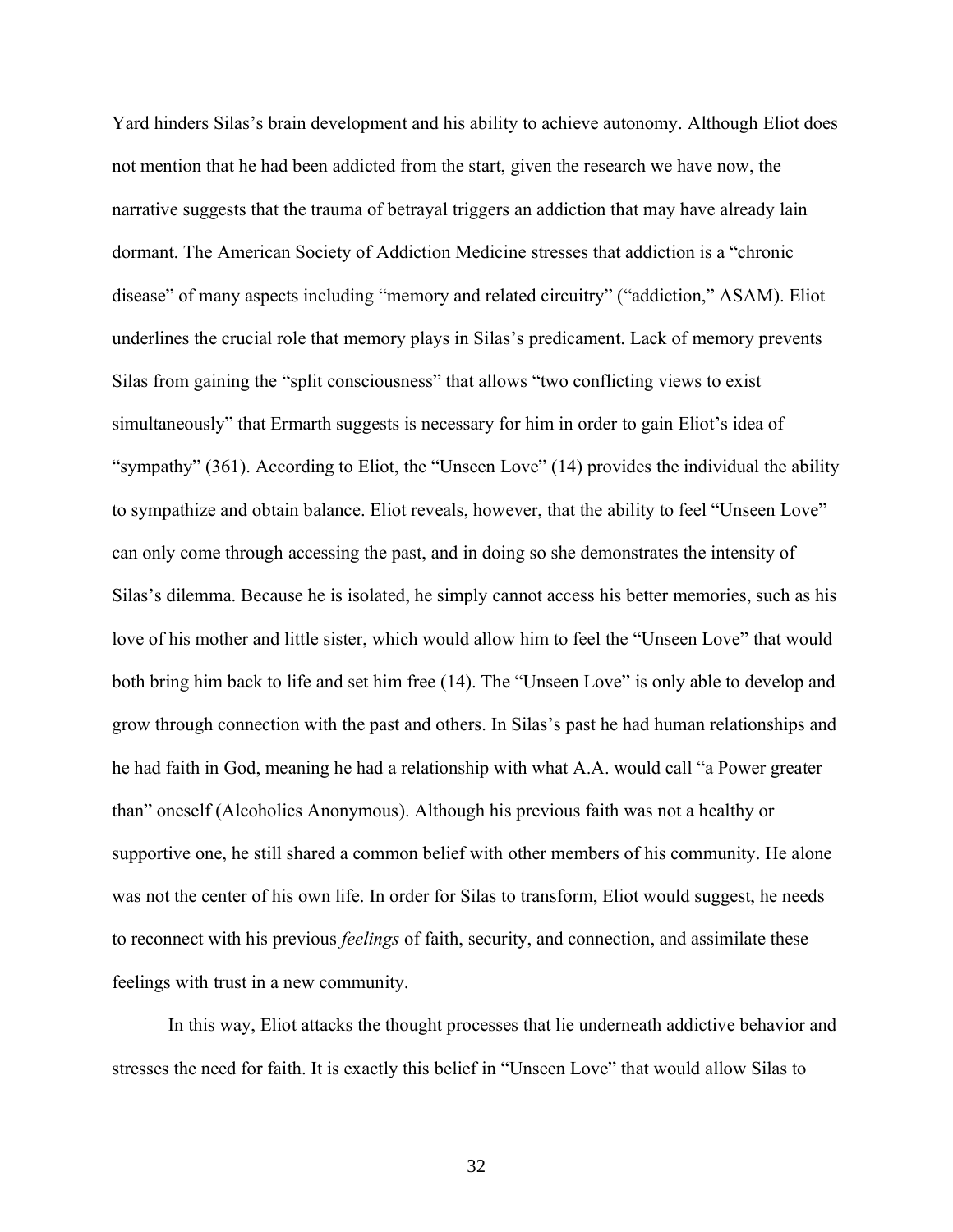step forward from doubt into trust (Eliot 14). Only this transition can begin to restore his relationship with himself, others, and the world around him. The "Unseen Love" itself is the binding force that connects all life. In order to tap into this force, however, one first has to accept the truth of its existence. Yet Eliot demonstrates Silas as physically incapable of this action because the channel that she suggests communicates love—memory—has been cut off. Hence, his shattered will works to satisfy his own finite needs, as demonstrated in the non-living gold, rather than toward the will of the infinite—toward love and collective life.

Sarah Wadsworth discusses the theory of Victorian duality, or the "divided self," and quotes Anya Taylor, who argues that addiction exposes "a monstrous aspect of human nature" but also "provides access to an inspired, perhaps divine state of being" (Wadsworth 43). Through Silas's experience, Eliot suggests that the "divided self" (43) ultimately comes down to the split between the isolated self and a view of the self in relation to a greater whole. We know that Silas's isolated self brings out his "monstrous" characteristics (Wadsworth 43), as Eliot compares him with a "spider" looking out for "no other man" (Eliot 14-15). But Silas's other side, or nature before exile, was one that served. We see this in his medicine work, as he cures the cobbler's wife, Sally Oates, of a "heart condition" out of a "rush of pity" (Eliot 16). Although Eliot shows that Silas could have made "a profitable trade" from this herbal healing, "money on this condition was no temptation to him" (16).

Furthermore, through Silas's folk healing, Eliot also critiques pharmaceutical medicine at the time for fostering addiction to painkillers. Silas is said to be a "person of the same sort" as the "Wise Woman" with his "occult" practices (Eliot 15). London points out that during the nineteenth century, the "medical profession was also under pressure from unorthodox practitioners [who offered] homeopathy" (London 98). While homeopathy would attack the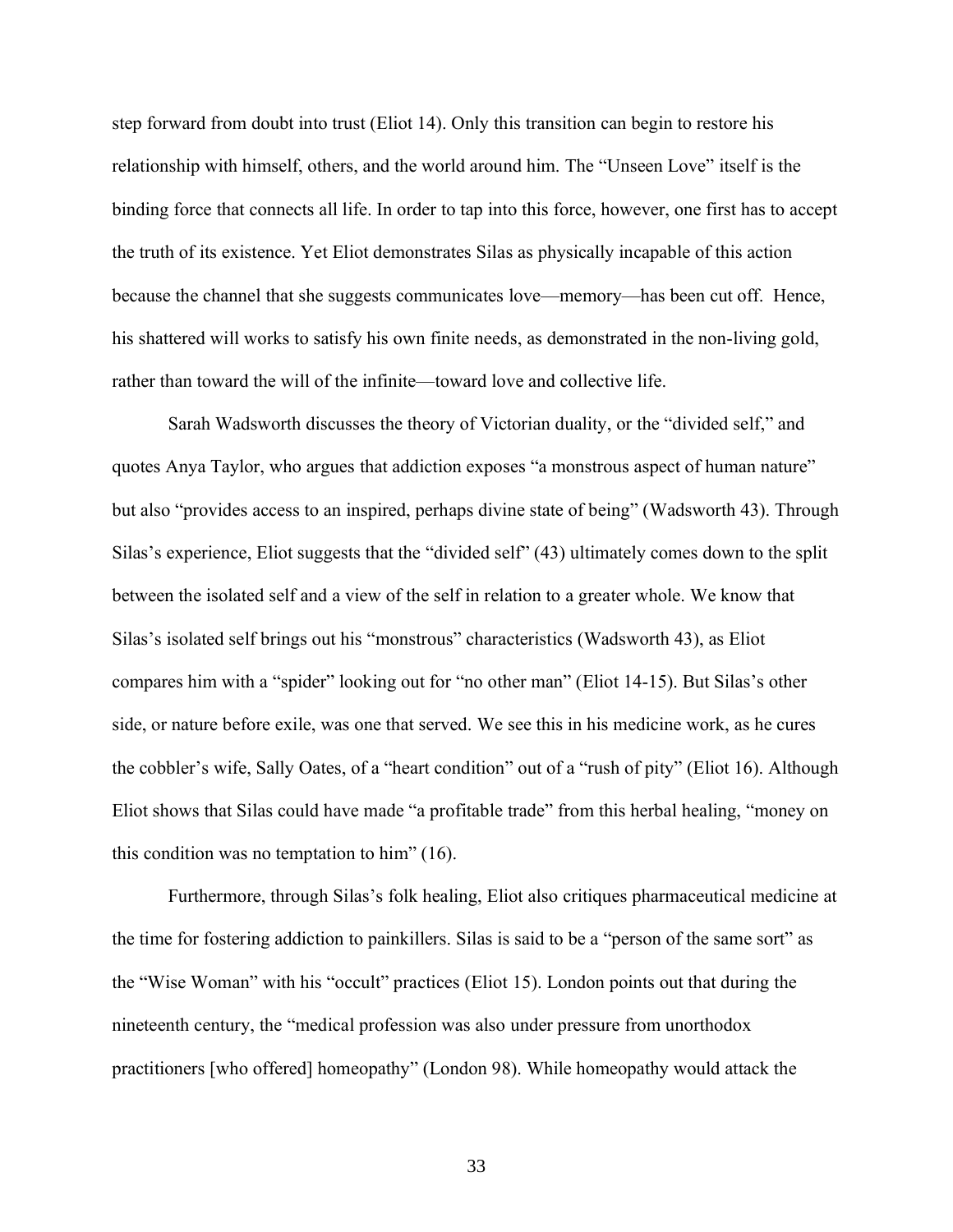problem at the root, doctors sought to simply make the pain unnoticeable by prescribing opium (98). Basically, by taking opium, one forgets the pain but does not get rid of the source of the problem. During this time, Silas would have been considered one of these "unorthodox practitioners" (98), given his knowledge of herbal remedies. Although London notes that doctors sought to "manage symptoms" by prescribing pain medication, Eliot makes it clear that Silas actually cured them by using what appeared to the villagers as "occult" or magic practices (Eliot 15). The narrator tells how Dr. Kimble's "physic […] ha[d] an effect," but Silas's medicine "worked wonders" (15). This aspect of Silas's characterization suggests that Silas does indeed have access to a "divine state of being" (Wadsworth 43) to cure others from disease. Silas's knowledge of natural remedies has also been "inherited from his mother" (8), and so his work is deeply aligned with communal and familial bonds. In contrast, the respected Dr. Kimble would stand above and apart from his patients, administering addictive substances that could potentially turn those same patients into isolated addicts. Eliot proposes local, traditional forms of healing instead, a relationship that is based in reciprocity: each person involved is both the healer and the healed. This is clear when she states that Silas's service: "might have been the beginning of his rescue from the insect-like existence into which his nature had shrunk" (15). Yet, Silas quickly feels overwhelmed when his neighbors bombard him with demands for his help, and he reverts back into feelings of "repulsion" (15). At this point, he is not yet ready to be an active part of the community.

Eliot suggests that crisis is necessary for communal relations to be restored. Ironically, the alcoholic Dunstan Cass is the one whose action prompts this eventual restoration. Eliot demonstrates that by stealing Silas's gold, Dunstan inadvertently brings Silas to his rock bottom and his saving grace. When Silas comes home to see that his gold is gone, he is faced with "the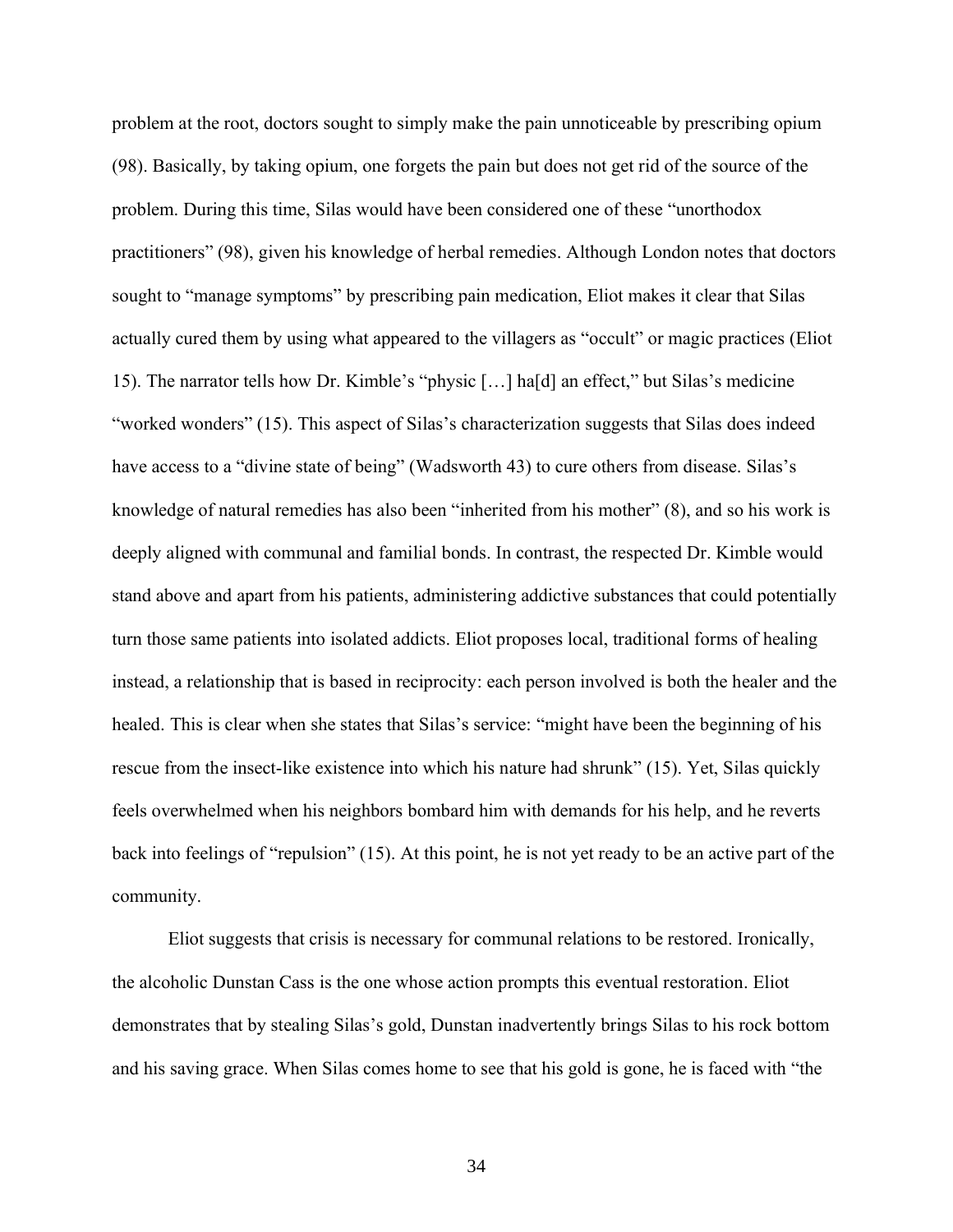terrible truth" and cries out in "desolation" (Eliot 38). Essentially, the "terrible truth" represents the truth of Silas's solitude. This is the moment when Silas finally comes face to face with himself, without any activity or desire to distract him from who he is and who he has become. Wadsworth quotes Mariana Valverde, who explains that by being deprived of "freedom," one is "given the opportunity to regain it" (49). Wadsworth suggests that Valvered "explores the paradox of restricting a person's liberty in order to free him or her from an enslavement of the will" (49). When Silas's gold is stolen, he is faced with his powerlessness and finally recognizes that he does not have control over the circumstances in his life. The loss of the gold smashes Silas's illusion of control and "restrict<sup>[s]"</sup> his "freedom" (49), and he has no choice but to take a new and different action. This does not suggest that Silas suffers from a disease of the will, but given the fact that crisis takes away the ability to choose, the will in this sense does play a role. In A.A., admitting "powerlessness" and that life has become "unmanageable" is the first step (Alcoholics Anonymous). The crisis of the stolen gold forces Silas to embark on a journey toward the other steps, and through this he unknowingly begins his process of recovery. Although his initial crisis in Lantern Yard causes a disconnect between him and his community, his second crisis provides an opportunity for reconnection with the community in Raveloe.

When his gold is stolen, Silas is forced to reach out to the community, and his action contributes to his healing. After Silas bursts into the local tavern, The Rainbow, to get help, the narrator observes: "This strangely novel situation of opening his trouble to his Raveloe neighbors, of sitting in the warmth of a hearth not his own, and feeling the presence of faces and voices which were his nearest promise of help, had doubtless its influence on Marner […]. Our consciousness rarely registers the beginning of growth within us" (Eliot 50). Silas's "growth" lies in the act of putting his pride down and admitting that he needs help. He is at once humbling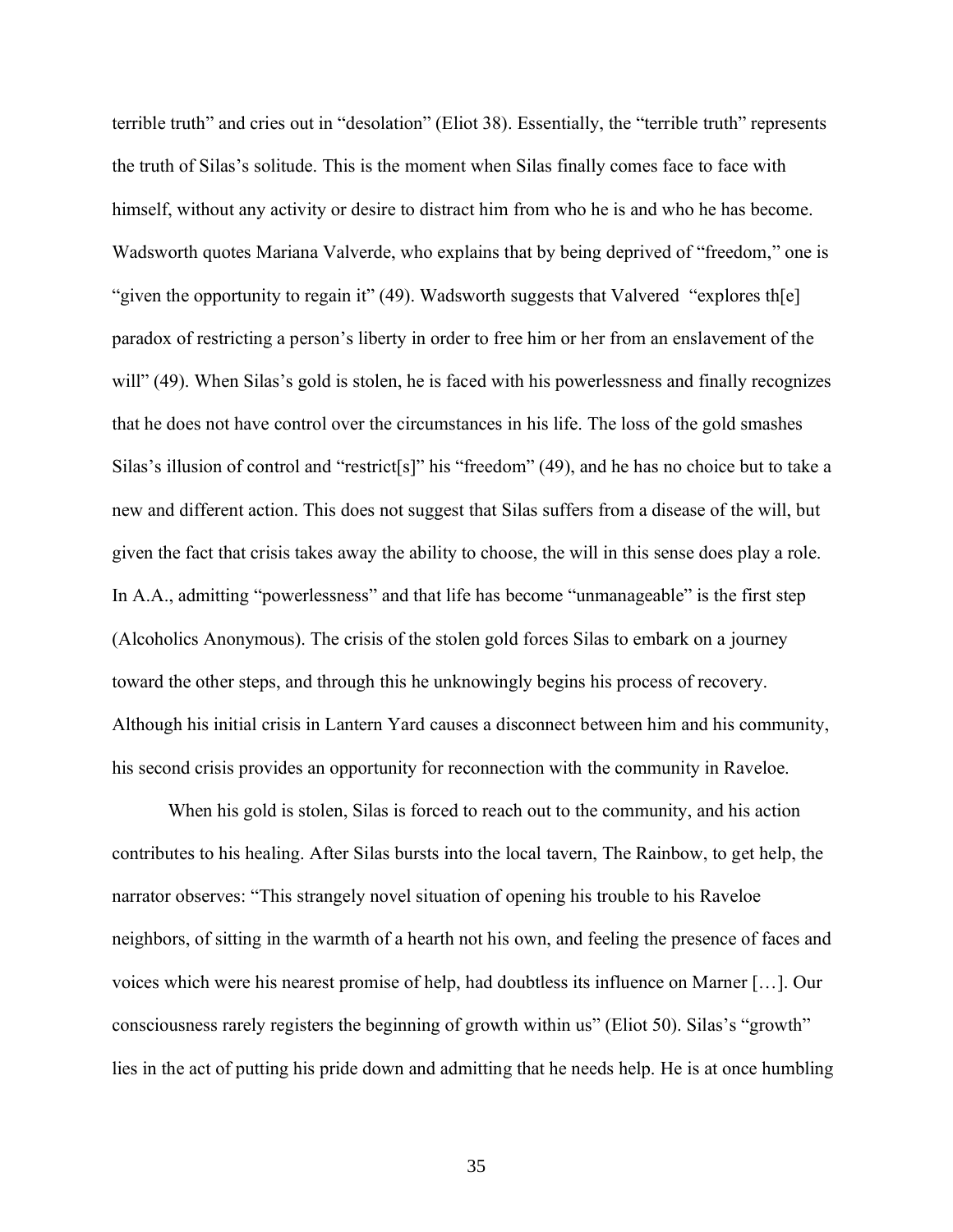himself and conquering his fear. Silas has no idea what could be waiting on the other side. "Opening" (51) to others entails "opening" to the unknown: it demands courage. When he "feels the warmth of a hearth not his own" he enters an unfamiliar place, with unfamiliar people, but somehow in this place of mystery, he gains the impression of feeling at home (51). This is the very moment where Silas enters a place outside of himself, and thus, he begins his journey out of exile.

Furthermore, this distraught condition surpasses the supernatural beliefs of the others toward Marner, and they feel naturally inclined to help (53). His neighbors believe that he is "telling the truth" and eventually conclude an "ill turn had been done to Marner" (51). Before this, when Silas was the center of his own universe, he mistakenly thought that all other humans were out to get him. Now he realizes that this is not so, in fact it's quite the opposite. His fellow humans become the "nearest promise of help" (50), signifying the beginning of Silas's psychic change. Since he is powerless over his situation, he has no choice other than to depend on their "goodwill" (68). Suzanne Graver discusses how Eliot advocates for a community that is "open to tolerance, acceptance, and understanding of others" and suggests that her work brings a "fellow feeling" that contributes to "development and moral evolution" (34). This "opening" to his fellows is "the beginning of" Silas's "growth" (Eliot 50) and therefore, the start of his "moral evolution" (Graver 34).

Eliot demonstrates the important role of community, but she suggests that community without faith is not enough. Silas must regain his belief in goodness and hope. After Silas loses his gold, he begins to "contrac<sup>[t]</sup> the habit of opening his door and looking out from time to time" (Eliot 98). But this time his "habit" requires looking outside rather than staying inside of his own home. He searches out of "yearning and unrest" (98). Here one could argue that Silas is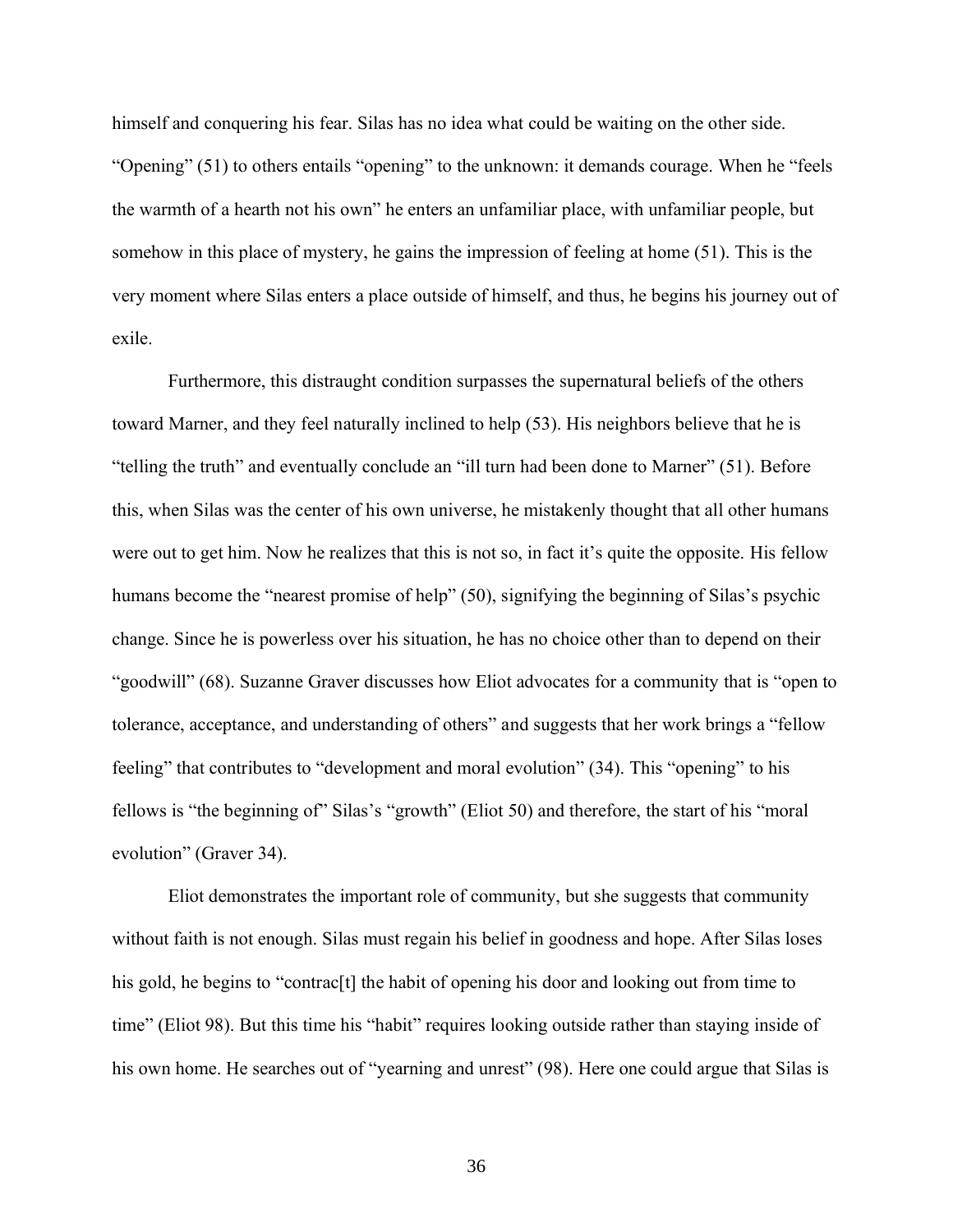going through craving and withdrawal after the loss of his gold, not necessarily a bodily withdrawal but a feeling of withdrawal nonetheless, in which a "supremely loved object" has been removed (98). At this point, Silas is in a state of grief due to the fact that the object to which he directed his love, both his relief and his reward, is gone. Therefore, Silas's feelings of love have no direction or aim. Suddenly, as he goes to "close" the "door," he is "arrested […] by the invisible wand of catalepsy […] holding open his door, powerless to resist either the good or the evil that might enter there" (99). It is while Silas is unconsciously holding open his door that Eppie wanders in. Silas's physiological disease is exactly what allows magic to happen: his curse is portrayed as his blessing. His catalepsy makes him susceptible to the unknown, which Eliot argues works mysteriously for good. The belief in a mysterious force which works for good is absolutely essential in Silas's recovery.

Eppie unlocks Silas's memories, and thus "Unseen Love" re-enters into his life (Eliot 14). Shortly after Eppie comes through his door and Silas holds her in his arms, he is reminded of "his little sister whom he had carried about in his arms for a year before she died when he was a small boy" (99). Peter Simpson proposes that Eliot's beliefs parallel those of Wordsworth, who believes that "'the hiding-places of man's power' lie in the "memory of childhood" (Simpson 107). Although this is evident, Silas's memory isn't just any memory of childhood. Eppie's arrival provides him with the memory of caring for and protecting a loved one, which opens up in him the sense of caring for someone other than the self. Through this memory, Silas receives "old impressions of awe at the presentiment of some Power presiding over his life" (Eliot 100). As Silas is reminded of what it is like to care for another, he instantaneously gains the feeling that he, himself, is also being cared for. It is through this process that he is able to assimilate his past and present experiences.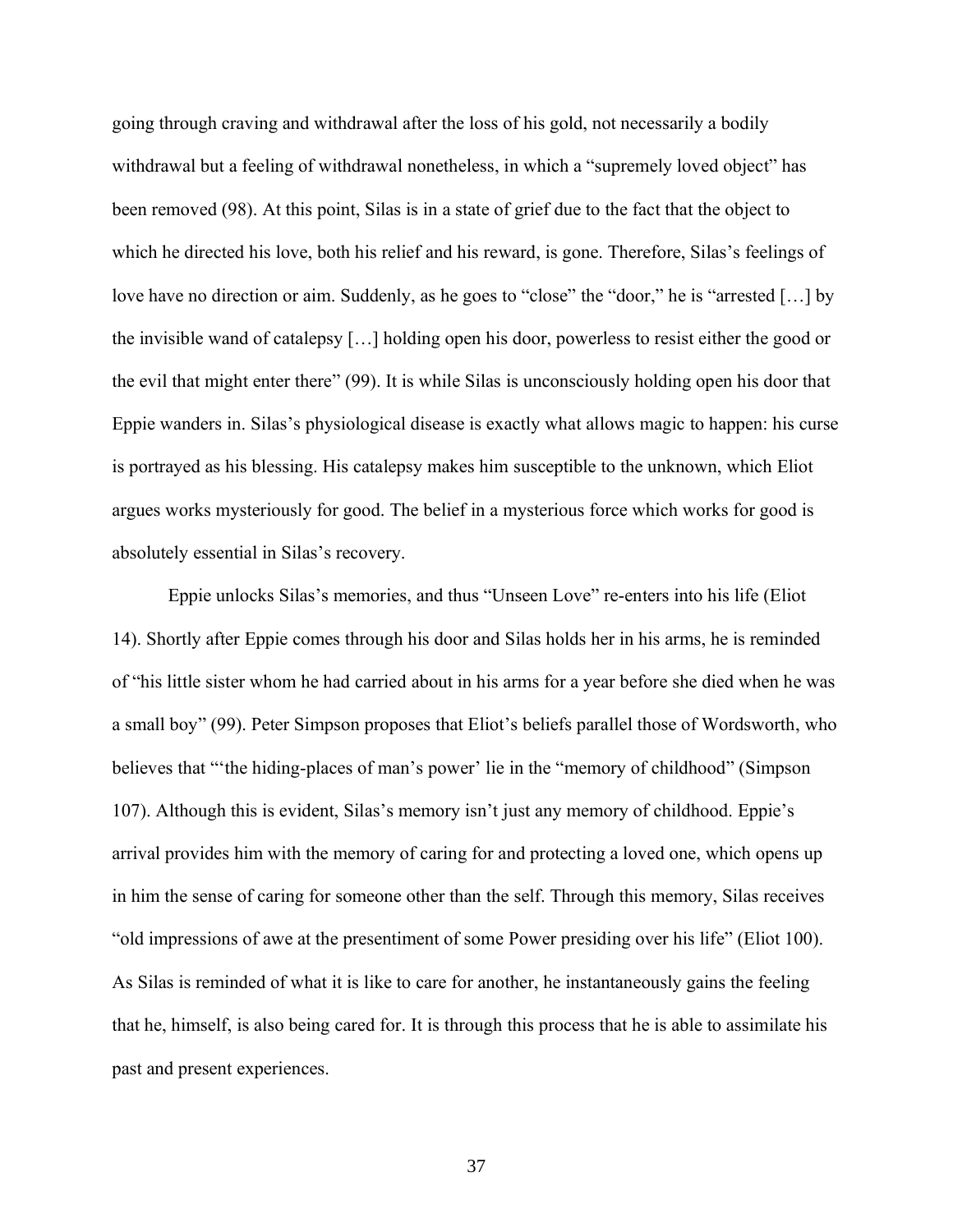Eliot's portrayal of Silas's transformation demonstrates that faith is necessary for human evolution: science and spirituality have to be connected. Neill discusses the relationship between the known and the unknown and quotes Eliot's response to Darwin's theory of evolution. Eliot said she admired the "clearness and honesty of the theory," but "development theory and all other explanations of processes by which things came to be, produce a feeble impression compared with the mystery that lies under the processes" (Neill 939). Eliot acknowledges science but also recognizes its limits by itself. Eliot valued the "mystery" of human existence, which we might connect with her emphasis on faith and the need to believe in an "Unseen" Love." In order to experience the mystery, one needs to *believe* it in it first, and *believe* in its goodness. In Silas's case this newfound faith triggers a paradigm shift in which he suddenly experiences feelings of being in sync, balanced, and at peace with the world around him: no longer guiding himself, but rather being guided. This sudden change in perception signifies what A.A. would classify as a "spiritual experience" (Alcoholics Anonymous). It's here that Silas begins to form a relationship with a "Higher Power" (Alcoholics Anonymous). By feeling and believing in this presence, Silas has moved through Step Two: "Came to believe that a Power greater than ourselves could restore us to sanity" (Alcoholics Anonymous). This belief does not result in immediate recovery, but it does enable Silas to be open to change, which makes his recovery possible.

As many critics have noted, Eppie replaces Silas's addiction to the gold. There is a danger, then, that he could shift his obsessive, antisocial behavior to his role as her father. McCormack notes that Victorian literature often uses "intoxication" as a "metaphor [...] for romance" (McCormack 41). Although Silas's relationship with Eppie is not a romantic one, the intoxication parallel is relevant here because he does not want to share her with anyone. Silas's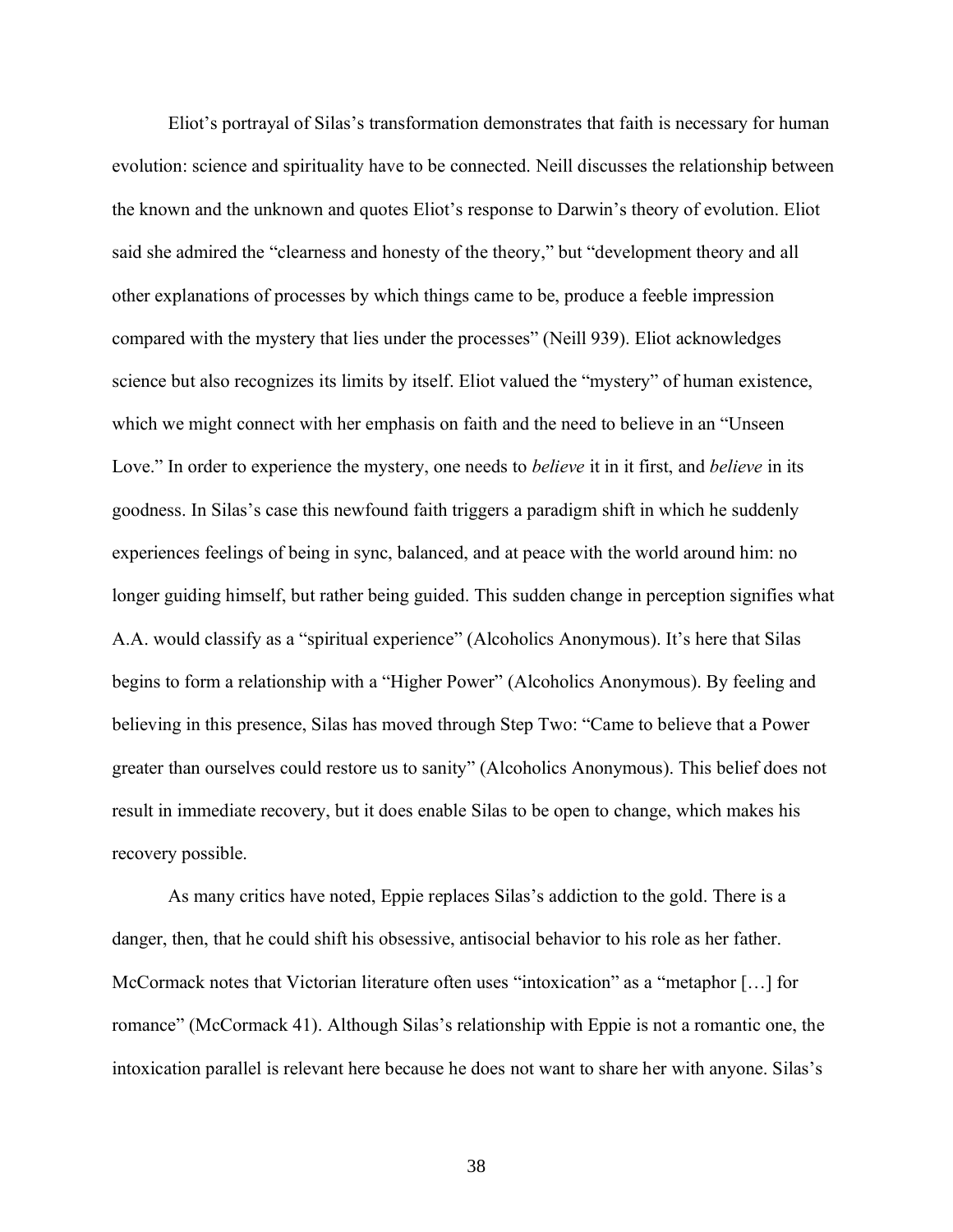kind-hearted neighbor, Dolly Winthrop, must teach him how to have a healthy relationship with the child. When she first comes over and offers to babysit the child, Silas is uncomfortable and "hesitating" (Eliot 109). He responds "uneasily, leaning forward to look at Baby with some jealousy […], 'But I want to do things for it myself, else it may get fond o' somebody else, and not fond o' me. I've been used to fending for myself in the house—I can learn, I can learn'" (Eliot 109-110). Silas's love is still based in his feelings of solitude and selfishness and the need for control. Dolly responds by comforting Silas, telling him "you'll have a right to her, if you're a father to her, and bring her up according" (111). Though she agrees that he should be able to take care of Eppie, she insists that he must "bring her up like christened folks's children, and take her to church" (111). She warns, "For if the child ever went anyways wrong, and you hadn't done your part by it, Master Marner—'noculation, and everything to save it from harm—it 'ud be a thorn i' your bed for ever o' this side of the grave" (111). She explains to Silas that he has to put Eppie's needs before his own. Silas surrenders his self-will when he vows to Dolly, "I want to do everything as can be done for the child. And whatever's right for it i' this country, and you think 'ull do it good, I'll act according, if you'll tell me" (112). With this declaration, Silas frees himself from the "bondage of self," meaning he is willing to let go of control and surrender his will over to a "Higher Power" (Alcoholics Anonymous). This statement aligns with step three of Alcoholics Anonymous, which states: "Made decision to turn our will and our lives over to the care of God *as we understood Him"* (Alcoholics Anonymous). This way, he able to start developing a relationship with Eppie that is based in selfless love rather than on control and addiction.

The act of doing what is right for the child frees Silas from exile, and he is able to be fully reintegrated into the community. The narrator states that Silas "appeared for the first time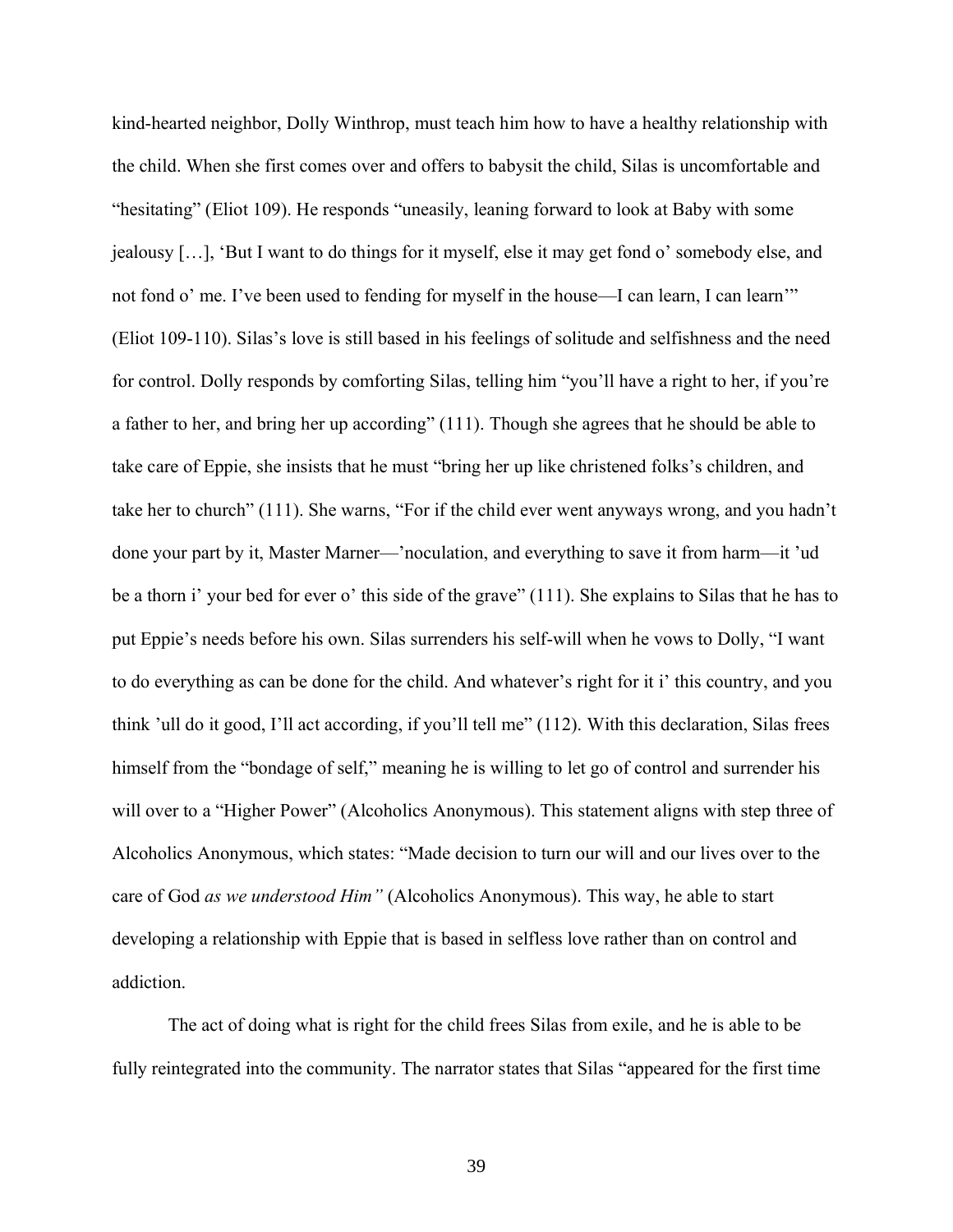within the church and shared in the observances held sacred by his neighbors" (112) and because of this experience he learns to "vibrate with sympathy, rather than by a comparison of phrases and ideas" (113). Although the people in the church all have different histories, Silas gains the ability to sympathize and identify through common feelings rather than direct experiences, which provides him with a sense of connection to others, showing that he is no longer considers himself above or below anyone else but stands next to them as an equal. Through doing the right thing for the child and bringing her to church, based on the fact that it is morally right, Silas gains a sense of balance with others.

Silas's love for Eppie opens up the "eternal," which signifies here the circle of collective life (77). Graver quotes Eliot who states: "our civilization, considered as a splendid material fabric, is helplessly in peril without the spiritual police of sentiments or ideal feelings" (qtd. in Graver 77). Silas reawakens "ideal" feelings via memory but Eppie's arrival allows him to put them into practice. Eliot appreciated the ideas of Auguste Comte, a nineteenth-century thinker behind Altruism, the philosophy encourages "living for others" and "opposes selfishness and egoism" (Graver 56). The needs of the ego in the case of addiction, represent the isolated selfwill, while "living for others" represents living for a higher purpose, in accordance with the greater whole. Under this definition, A.A.'s recovery program could be said to follow the doctrine of Altruism. Bill Wilson says, "Selfishness—self-centeredness! That, we think, is the root of all our troubles," elaborating that "we alcoholics must be rid of this selfishness […] or it will kill us. God makes that possible" (Alcoholics Anonymous: The Story 62). Bill W. talks in terms of "we" in order to position himself equally as another person who is afflicted signifying that this process is a communal one. Although Silas addiction would not "kill" him physically, it would leave him spiritually dead. Eppie's arrival allows Silas to leave his self-centeredness and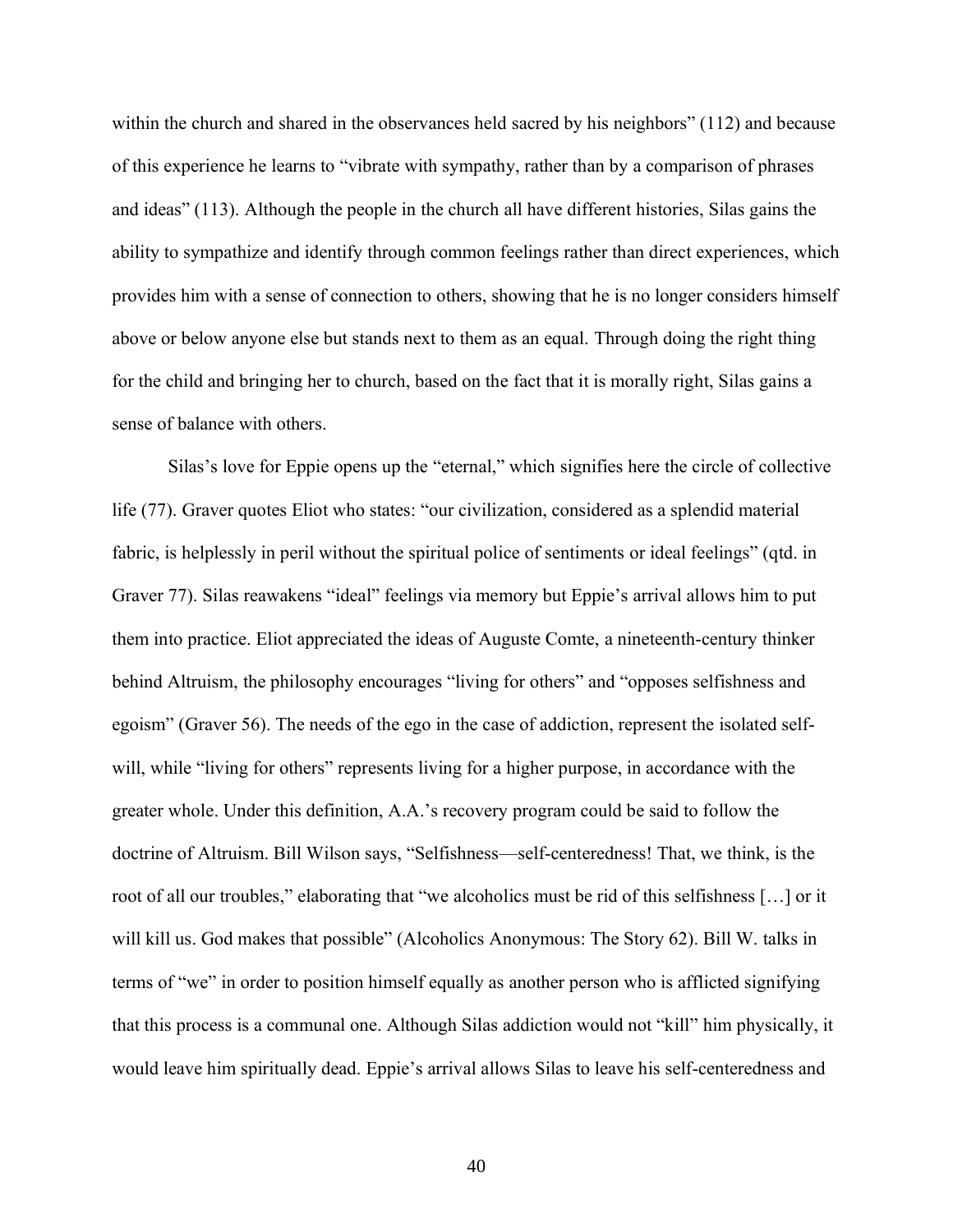be symbolically reborn into "eternal" life because she connects him with all life (77). Therefore, he regains his human identity by participating and contributing to life's purpose by taking care of Eppie.

Silas's initial exile has a role in his transformation as well. Eliot suggests that Silas's inward life is indeed "a history and metamorphosis" which eventually brings promise (Eliot 7). Silas's journey is similar to Bahr's interpretation of exile: "The sun, the light of hope and comfort, at its mystical point emerges from its opposite," and "the evil world is saved" by "just men who are unknown and not even aware of their own mission" (Bahr 157). In this case "the end becomes a new beginning; the hidden God returns from exile, sickness leads to clear vision, and treasures come to light in the barrenness of exile" (157). Ultimately, Silas's journey into exile and addiction causes him to reach a place where he experiences a clearing of old beliefs and ideas that had been holding him back, allowing him to experience freedom and love that would not be complete, and likely taken for granted, if he had not endured the pain along the way. In order to feel connected to the world around him, he first has to feel his separateness. Despite Silas's history of social isolation and addictive behavior, what Eliot ultimately emphasizes about him is his deep capacity for love.

Although she does not struggle with an addiction herself, as an A.A. sponsor would, Dolly Winthrop resembles a sponsor because she voluntarily helps Silas sort through his past. Even before Eppie arrives, after Silas's gold is stolen Dolly visits him often and attempts to comfort and cheer him. Eliot also depicts a sponsor-like relationship in her short story "Janet's Repentance" from *Scenes of Clerical Life* (1857) in which she shows a deeply sympathetic view toward the main character, Janet, who suffers from alcoholism, and shows that Janet is able to heal through a sponsor-like relationship when she confesses her sins to Reverend Tryan. Janet is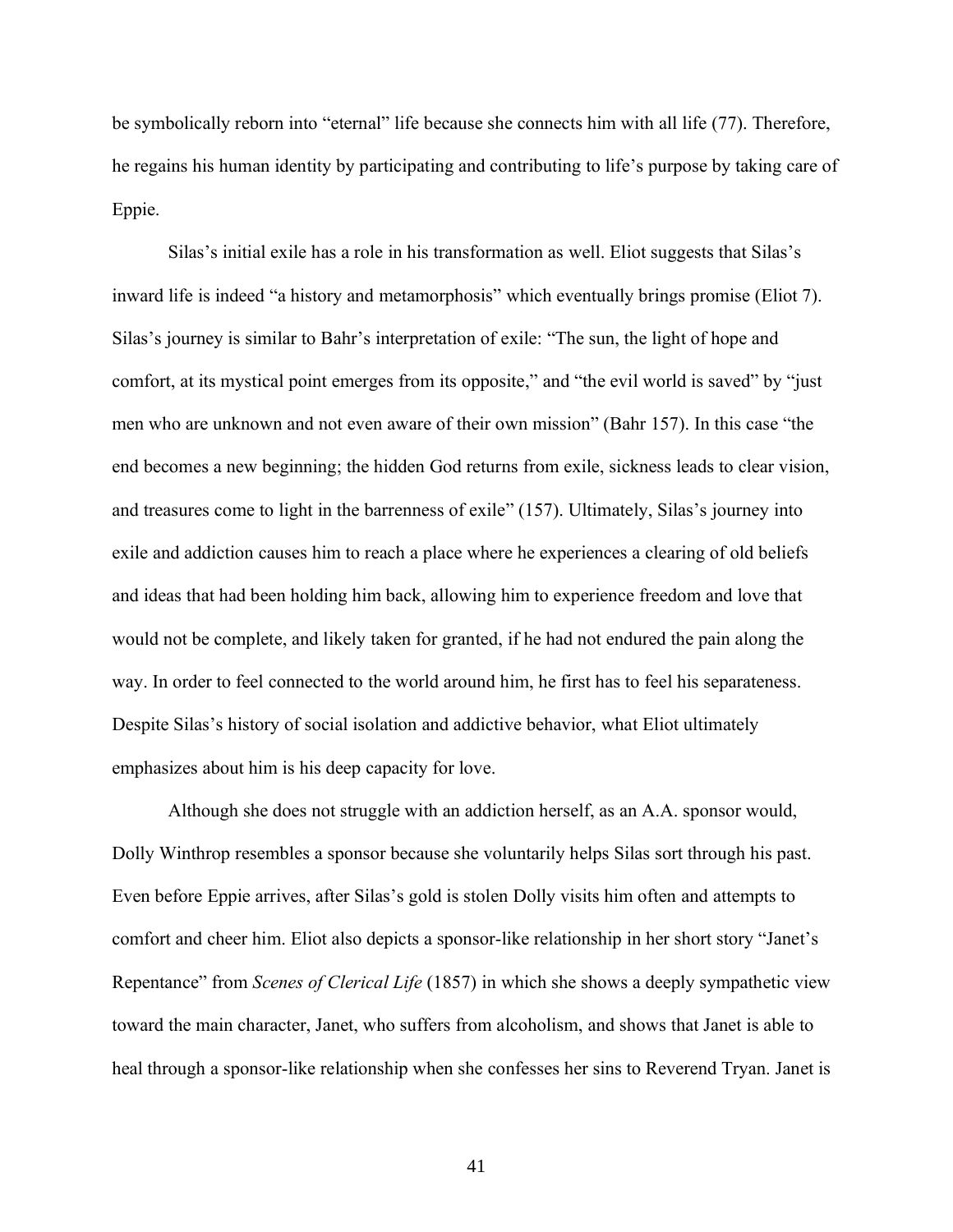set free from the solitude of her sin when the clergyman identifies with her, revealing his own personal experience of past weakness. Once Silas has a "sense of presiding goodness" and "human trust" he is able to search for "some error, some mistake, which had thrown that dark shadow" (Eliot 127) over his life. Dolly "he gradually [tells] her all that he could describe of his early life" (127). The process is similar to Step Four in Alcoholics Anonymous which is stated as: "Made a searching and fearless moral inventory of ourselves" (Alcoholics Anonymous). Eliot describes it as "a slow and difficult process" (127). In A.A. one completes this step with the help of a sponsor, reflecting on each resentment specifically looking to see where one has been "selfish, dishonest, self-seeking and frightened" (Alcoholics Anonymous: The Story 68). Rather than pointing fingers at the other, one instead is directed to turn the mirror inward.

Silas needs Dolly in order to make sure that he doesn't get caught up in old ways of thinking. Her external point of view is necessary in this process. She works to help Silas see the situation differently, revealing past "mistakes" and "errors" so that Silas is able to walk out from "the shadows" into the light (Eliot 127). Reflecting and becoming aware of past "errors" makes it possible for Silas to prevent future "errors" (127). In doing so he breaks down all the barriers that he had built against love. The presence of another is necessary to help one step out from a onesided view of reality. Eliot demonstrates that one needs to be open to the point of view of another in order to gain the "split in consciousness" necessary for sympathy (Spillman 361).

Dolly's analysis of Silas's history demonstrates Eliot's moral view. After Silas confesses his history to her, telling her about the drawing of the lots and his exile, she tells Silas: "There's things I don't know on" (128). But then she continues to tell Silas:

[T]here's things we can never make out the rights on. And all we've got to do is to trusten, Master Marner—to do the right thing as fur as we know, and to trusten. For if us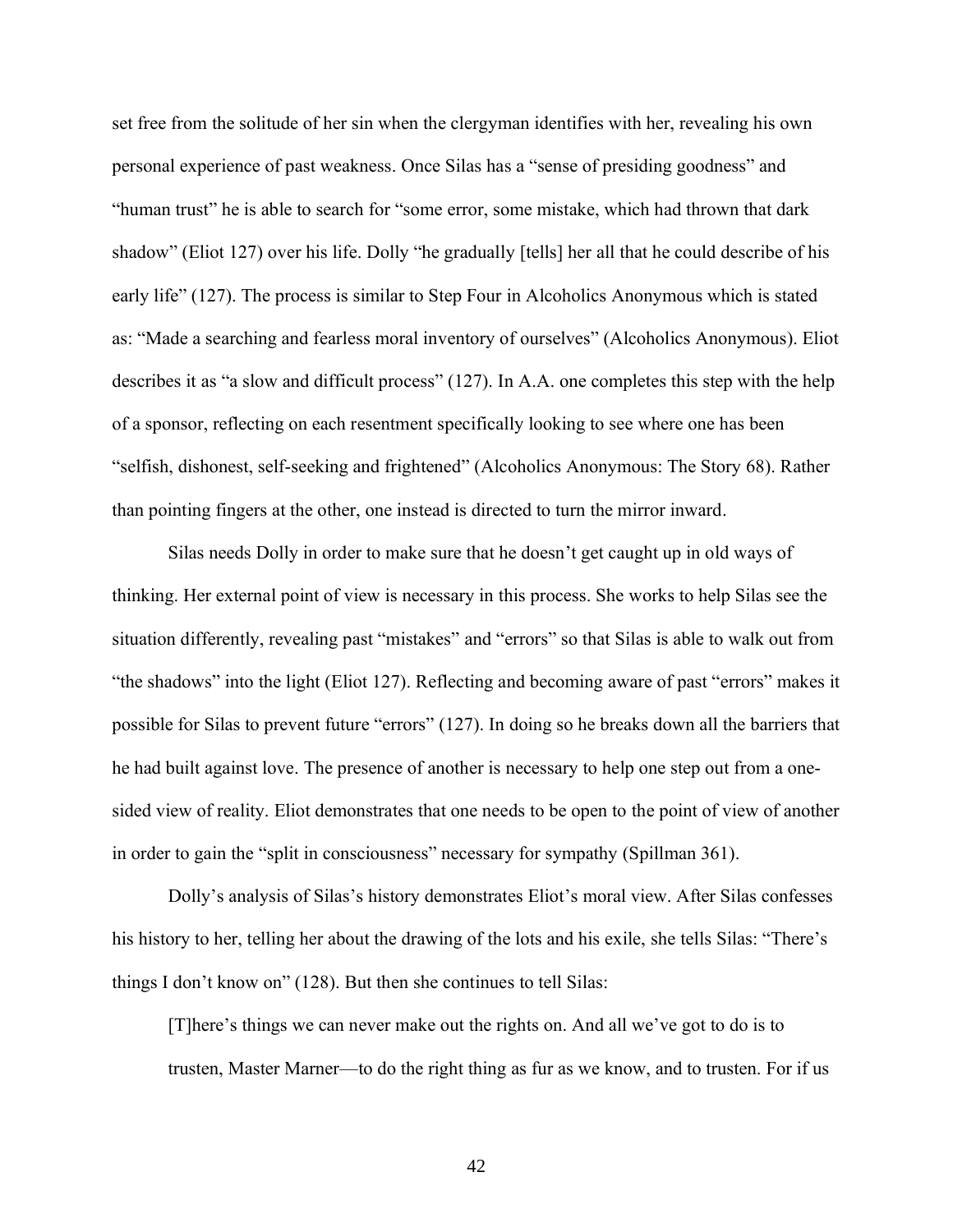as knows so little can see a bit o' good and rights, we may be sure as there's a good and rights bigger nor what we can know—I feel it i' my own inside as it must be so. And if you could but ha' gone on trustening, Master Marner, you wouldn't ha' run away from your fellow-creaturs and been so lone. (Eliot 129)

Within this simple statement, Dolly breaks down Silas's entire dilemma and attributes it to lack of faith, otherwise known as doubt. Having faith demands that one continues to "trusten" (129) through pain and sorrow. Even if the results are not shown immediately, it depends on believing that they will come. Dolly suggests that we have to give up our desire for revenge; give up the urge to teach others a lesson; give up resentments; and give up all other mechanisms we rely on in an attempt to have absolute control over our immediate circumstances. Above all, even if we do not physically see the direct result of our chosen actions, we have to trust in the outcome.

Forgiveness is also hidden within Dolly's premise. Dolly's words suggest that humans have limited perceptions of why things happen and why others act the way they do. Her speech suggests that, no matter how certain we may be about our perception of events, we often overlook our own role in bringing them about or making them worse. Accepting this statement entails acting with humility, admitting that we "don't know" (129) and courageously responding with love nevertheless. Bill W. promotes a similar kind of humility, arguing that above all else, we have to treat others with "patience, tolerance, kindliness, and love" (Alcoholics Anonymous: The Story 83).

Dolly acknowledges the difficulty of telling Silas this truth. She neither pretends to understand how Silas feels, nor points a finger at him, saying "things are easier said nor done; and I'm partly ashamed o' talking" (129). Through Dolly's acknowledgment of the fact that it is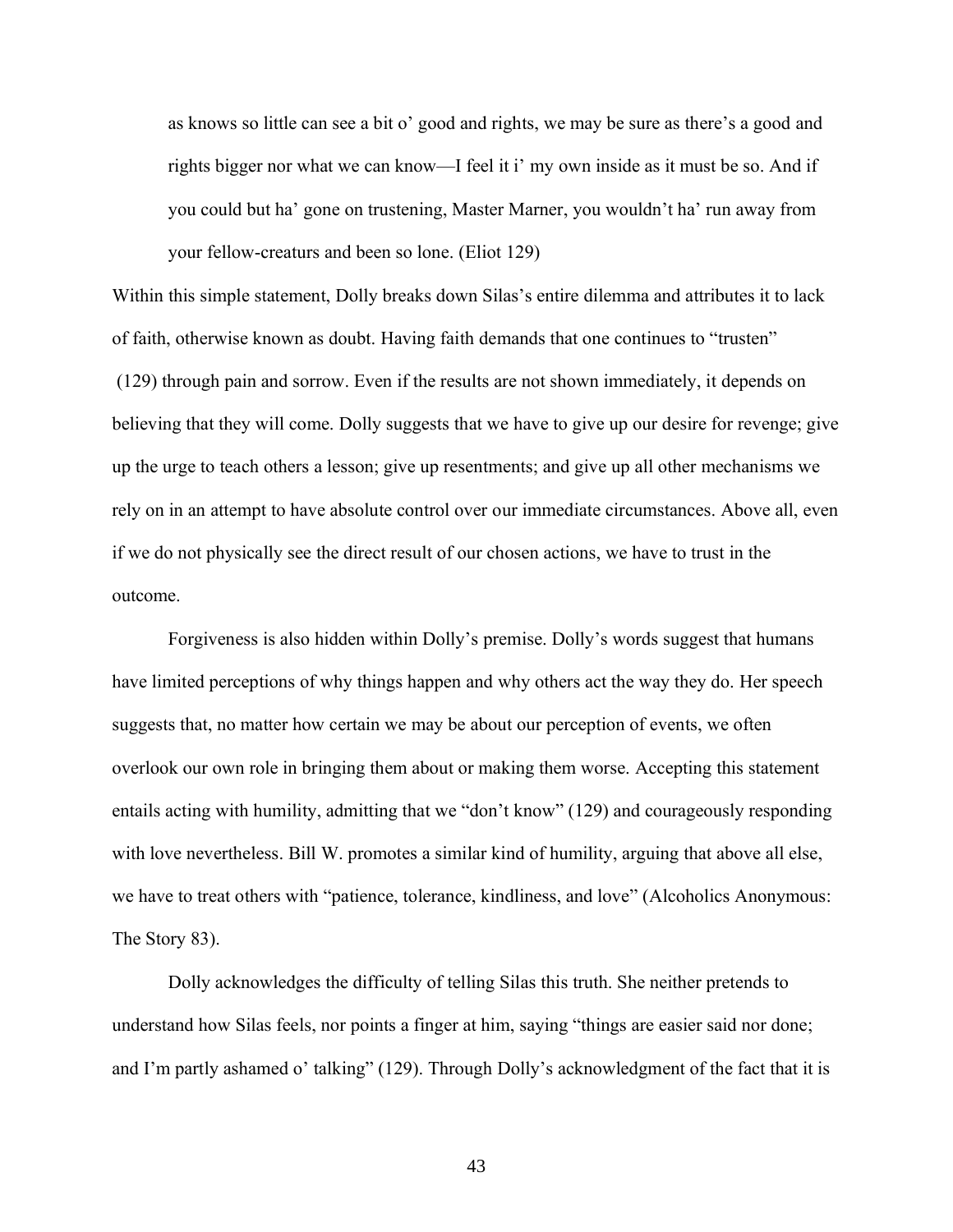easier to give this advice than to follow it, Eliot suggests the kind of understanding and compassion that is necessary to help those who are afflicted by their personal history. At the same time, Dolly is firm: Silas must "trusten," or he will not be released from his suffering.

When Silas is able to accept Dolly's statement, he is able to cultivate gratitude. Even though Silas says "that 'ud ha' been hard to trusten then", he later admits "you're i' the right, Mrs Winthrop" (129), exclaiming: "There's good i' this world--I've a feeling o' that now; and it makes a man feel as there's a good more nor he can see, i' spite o' the trouble and wickedness. That drawing o' the lots is dark; but the child was sent to me: there's dealings with us—there's dealings" (129). This admission is profound and vital, as it represents the exact moment when Silas gives up questioning the events of the past, admits his inability to have complete control over his world, and lets go of his resentment for the inhabitants of Lantern Yard. Dolly offers him a gift of wisdom but Silas has to receive it in order for it to be integrated into his own life. When he says, "there's good i' in this world," it doesn't mean that Silas no longer believes bad things can happen, but he does recognize that his perception of what is bad is evidently flawed. He sees that the world has good and bad and accepts both. Silas's ability to accept Dolly's statement grants him the gift of sympathy. The ability to sympathize allows him to receive a sense of gratitude for his past, and a sense of hope for the future. By exclaiming this he also clears Step Five, which is stated as "Admitted to God, to ourselves, and to another human being the exact nature of our wrongs" (Alcoholics Anonymous Forth Edition).

Dolly's character also shows the important role that religion can play in the betterment of humanity. In Leslie Stevenson's article "Atonement in Theology and Literature," she explains that the highest form of love is called *"Agape"* which means wanting the very best for all, "include[ing] the unattractive, the dis-eased, the disabled, the tiresome, the neurotic, the senile,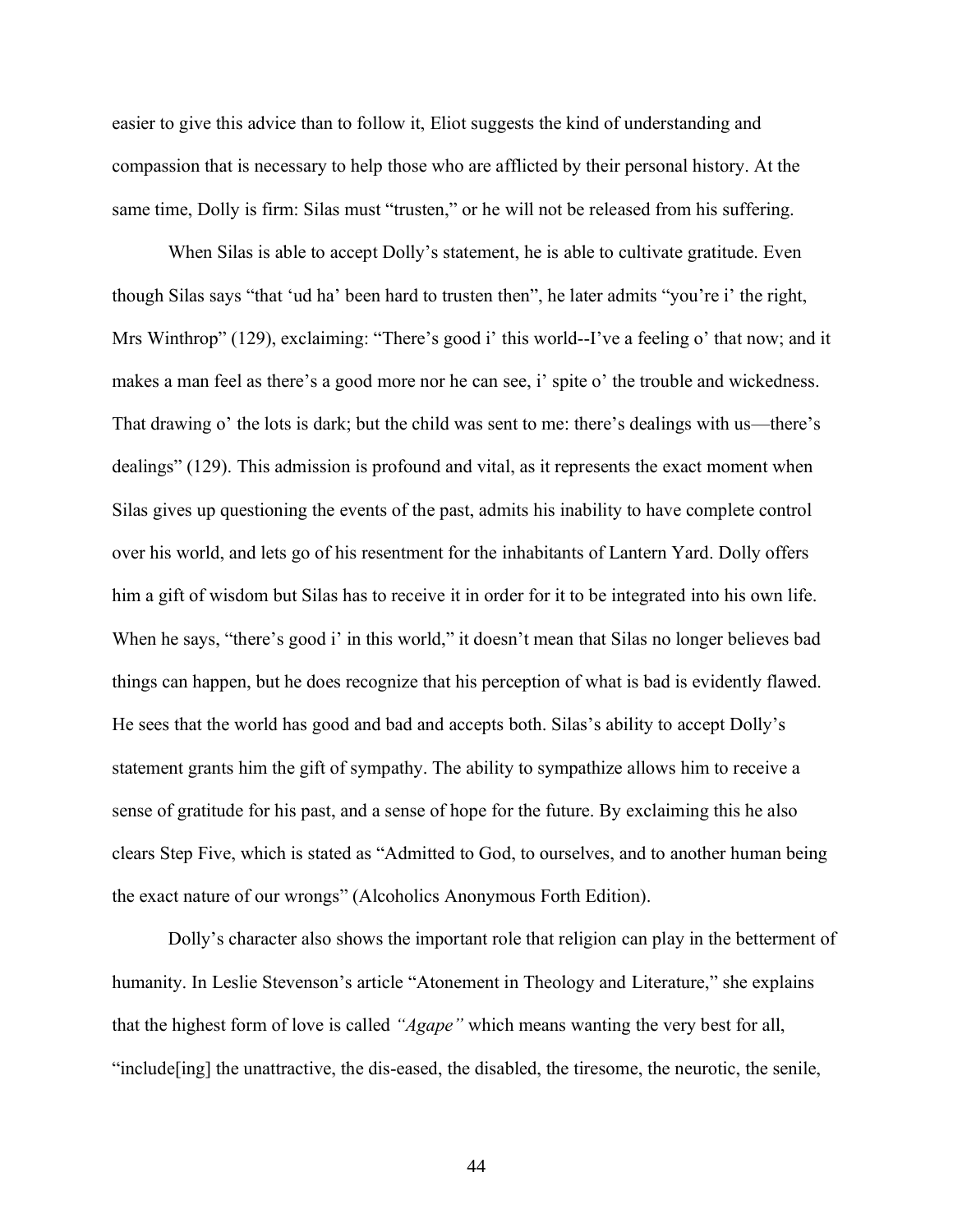the outcast, the foreigner, and the criminal" (61). This exists "independent[ly]" beyond "any relation […] or any particular feelings that one may have toward" another individual (61). Stevenson argues that Dolly "offer[s] it to Silas after his great loss" with her "understanding and compassion, and practical help where possible" (61). Since Silas alone does not have the tools for change, Dolly exemplifies these tools *without* "bustling instruction," but instead through *actions* of selfless love, by following the teachings of her simple faith (Eliot 108). Dolly personifies a pure and sympathetic version of the Christian religion she practices because she lives her life as a demonstration of her faith and leads by example. With this human approach, Silas becomes more willing to accept her morals, ideas, and traditions. Dolly is also there to help Silas as she helps him take care of a toddler and gives him her own children's hand-me-down clothing. These simple acts of sympathy are conducive to Silas's development, suggesting Eliot's appreciation and approval for what Dolly's religion brings.

Eliot widens the access of religious ideas through Dolly's character. It is Dolly who instills in Silas the moral teachings and values of Christianity, guiding him to participate in ritual traditions such as "christening" (112). Graver quotes Richard Simpson: Eliot speaks "as if she had faith" and attempts "to capture [...] the forms of belief" which characterize "the past and present communities" but also attempts to "create new forms of belief" (Graver 260). He claims that Eliot's creation of belief lacks "truthfulness" and implies an "absence of organic unity" (261). I disagree with Simpson's critique of Eliot's use of religion in Silas Marner. Eliot secularizes religion, but by doing this, she expands the confines of religious ideas to make these ideas available to a wider audience, similar to the recovery method of A.A. Dolly's religion offers Silas access to recovery that doesn't require belief in particular doctrines. Dolly helps Silas to recover the healthiest and most vital aspects of his lost faith. Therefore, Eliot suggests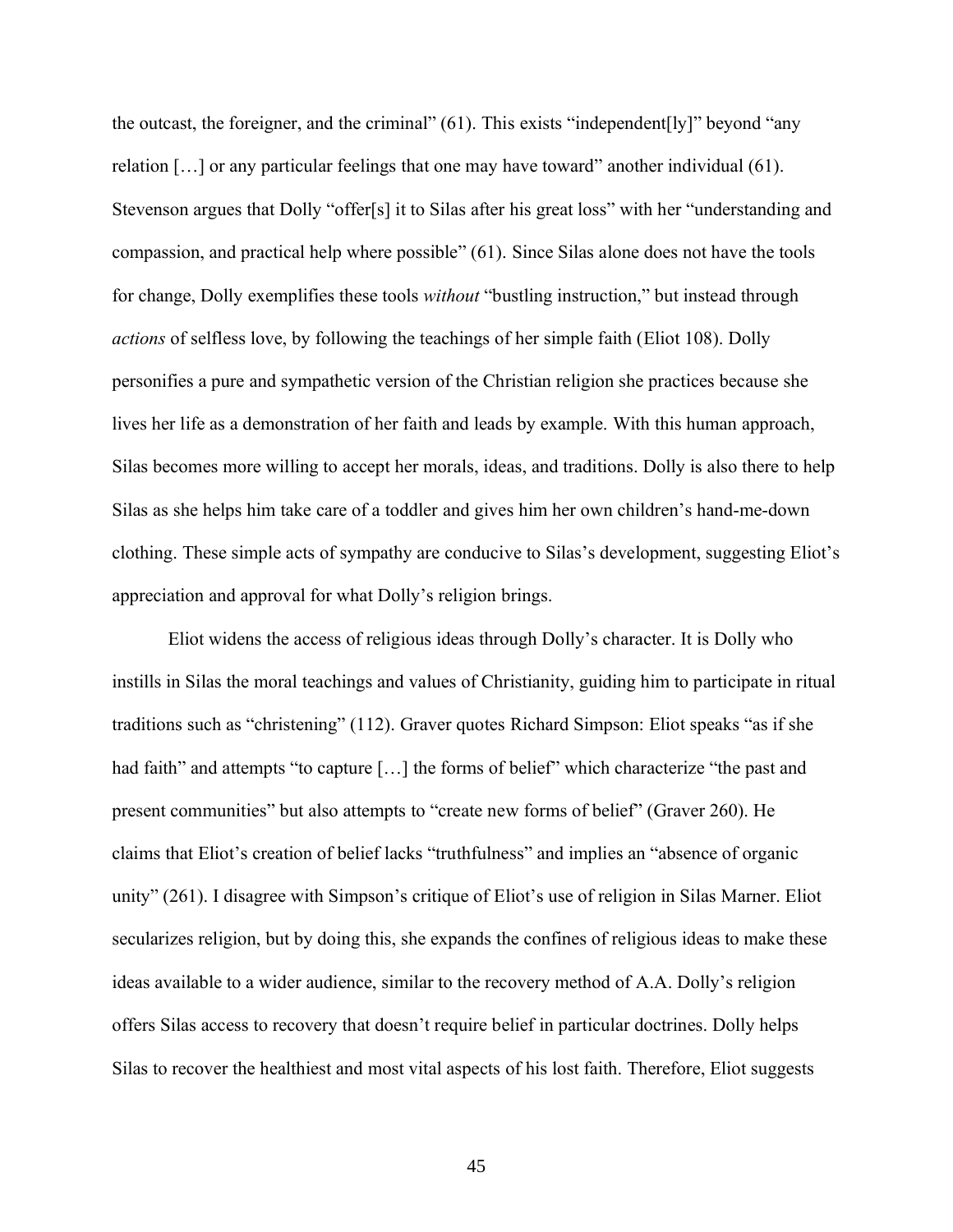the responsibility of the individual to practice ideals from religion with "sympathy" (113) rather than arguing over doctrinal disputes. It is evident that Eliot does not agree with the dogmatic and radical notions of religion in Lantern Yard. Through Silas's story, she shows that faith is vital in his recovery.

At this point, Silas's recovery is dependent on giving back what he has received. Once Eppie is eighteen, a mature enough age to understand, Silas talks with her of "the past" and how his life changed through her arrival (Eliot 129). In this way, Silas shares his "experience, strength, and hope" (Alcoholics Anonymous) with Eppie, which is the format in which members share their stories at AA meetings. This process helps both characters. Silas's story allows Eppie to learn from her father's experience so that she does not have to make the same mistakes. At the same time it helps Silas by enabling him to keep his past experiences in direct consciousness, preventing him from falling back to old behavioral patterns. Eliot describes the father-daughter relationship as having "perfect love" and states that Eppie has been surrounded by a "breath of poetry" ever since "she followed the bright gleam to Silas's hearth" (130). McCormack argues that Eliot "demonstrates a model of responsible parenthood whose rights come to outweigh those of the biological parent" and notes that "Silas replaces" Godfrey's fatherhood, which is "fractured" (95-96). In telling his story, and taking care of Eppie, Silas also completes Step Twelve in Alcoholics Anonymous, which is carrying the "message" (Alcoholics Anonymous).

Furthermore, through the relationship between Silas and Eppie, Eliot shows that spiritual ideals can play a vital role in healing addiction, a representation that contradicts nineteenthcentury degeneration theory. Eppie comes from a family line in which addiction is pronounced. Her genetic mother Molly Farren is an opium addict, and her genetic uncle Dunstan Cass is an alcoholic. Although Godfrey, her father, is not as extreme in his addiction as Dunstan and Molly,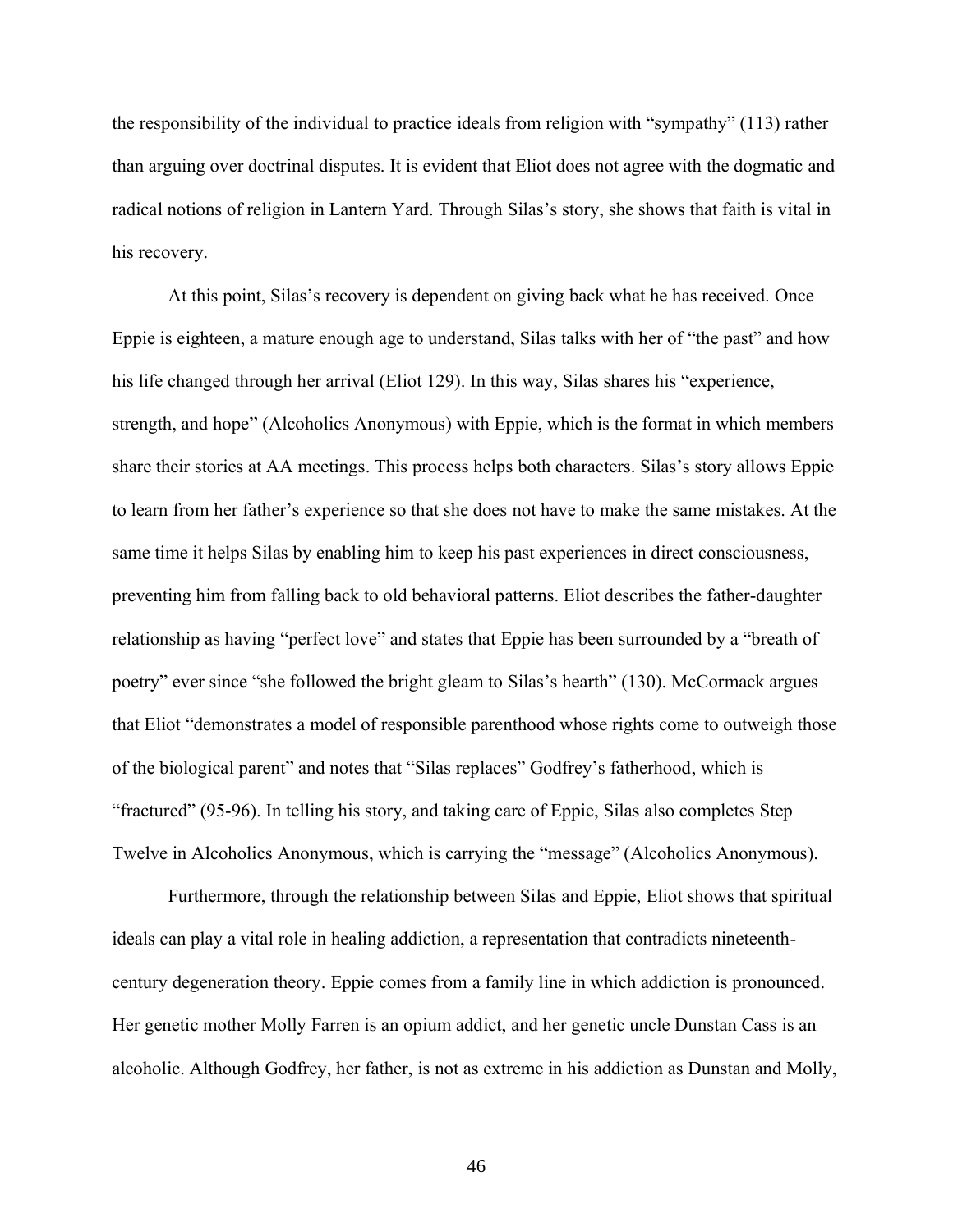he is described as having "foolish habits that were no pleasures, but only a feverish way of annulling vacancy" and that he might "take to going along the same road as his brother According to degeneration theory, Eppie would undoubtedly suffer from both physical and moral disease simply due to her heredity. Yet, Eliot demonstrates that through Silas's nurturing—his "perfect" or selfless "love"—Eppie does not grow up to have a disorder, but instead grows up to be a kind and loving young woman (130). Through this, Eliot suggests that morality is gained through example, not heredity. She also suggests that what would have been seen as a degenerate condition can be reversed and overcome through love and sympathy.

Throughout Silas's story, Eliot explores various components of addiction. By writing *Silas Marner* as a parable of addiction and recovery, Eliot underlines both the social and individual aspects of the disease. In depicting Silas as an addict, Eliot reveals that she has a more advanced view of addiction than many of her contemporaries, emphasizing the role that thoughts and feelings play in the disease. Although she recognizes the difference between physical dependence and addiction itself, she does show how behaviors can be addicting as well and does not limit addiction to substance abuse. Regardless of the substance or behavior, Eliot attacks the root of the problem, which she suggests is both the emotional life and cognitive patterns of the afflicted person; by understanding the core issue, she is able to propose a solution.

I am not arguing that Eliot's model of addiction recovery is identical to Alcoholics Anonymous's advanced and structured program. For example, Eliot does not include a community of people who are also struggling with the same problem, which A.A. insists is necessary to recovery, and she does not show the extensive work that goes into getting through each step. Nevertheless, Eliot's representation of Silas's path to recovery bears a resemblance to the spiritual experience gained from working through the Twelve Steps, showing that Eliot's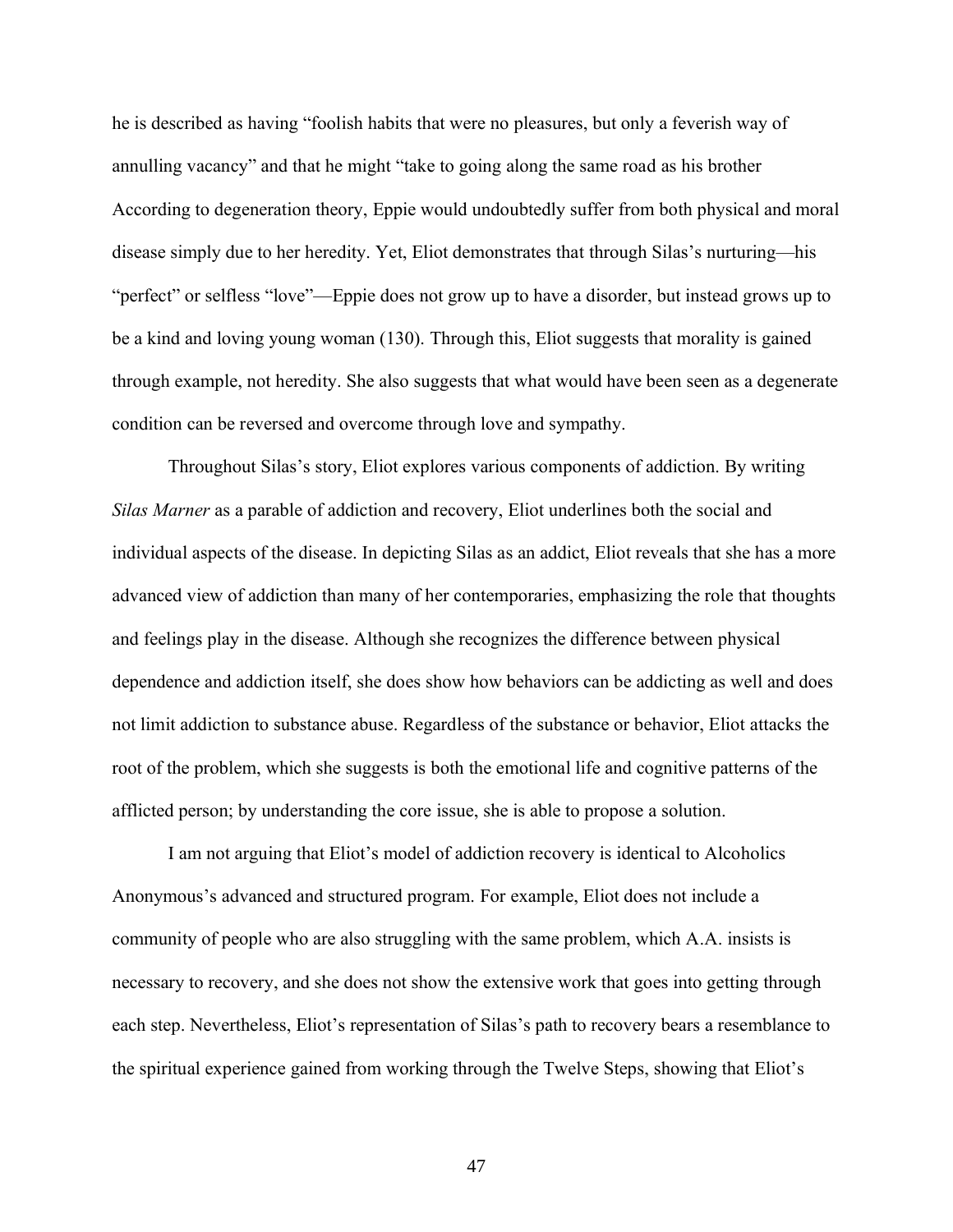understanding of recovery anticipates this later approach. She emphasizes that recovery is a long and complicated process in which a spiritual experience is central. This experience consists of a shift in thoughts and feelings in which fear and doubt are replaced by faith and love. Her representation of recovery is also similar to A.A. because she widens the scope of religious ideas by secularizing religion while still emphasizing a need for a belief in a Power greater than oneself. This widened perception allows for an individual interpretation of spirituality. Eliot also defies the dominant science of addiction during the mid-nineteenth century, representing an addicted character who is not degenerate and doomed but rather who is deserving of the reader's sympathy. She even shows the importance of a sponsor figure as demonstrated through Dolly Winthrop, who displays selfless love for Silas. Her character makes it possible for Silas to reflect on his past, admit his fault, regain trust, and let go of resentment. Through doing this, Silas is able to provide a healthy environment for Eppie.

Similar to the Bible and other religious texts, Eliot suggests that through trial one may find true purpose in life. It is only through admitting powerlessness that one can regain power through a Power greater than oneself. Once unified with a higher purpose, and reconnected with this Power, the individual can be reintroduced into society and become a contributing member in their community. In her representation of Silas Marner, she demonstrates in clear and honest terms the importance of coming to terms with the past in order to be connected to the present, imagining how one can be carried out of the depths of addiction through the power of love. Through her sympathetic depiction of Silas's character, Eliot reveals the reality of a person who is tortured by addictive, self-destructive behavior and works to break the stigma of addiction. With *Silas Marner*, Eliot reminds us that there is, indeed, light at the end of the tunnel of addiction, and shows that the light is found through living for others.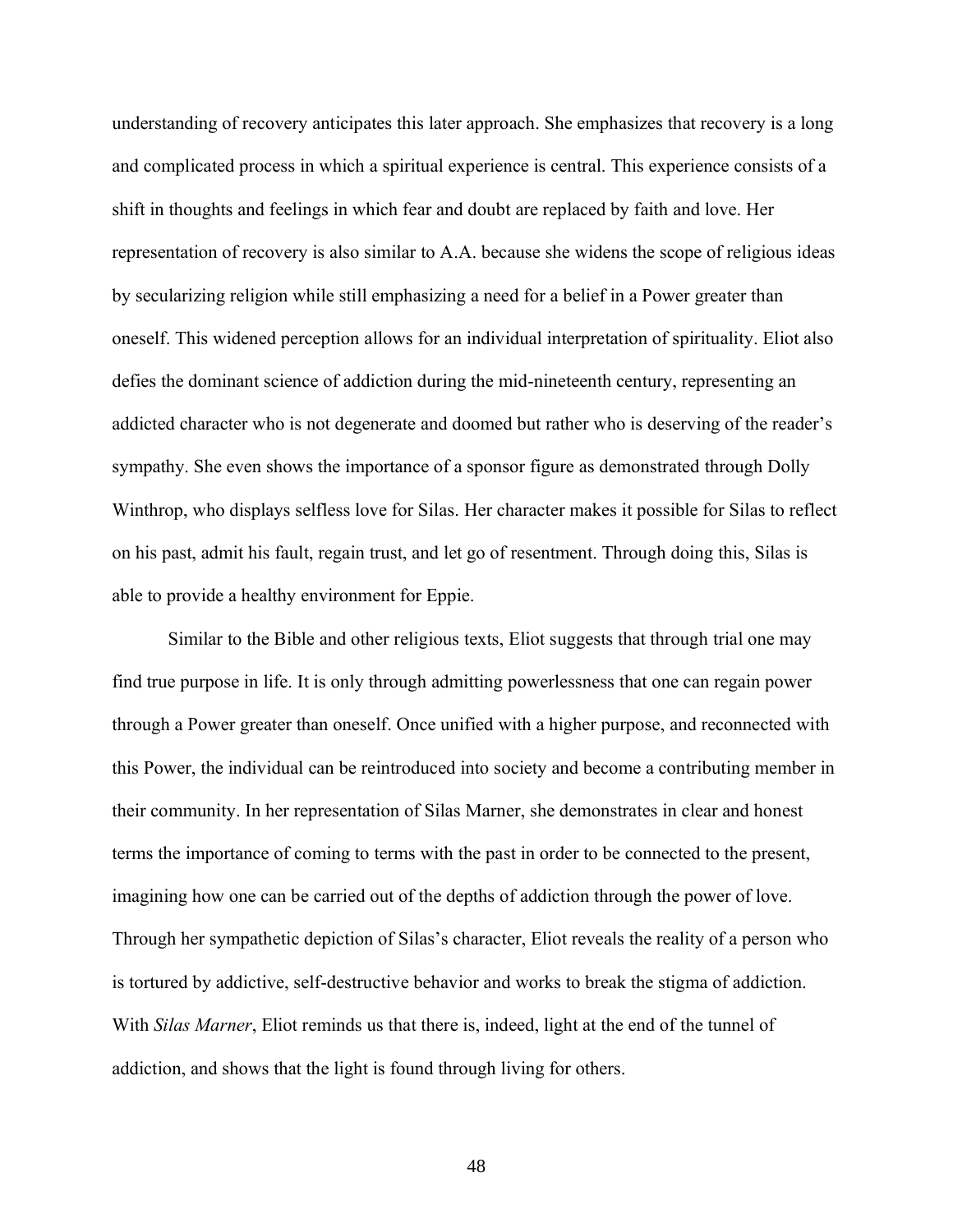## **Works Cited**

- Abel, Earnest L. "Benedict-Augustine Morel (1809-1873)." *American Journal of Psychiatry*, Dec 2004, https://ajp.psychiatryonline.org/doi/pdfplus/10.1176/appi.ajp.161.12.2185.
- "Addiction." *American Society of Addiction Medicine,* 12 April 2011,

https://www.asam.org/resources/definition-of-addiction.

- *Alcoholics Anonymous.* Alcoholics Anonymous World Services, Inc. 2019. https://www.aa.org/ pages/en\_US.
- *Alcoholics Anonymous: The Story of How Many Thousands of Men and Women Recovered from Alcoholism.* Fourth ed., Alcoholics Anonymous World Services, 2001.
- Bahr, Ehrhard. "Flight and Metamorphosis: Nelly Sachs as a Poet of Exile." *In Exile: The Writer's Experience*, edited by John M. Spalek and Robert F. Bell, pp. 267-77. Chapel Hill: University of North Carolina Press, 1982.

*The Bible.* English Standard Version*,* Crossway Bibles, 2001.

- Borland, Isabel Alvarez. "Exile and Retribution: Lino Novas Calvo's Maneras de Contar (1970)." *Contemporary Literary Criticism*, edited by Jeffrey W. Hunter, vol. 207, Gale, 2005. Literature Criticism Online, http://link.gailgroup.com-libservprd.bridgew.edu/apps/docs. Accessed 12 Mar. 2019. Originally published in Cuban-American Literature of Exile: From Person to Persona, University Press of Virginia, 1998, pp. 17-27.
- Brandt, Katherine M. *Uneasy Corners of Consciousness: Addiction as a "Dis-ease" in Victorian Realism.* MA Thesis. San Francisco State University. 2017. Web. 12/17/2018.
- Brodie, Janet F., and Redfield, Marc, editors. *High Anxieties: Cultural Studies in Addiction*. University of California Press, 2002.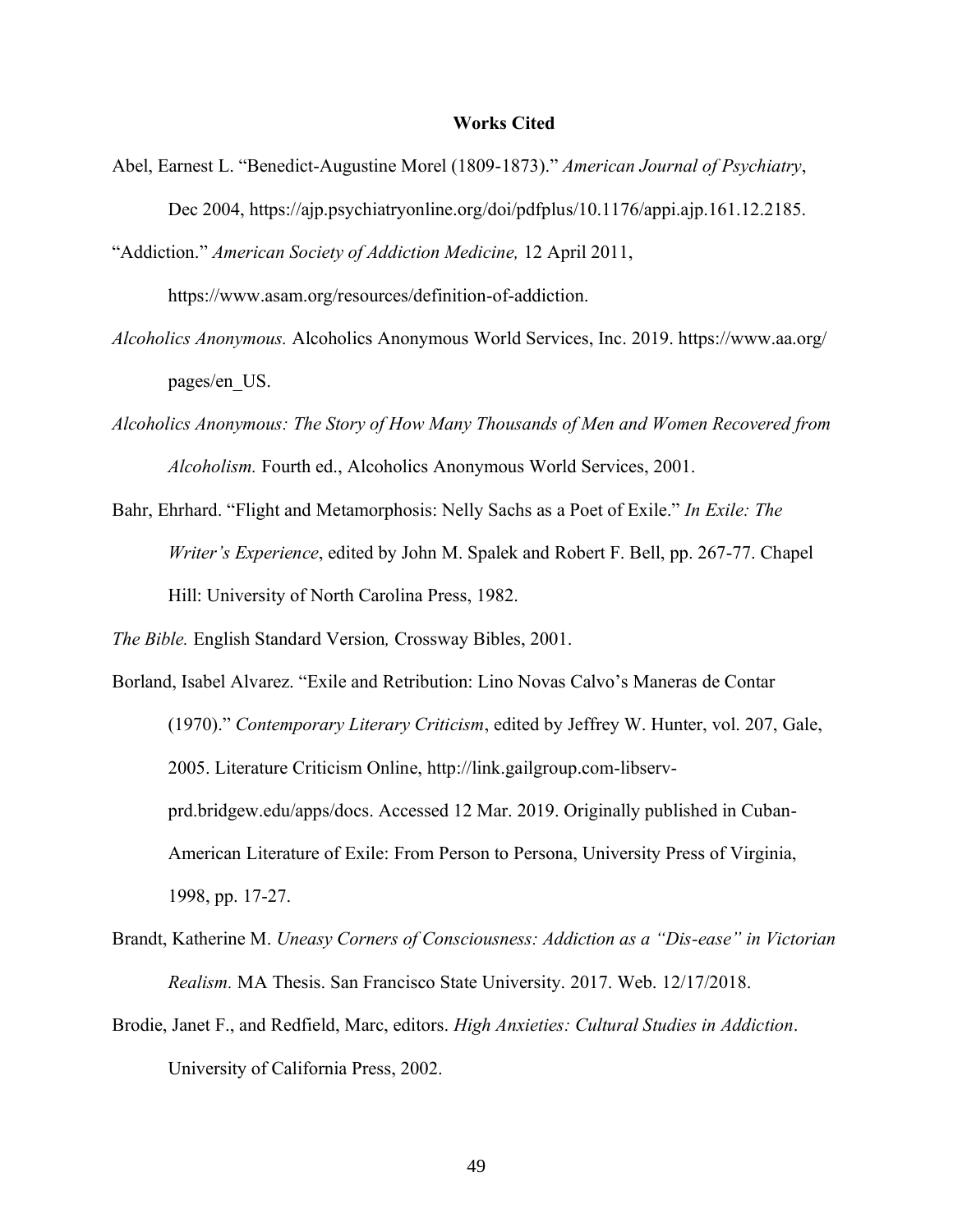"Brotherhood, n.1.a" *OED Online*, Oxford University Press, March 2019, www.oed.com/view/Entry/23803. Accessed 6 May 2019.

"Degeneration Theory." *Addiction: A Reference Encyclopedia*, 2010.

- "Disease, n.1." *OED Online*, Oxford University Press, March 2019, www.oed.com/view/Entry/54151. Accessed 6 May 2019.
- Eliot, George. *Silas Marner.* Oxford University Press, 1998.
- Everett, Glenn and George P. Landlow. "Agnosticism" *The Victorian Web*, ed. John van Wyhe. http://www.victorianweb.org (2001).
- Graver, Suzanne. *George Eliot and Community: A Study in Social Theory and Fictional Form*. Los Angeles, University of California Press, 1984.
- "Intoxication, n.2.b" *OED Online*, Oxford University Press, March 2019, www.oed.com/view/Entry/98575. Accessed 6 May 2019.
- London, Mervyn. "History of Addiction: A UK Perspective." *International Perspective: The American Journal on Addiction,* 2005, pp. 97-105.
- McCormack, Kathleen. *George Eliot and Intoxication: Dangerous Drugs for the Condition of England*. MacMillan Press, 2000.
- Otis, Laura, editor. *Literature and Science in the Nineteenth Century: An Anthology*. Oxford University Press, 2019.
- Milligan, Barry. *Opium and the Orient in 19th -Century British Culture*. Charlottesville and London, University Press of Virginia, 1995.
- Moral Re-armament. *The Oxford Group and its work of moral re-armament*. Lowe and Brydone LTD., 1954.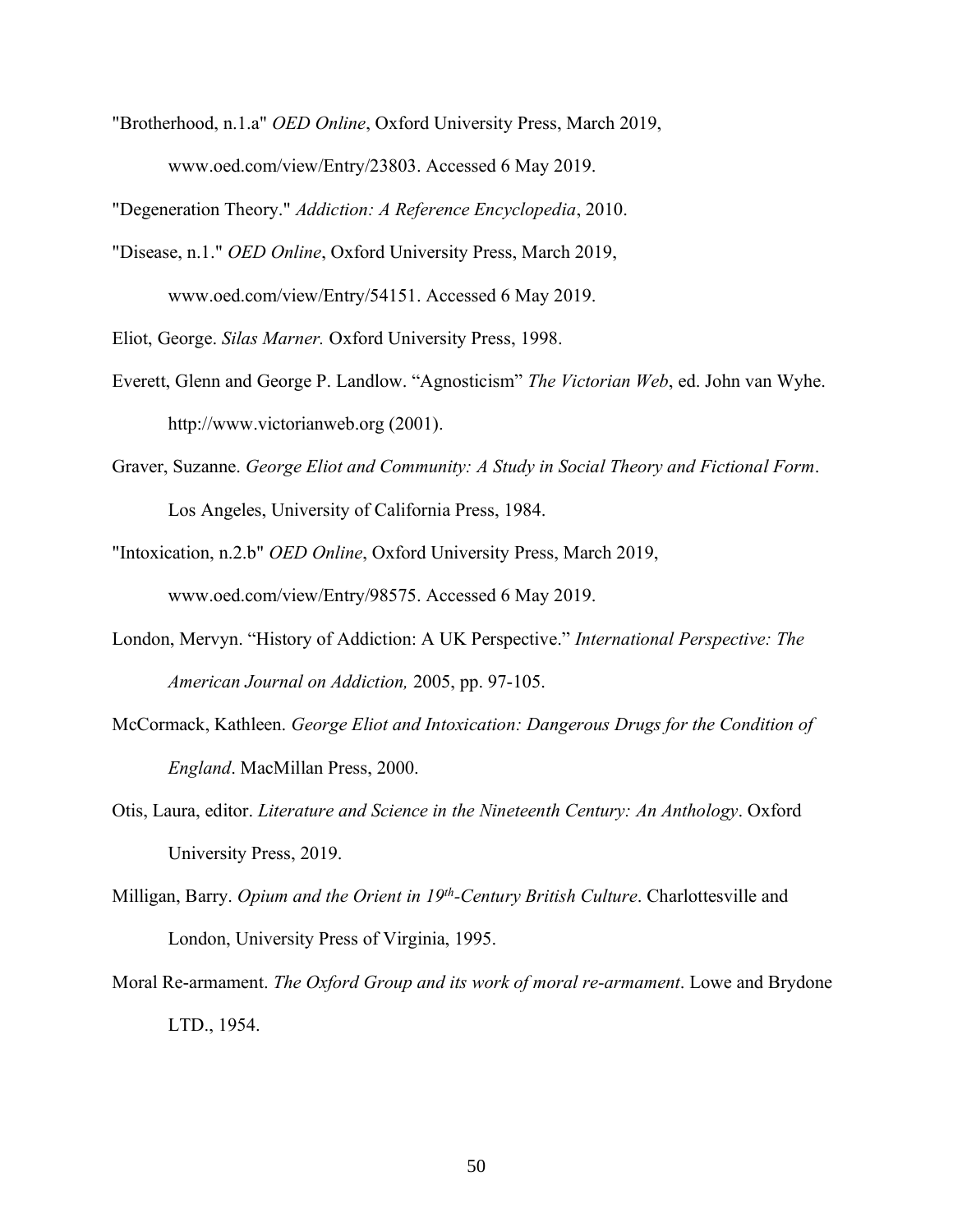- Mullen, John. "An Introduction to *Silas Marner*: Fairytale, Realism and Labour." *British Library,* 2014, https://www.bl.uk/romantics-and-victorians/articles/an-introduction-tosilas-marner-fairytale-realism-and-labour. Accessed 26 April 2019.
- Neill, Anna. "The Primitive Mind of Silas Marner." *The Johns Hopkins University Press*, vol. 75, no.4, DOI: 10.1353/elh.0.0029. Accessed 27 May 2019.
- Simpson, Peter. "Crisis and Recovery: Wordsworth, George Eliot, and *Silas Marner*." *University of Toronto Quarterly*, vol. 48, no. 2, 1978, pp. 95-114. *Project MUSE*, muse.jhu.edu/article/513542.
- "Self-will, n.2" *OED Online*, Oxford University Press, March 2019, www.oed.com/view/Entry/175482. Accessed 6 May 2019.
- Spillman Shapple, Deborah. "All That Is Solid Turns into Steam: Sublimation and Sympathy in George Eliot's *The Mill on the Floss." Nineteenth-Century Literature*, Vol. 72, No. 3, 2017, pp. 338–373, DOI: https://doi.org/10.1525/ncl.2017.72.3.338. Accessed Feb 22 2019.
- Stevenson, Leslie. "Atonement in Theology and Literature." *Philosophy and Literature*, vol. 39 no. 1, 2015, pp. 47-63. *Project MUSE*, [doi:10.1353/phl.2015.0018](http://doi.org/10.1353/phl.2015.0018)
- Wadsworth, Sarah. "'When the Cup Has Been Drained': Addiction and Recovery in *The Wind in the Willows*." *Children's Literature*, vol. 42, 2014, pp. 42-70. *Project MUSE*, [doi:10.1353/chl.2014.0015](http://doi.org/10.1353/chl.2014.0015)
- Warhol, Robyn. "The Rhetoric of Addiction." *High Anxieties: Cultural Studies in Addiction*, edited by Brodie, Janet F., and Redfield, Marc, University of California Press, 2002, pp 97-108.